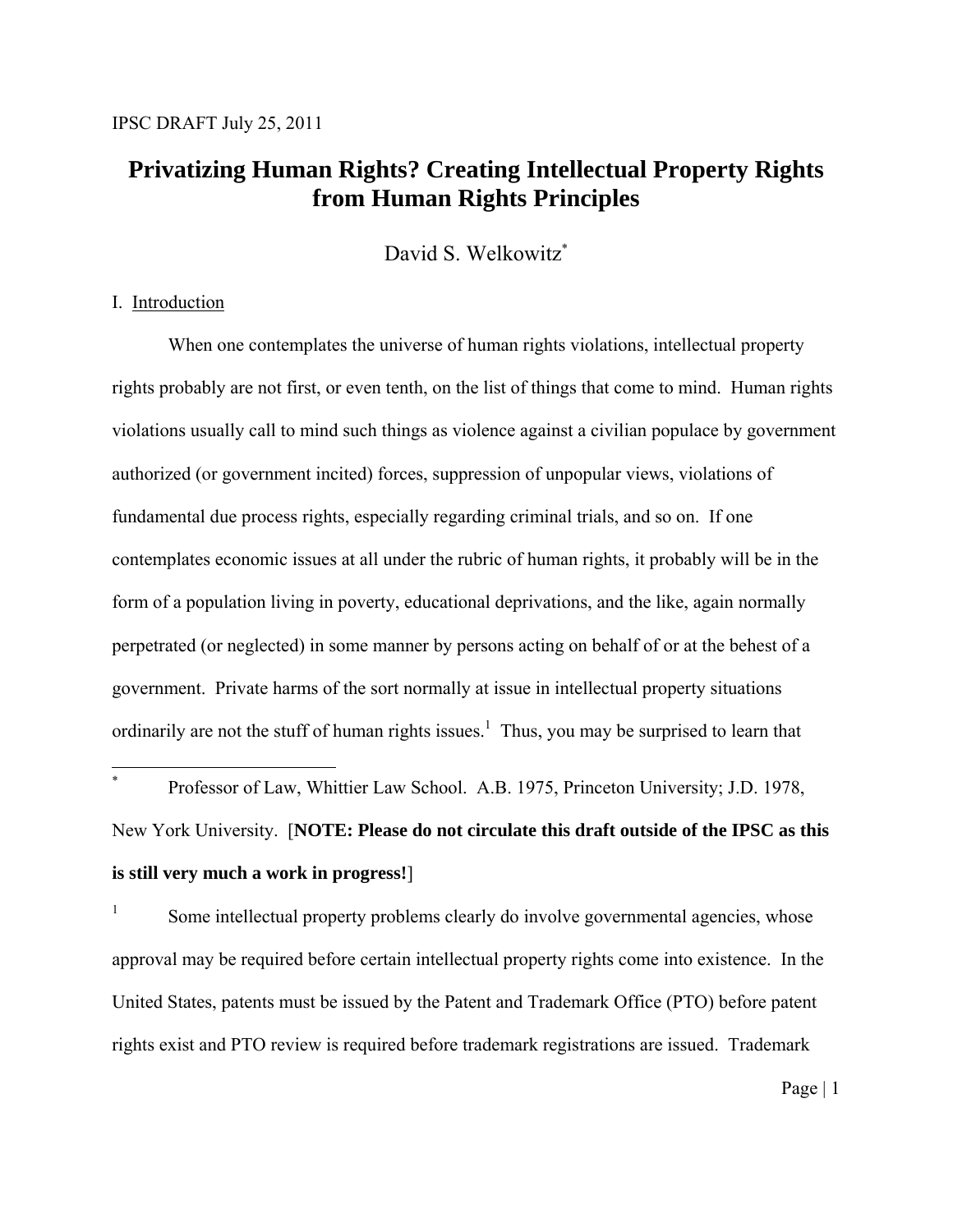human rights agreements, such as the Universal Declaration of Human Rights, contain express provisions favoring the existence of intellectual property rights.<sup>2</sup> You may be equally surprised to learn that the European Court of Human Rights ("EHCR"), the designated arbiter of claims brought against countries for violations of the European Convention on Human Rights (the "Convention"), has heard a number of cases involving intellectual property rights, including cases brought not by individuals, but by corporate entities.<sup>3</sup> In our globalized economy intellectual property rights holders have begun to invoke human rights laws and treaties to protect their interests. These uses of human rights agreements raise a number of interesting and potentially troubling questions, especially for the future of human rights enforcement. The purpose of this paper is to examine some of those questions.

rights in the United States can exist without governmental approval, though certain trademark rights accrue only upon registration. In other countries, trademark rights exist only after registration with the government. *See, e.g.*, Intell. Prop. Code (France) 712-1.

<sup>2</sup> Article 27(2) of the Universal Declaration of Human Rights provides:

 $\overline{a}$ 

Everyone has the right to the protection of the moral and material interests resulting from any scientific, literary or artistic production of which he is the author.

*See* http://www.un.org/en/documents/udhr (last visited July 20, 2011).

<sup>3</sup> *E.g.*, Balan v. Moldova, Application No. 19247/03, ¶34 (Eur. Ct. Hum. Rts. Jan. 29, 2008); Anheuser-Busch, Inc. v. Portugal, Application No. 73049/01 (Eur. Ct. Hum. Rts., January 11, 2007) (Grand Chamber).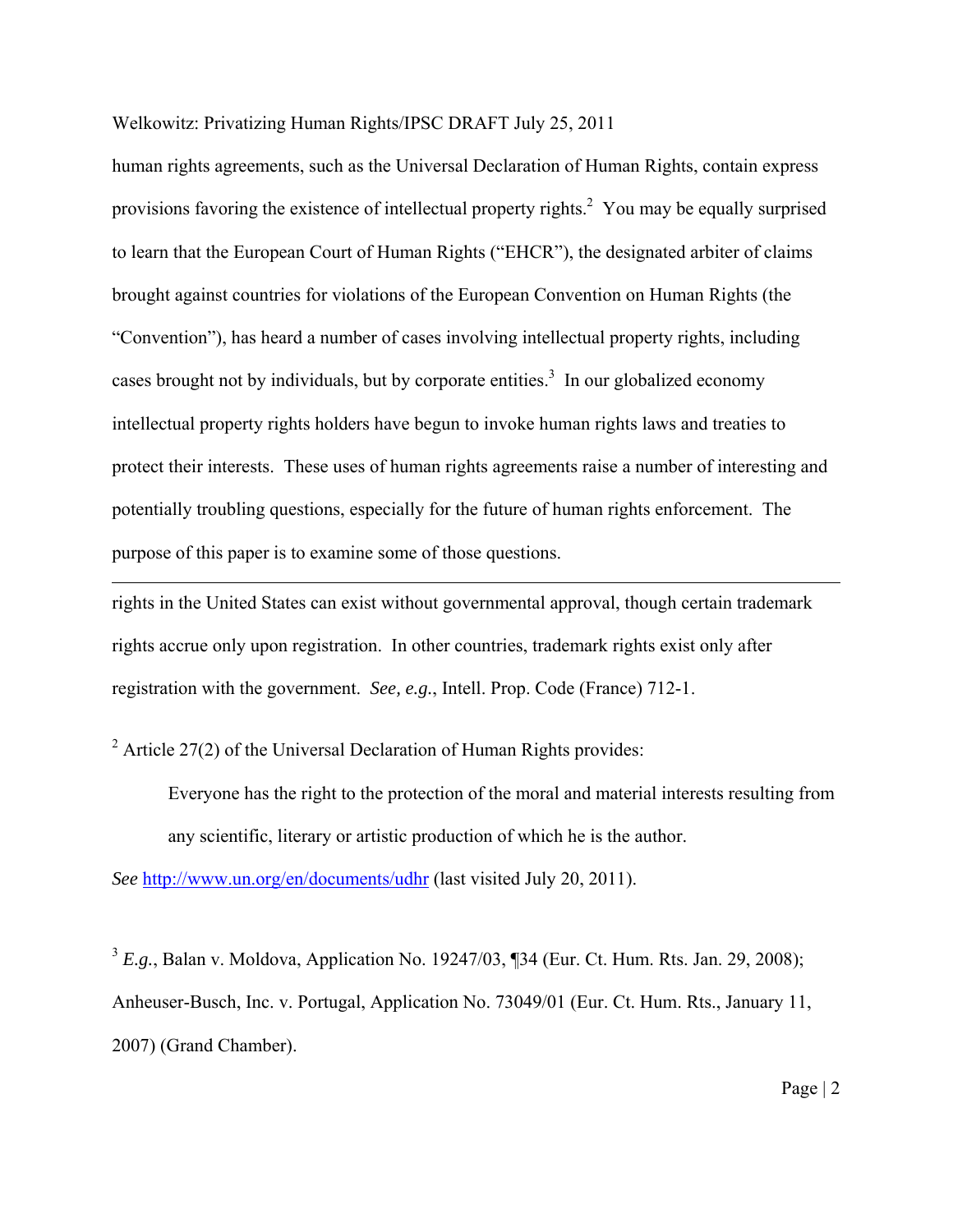This paper focuses on one human rights treaty, the Convention, and the possible uses of its provisions to secure and expand intellectual property rights ("IP rights"). Although the Convention does not contain any provision specifically referencing IP rights, it does contain several provisions that could be used to expand IP rights. Furthermore, the existence of a substantial body of interpretive case law from the ECHR affords us a more detailed perspective on the manner in which the Convention could be used to further IP rights. Finally, the group of countries adhering to the Convention, though all part of Europe, represent a somewhat diverse collection of governments, from the U.K. to Germany, to the Czech Republic, to the former constituent states of the Soviet Union, to countries like Turkey. Although not completely representative of a range of possible human rights viewpoints, it is sufficiently diverse to provide a useful window into the problem.<sup>4</sup>

In a 2008 article, Professor Lawrence Helfer outlined possible frameworks that the ECHR might use to review intellectual property disputes under one provision of the Convention: Article 1 of the First Protocol.<sup>5</sup> I do not propose to challenge either Prof. Helfer's premises or his concerns that certain approaches to the problem by the ECHR could have untoward

 $\overline{a}$ 

<sup>4</sup> *See* Wojciech Sadurski, *Partnering with Strasbourg: Constitutionalization of the European Court of Human Rights, the Accession of Central and East European States to the Council of Europe, and the Idea of Pilot Judgments,* at 4, Legal Studies Research Paper No. 08/135 (Nov. 2008), available at http://ssrn.com/abstract=1295652 (noting the diversity of the European Union). 5 Lawrence R. Helfer, *The New Innovation Frontier? Intellectual Property and the European Court of Human Rights*, 49 Harv. Int'l L.J. 1 (2008).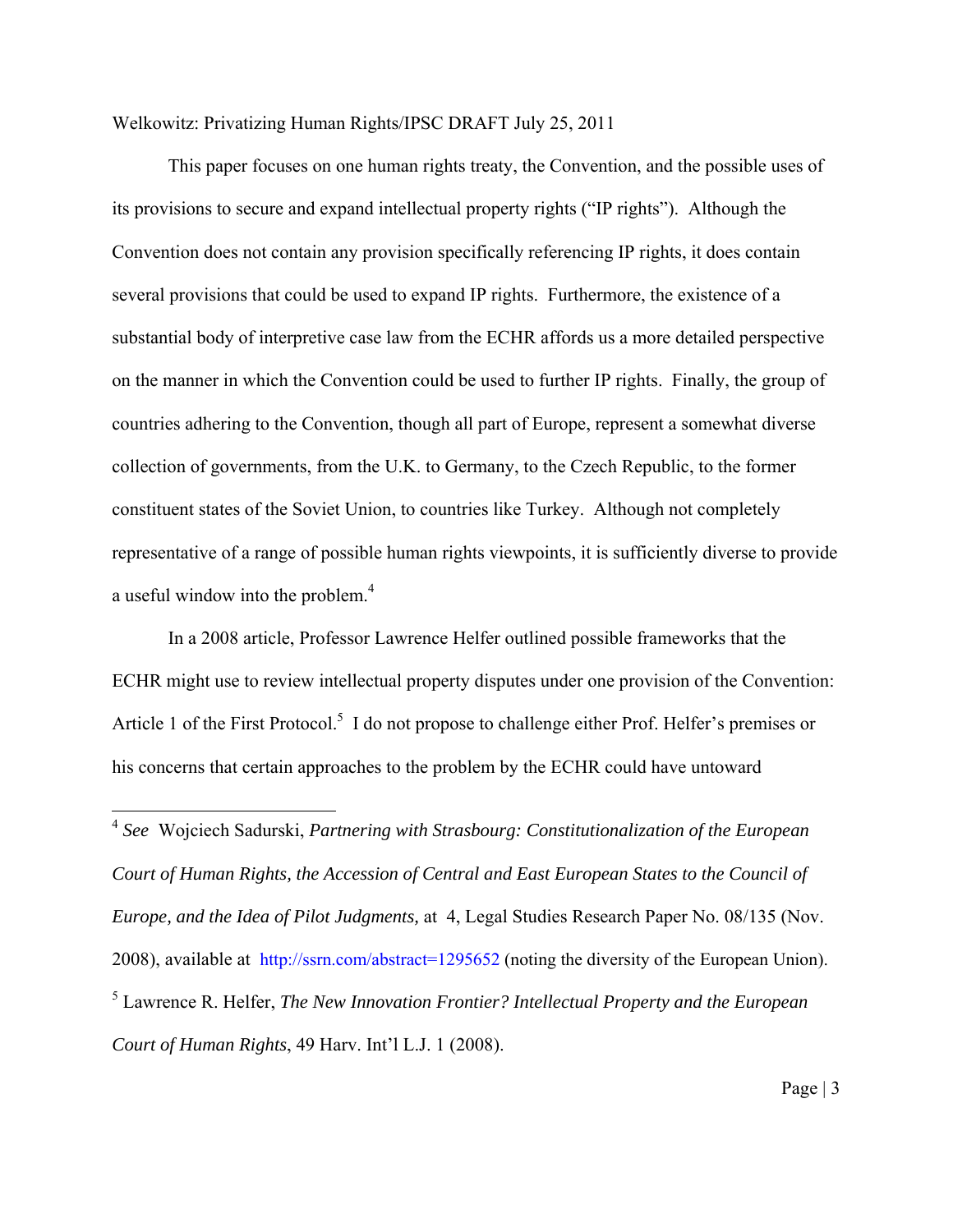consequences for the stability of IP rights and for human rights enforcement.<sup>6</sup> However, I do intend to suggest several ways that the ECHR could become enmeshed in IP rights disputes, not only under Article 1, but under other provisions of the Convention, such as Article 8 (dealing with rights of privacy) and Article 10 (dealing with free speech and free press). I will suggest that the ECHR's case law makes it increasingly likely that IP rights holders and potential rights holders will invoke the Convention to secure and expand IP rights. I do so not from a conviction that the ECHR *should* be involved in such matters, or that the court should expand IP rights, but because I believe that the ECHR's involvement is inevitable and that its precedent makes IP rights expansion not unlikely. Thus, to the extent that human rights advocates believe that such involvement by the court will have negative consequences, this paper can serve as a wake up call to the possible world that lies ahead.

 The paper begins with a brief examination of the Convention, followed by a discussion of relevant provisions and some recent cases in the ECHR that raised the issue of using human rights provisions in an intellectual property context. The paper concludes with observations about the implications of using the Convention in these contexts. Specifically, it raises the following issues: (1) In what ways could the Convention be interpreted to expand particular intellectual property rights? (2) Will the use of the Convention in these situations have unforeseen effects on intellectual property rights as they are now understood? (3) Who are the likely beneficiaries of the use of the Convention in intellectual property cases? (4) What effect

 $\overline{a}$ 

<sup>6</sup> *See, e.g., id.* at 51-52.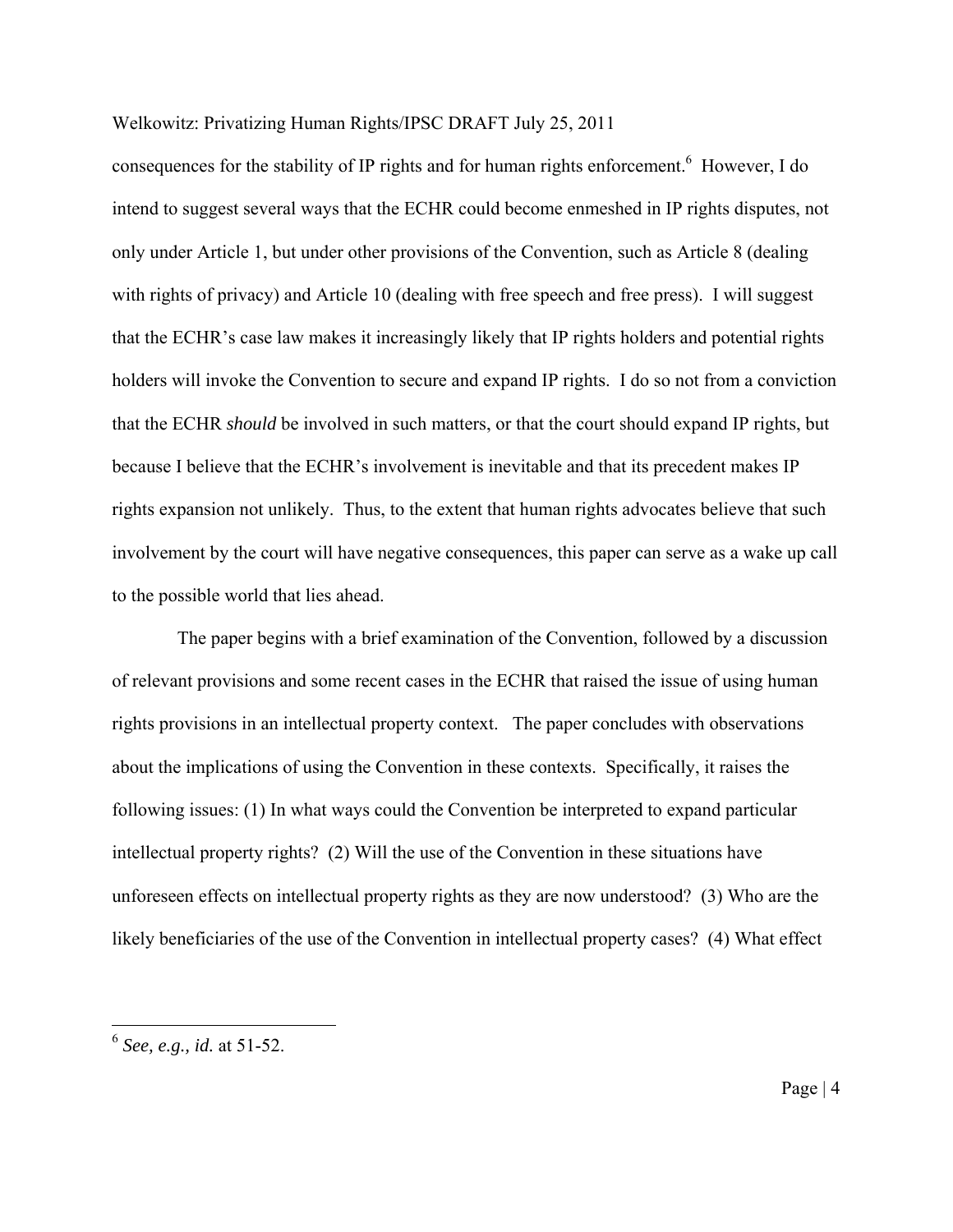could the use of the Convention have on attempts to create a more global intellectual property law? and (5) Could such uses weaken human rights protections in more traditional situations?

## II. The European Convention on Human Rights: Background and Relevant Provisions

## A. *Background*

The European Convention on Human Rights rose from the rubble of World War II, and the human rights abuses during the period from the end of World War I to the end of World War II. In May, 1949, ten countries signed the Treaty of London, establishing the Council of Europe.<sup>7</sup> A year and a half later, in November, 1950, the Council signed what is formally known as the Convention for the Protection of Human Rights and Fundamental Freedoms—the European Human Rights Convention. $<sup>8</sup>$  The Convention has been amended by fourteen protocols</sup> since its inception, adding to the list of rights protected. The Convention is administered by the Council of Europe.<sup>9</sup>

 $\overline{7}$ <sup>7</sup>*See* http://www.coe.int/aboutCoe/index.asp?page=datesCles&l=en (last visited July 20, 2011).

<sup>8</sup> The text of the Convention can be found at

http://conventions.coe.int/treaty/en/Treaties/Html/005.htm (last visited July 25, 2011). The United Nations already had promulgated the Universal Declaration of Human Rights, in 1948. <sup>9</sup> The Council has a web site providing a portal for its activities. *See* www.coe.int (last visited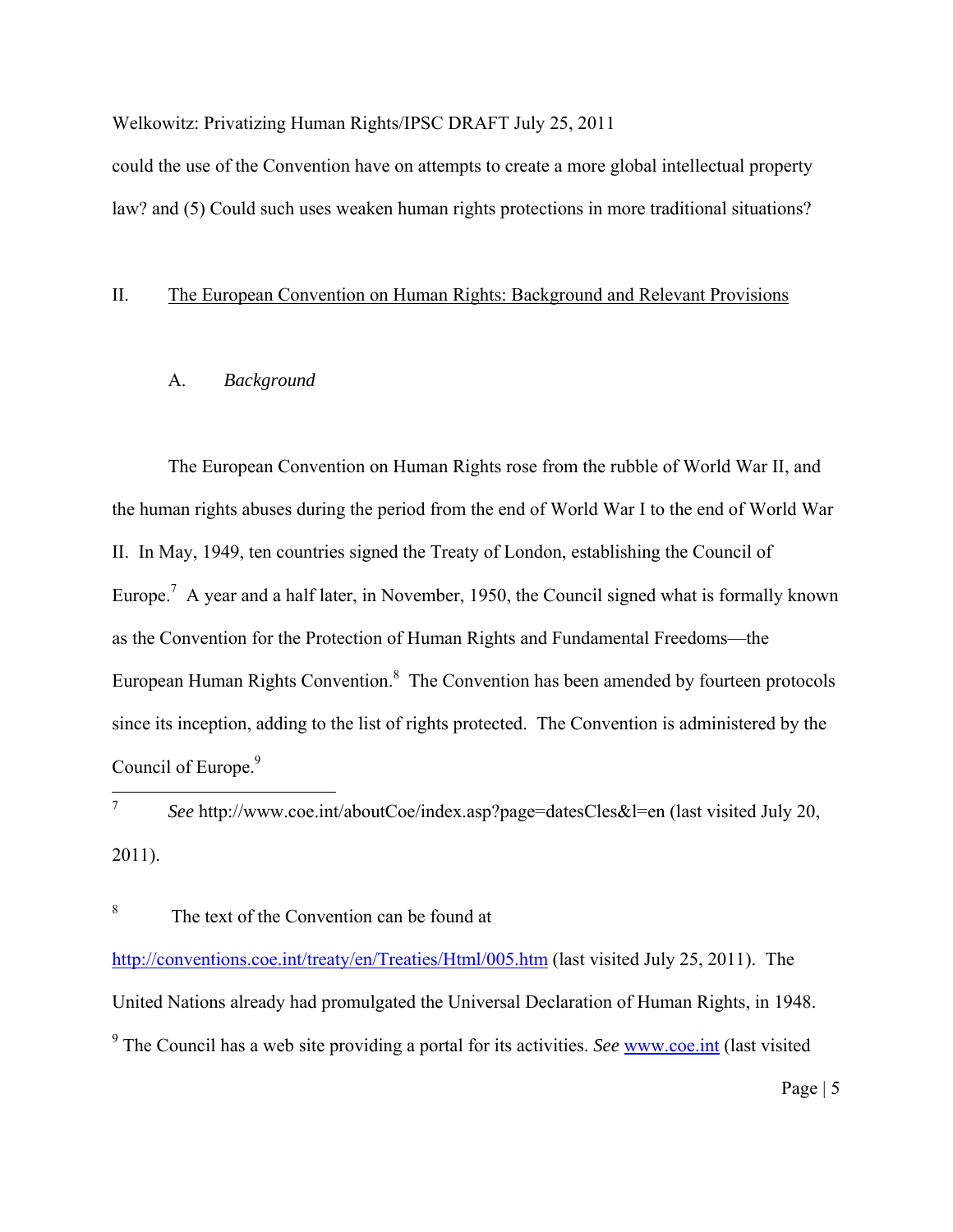The Convention now has 47 signatories, half of which have been added since the beginning of 1990.<sup>10</sup> All of the members of the European Union are also members of the Council of Europe and adhere to the Convention.<sup>11</sup> The potential reach of the Convention is thus far broader than the European Union. Although the Council of Europe does not have enforcement mechanisms as robust as those of the EU, this does not leave the Convention impotent. First and foremost, there is the Council's own judicial body, the European Court of Human Rights ("ECHR"), based in Strasbourg, France.<sup>12</sup> The Strasbourg Court<sup>13</sup> hears cases

July 20, 2011).

 $\overline{a}$ 

<sup>10</sup> Many of the new members, including Russia, were former Soviet Bloc countries, or were part of the former Soviet Union.

<sup>11</sup> Great Britain has incorporated the Convention into its Human Rights Act 1998—at least regarding actions of public authorities. *See, e.g.,* Campbell v. MGN Ltd., [2004] E.M.L.R. 15 (H.L. 2004); U.K. Stat. 1998 ch. 42.

 $12$  The Court was created in 1959. Prior to November 1, 1998, human rights complaints were handled in the first instance by the Commission on Human Rights, which was created in 1954. *See* http://www.echr.coe.int/NR/rdonlyres/DF074FE4-96C2-4384-BFF6- 404AAF5BC585/0/Brochure\_en\_bref\_EN.pdf (Last visited July 21, 2011). It was not until Protocol #11 was adopted in 1998 that a full time court was established and that member states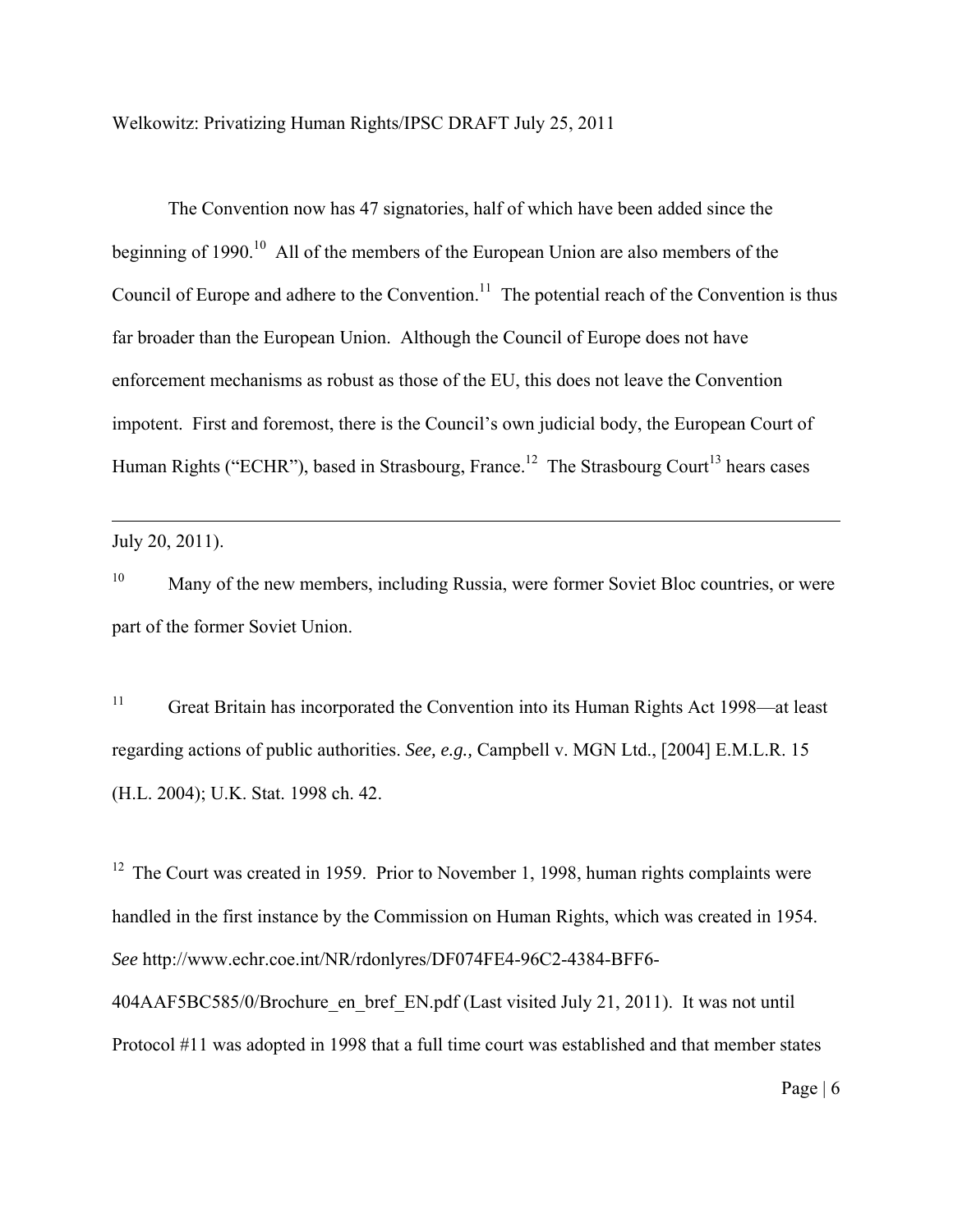brought by individuals against countries alleged to have violated the Convention, and issues written decisions which include a rationale. Although the ECHR has no direct enforcement vehicle, members of the Council of Europe (whose members are contracting parties to the Convention) have agreed to abide by the Court's decisions. And, to a great extent, it appears that they do so, at least in Western Europe.<sup>14</sup>

The Convention also influences European law through implementation of the Convention into the domestic law of various countries. Great Britain's 1998 Human Rights Act did so, and its courts have looked to the decisions of the ECHR for interpretive guidance.<sup>15</sup> Although the EU  $\overline{a}$ were required to allow individual complaints to be brought against them (previously the country had to consent to such suits) as opposed to complaints by one member country against another.

13 For convenience and to distinguish it from the European Court of Justice, I will sometimes refer to the European Court of Human Rights as the Strasbourg Court.

<sup>14</sup>*See, e.g.,* Von Hannover v. Germany, Application no. 59320/00 (Judgment - Just Satisfaction - Friendly Settlement) (Eur. Ct. Hum. Rts. July 28, 2005) (Germany agrees to pay  $€115,000$  in compensation and expenses). Moreover, to the extent that countries wish to join the EU, their willingness to abide by the ECHR's interpretation of the Convention no doubt will be relevant to the admission decision.

15 Campbell v. MGN Ltd., [2004] E.M.L.R. 15, at 254-55 (H.L. 2004).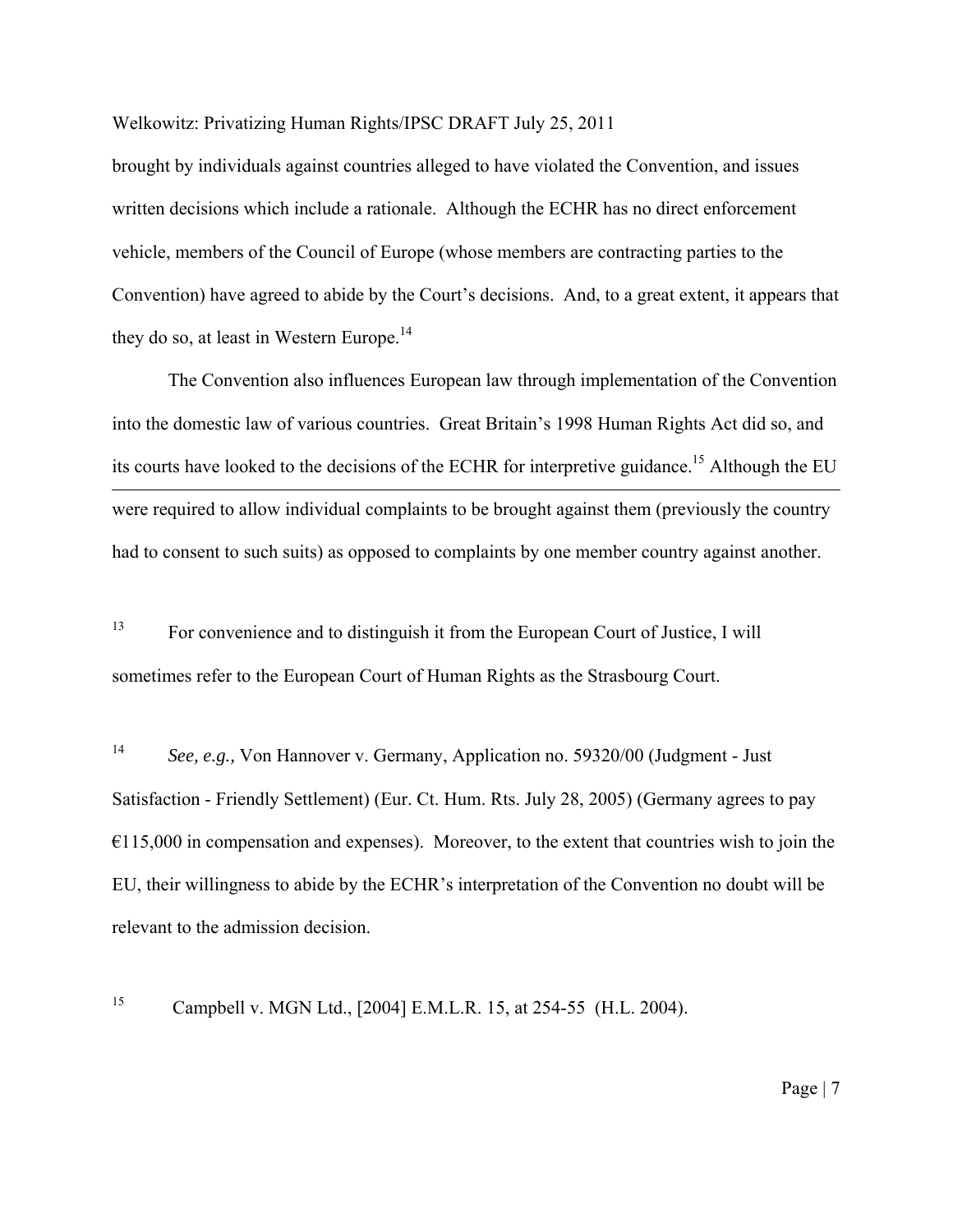has not adopted the Convention as EU law, its principles have been incorporated into the jurisprudence of the European Court of Justice ("ECJ").<sup>16</sup> Both of these mechanisms tend to make the Convention a part of the legal regimes of member countries.<sup>17</sup>

## B. *Pertinent Provisions of the Convention for IP Rights*

Undoubtedly, the ECHR has a certain influence on the laws of member states. But this still leaves the question: what is the connection between the Convention and intellectual property? To answer this question, we need to identify pertinent provisions of the Convention and discuss the methodology used by the ECHR to decide cases brought under those provisions.

Because we are discussing intellectual *property*, it might seem sensible to start with a provision dealing with property rights. The Convention contains such a provision, namely Article 1 of the First Protocol, which provides as follows:

## **Protection of Property**:

<sup>17</sup> *But cf.* Murray v. Express Newspapers plc, [2007] EWHC 1908, at  $\P$  60-62 (Ch.D. 2007) (British courts are bound to follow House of Lords decisions in cases of conflict with European Court of Human Rights decisions).

 $16\,$ <sup>16</sup> *See, e.g.***,** Andrew Williams, *Human Rights and the European Court of Justice: Past and Present Tendencies*, Legal Studies Research Paper No. 2011-06, at 5, 9-41, available at http://ssrn.com/abstract=1803138.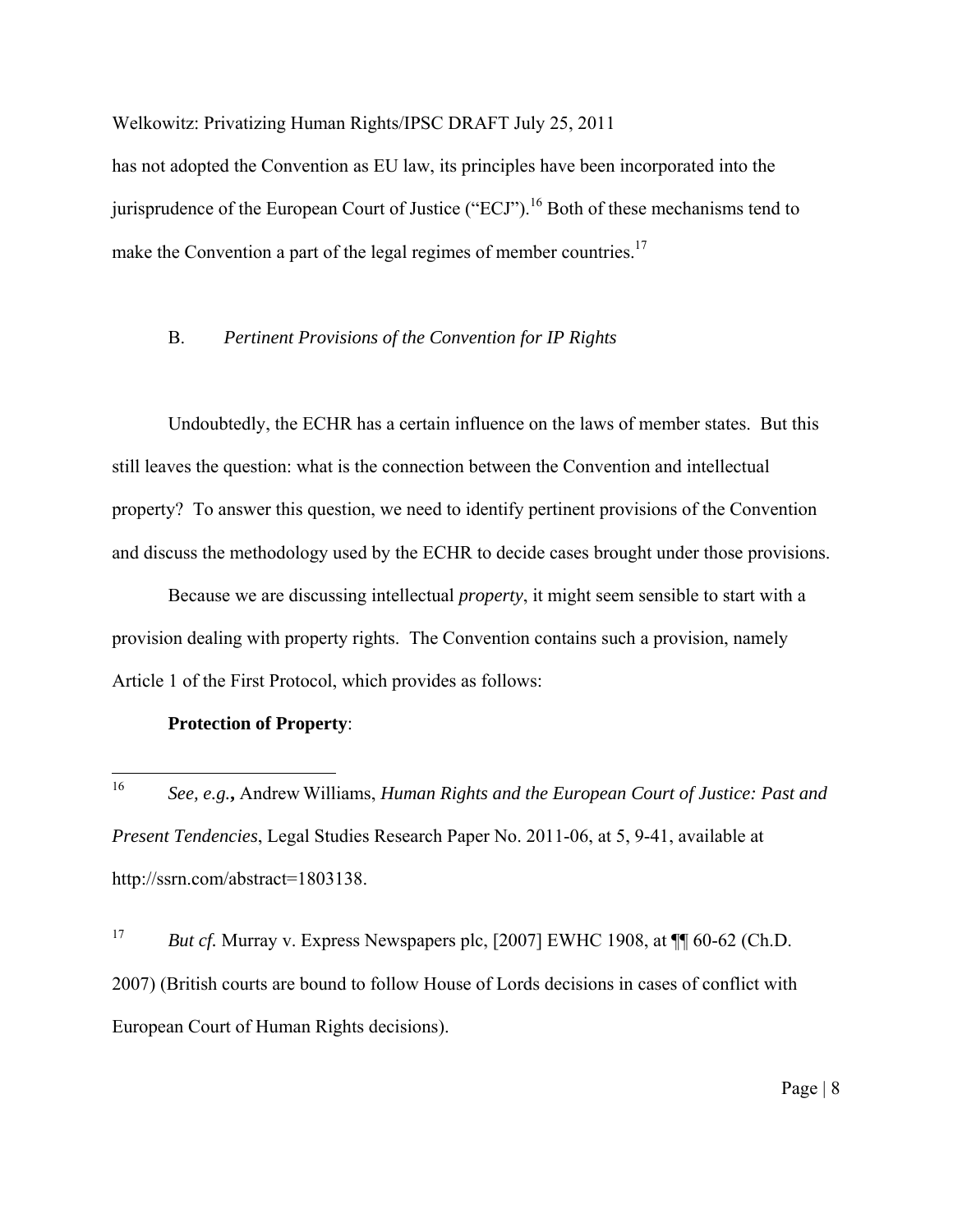Every natural or legal person is entitled to the peaceful enjoyment of his possessions. No one shall be deprived of his possessions except in the public interest and subject to the conditions provided for by law and by the general principles of international law.

The preceding provisions shall not, however, in any way impair the right of a State to enforce such laws as it deems necessary to control the use of property in accordance with the general interest or to secure the payment of taxes or other contributions or penalties.

Article 1 looks a bit like the Takings Clause of the Fifth Amendment to the United States Constitution. That is, it appears to protect against a governmental confiscation of property. It may seem a stretch to apply this provision to intangible intellectual property rights; however, it is notable that the United States Supreme Court has applied the Takings Clause to intellectual property.18 Article 1 was the focus of Professor Helfer's discussion of the ECHR's approach to

<sup>18</sup> <sup>18</sup>*See* Ruckelshaus v. Monsanto Co., 467 U.S. 986, 1003-04 (1984) (trade secrets treated as property under the Takings Clause). *But cf.* Zoltek Corp. v. United States, 442 F.3d 1345, 1349- 53 (Fed. Cir. 2006) (patentee could not use Takings Clause as basis for claim against government for using patented invention).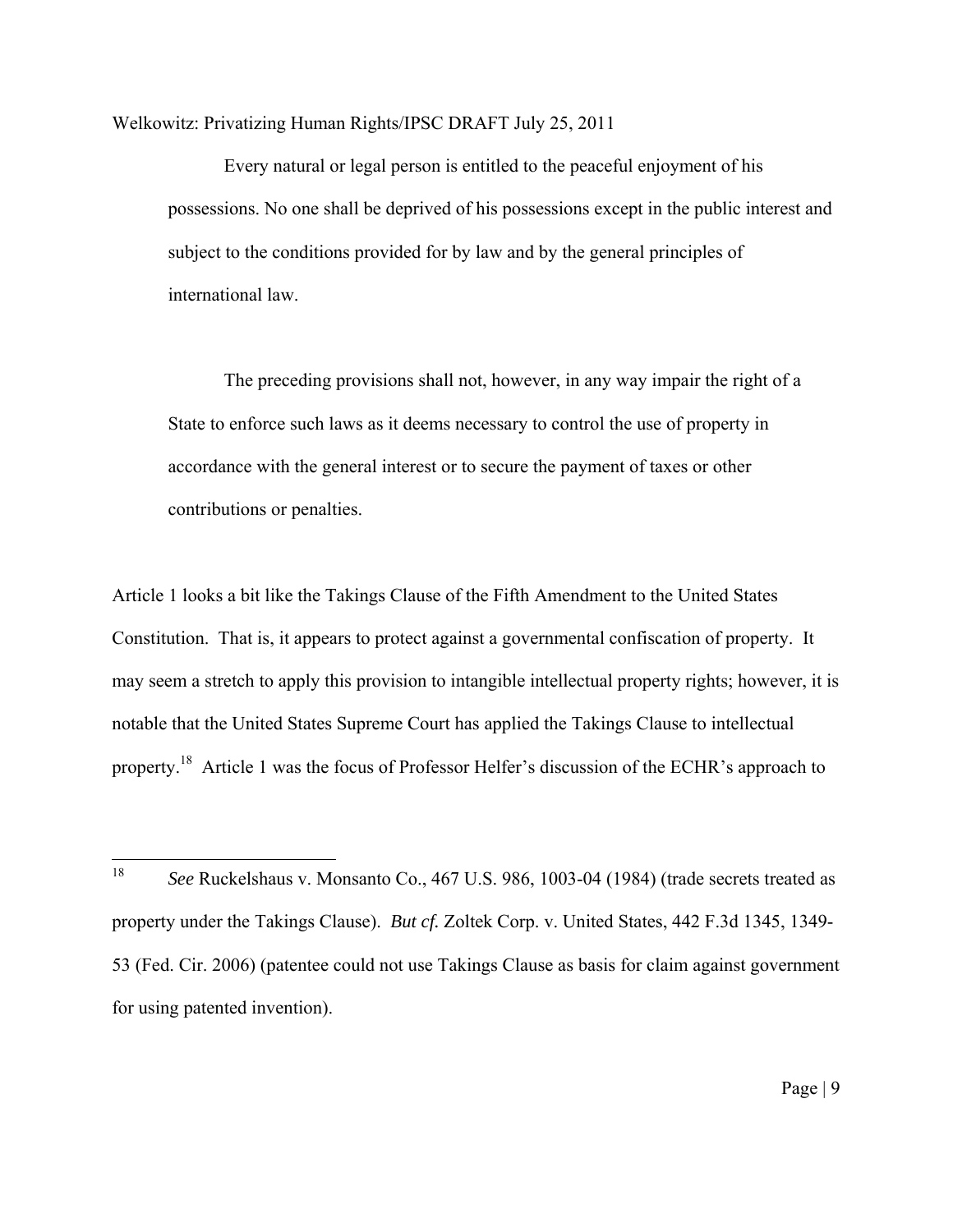IP disputes.<sup>19</sup> The ECHR has indicated that Article 1 is applicable to IP rights.<sup>20</sup> However, although Article 1 will play an important role in the analysis to be presented here, I prefer to begin the discussion with two provisions that are less directly related to property rights, but whose interpretation may have a significant impact on property rights and on the application of Article 1 to IP cases. Those two provisions are Article 8 and Article 10 of the Convention, which provide, respectively, as follows:

## **Article 8–Right to Respect for Private and Family Life**

1 Everyone has the right to respect for his private and family life, his home and his correspondence.

2 There shall be no interference by a public authority with the exercise of this right except such as is in accordance with the law and is necessary in a democratic society in the interests of national security, public safety or the economic well-being of

 $\overline{a}$ 

<sup>&</sup>lt;sup>19</sup> Helfer, *supra* note \_\_\_.

<sup>&</sup>lt;sup>20</sup> Balan v. Moldova, Application No. 19247/03, ¶34 (Eur. Ct. Hum. Rts. Jan. 29, 2008); Anheuser-Busch, Inc. v. Portugal, Application No. 73049/01 ¶ 10 (Eur. Ct. Hum. Rts., Oct. 11, 2005) (Chamber opinion); Anheuser-Busch, Inc. v. Portugal, Application No. 73049/01 (Eur. Ct. Hum. Rts., January 11, 2007) (Grand Chamber) (the "Grand Chamber opinion").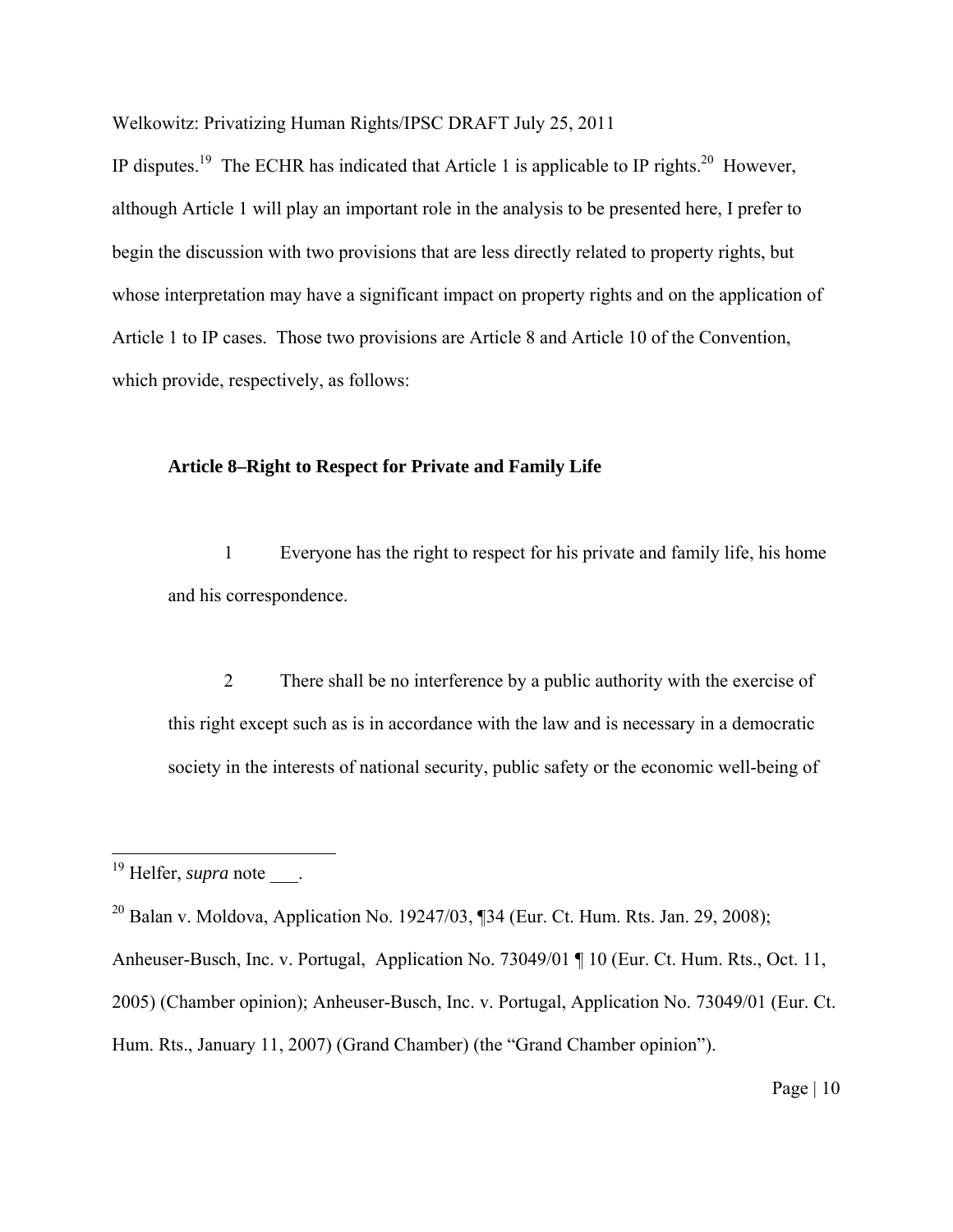the country, for the prevention of disorder or crime, for the protection of health or morals, or for the protection of the rights and freedoms of others.

## **Article 10 – Freedom of expression**

1 Everyone has the right to freedom of expression. This right shall include freedom to hold opinions and to receive and impart information and ideas without interference by public authority and regardless of frontiers. This article shall not prevent States from requiring the licensing of broadcasting, television or cinema enterprises.

2 The exercise of these freedoms, since it carries with it duties and responsibilities, may be subject to such formalities, conditions, restrictions or penalties as are prescribed by law and are necessary in a democratic society, in the interests of national security, territorial integrity or public safety, for the prevention of disorder or crime, for the protection of health or morals, for the protection of the reputation or rights of others, for preventing the disclosure of information received in confidence, or for maintaining the authority and impartiality of the judiciary.

At first glance, it might not appear that these articles have any direct connection with intellectual property. Article 10, the rough analogue to the First Amendment in the United States, clearly could limit intellectual property rights. But it seems unlikely to be a source for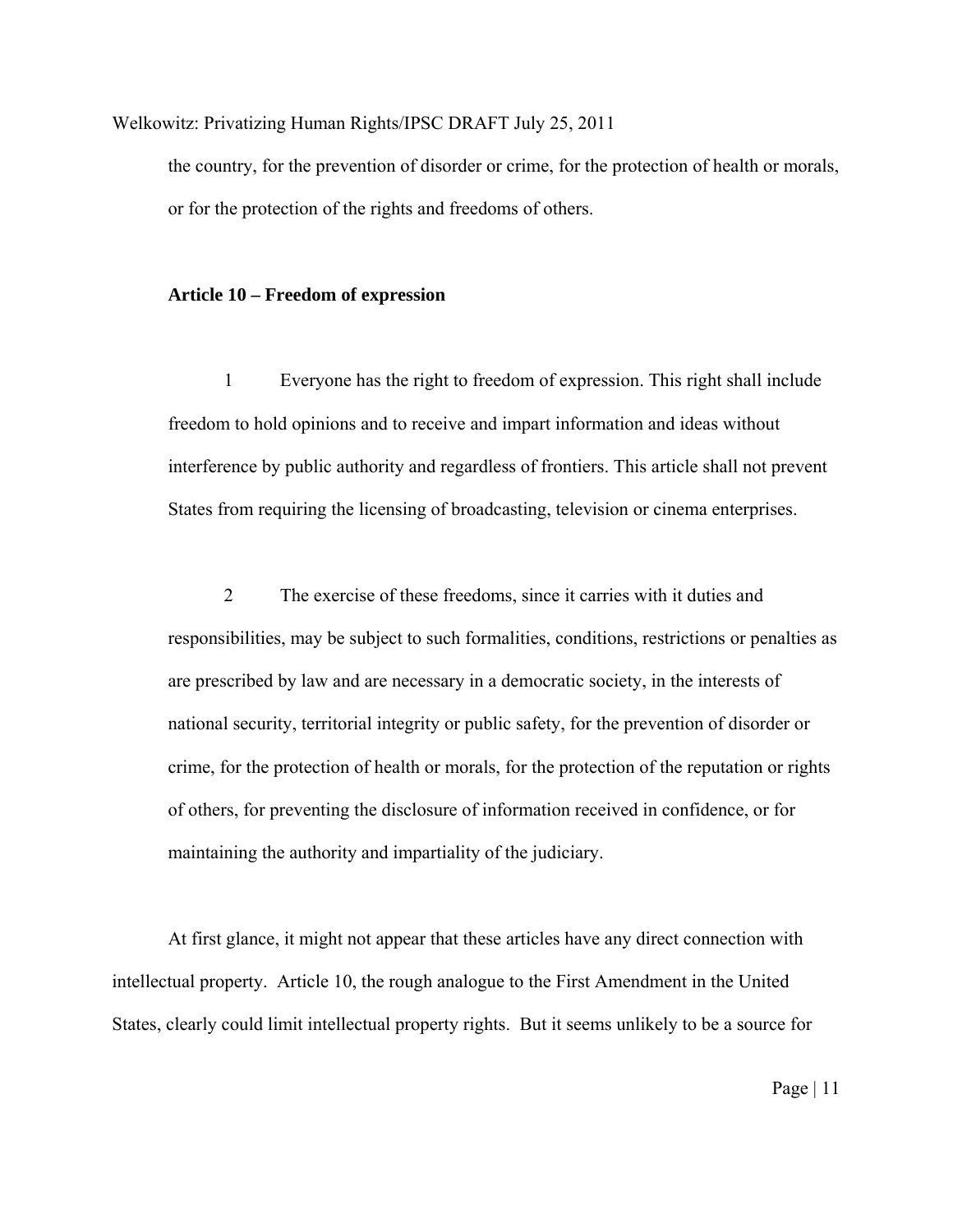creating them. Article 8, particularly subsection 2, appears to afford protection from unwarranted *governmental* intrusion. However, as will be seen, Article 8 is a broader and more affirmative right than it may appear on its face, possibly giving rise to intellectual property rights. $^{21}$ 

 These three provisions form the basis of the argument that the Convention may be used to expand intellectual property rights. Although free expression may appear to be a limiting provision, as discussed below the manner in which this concept is interpreted may make it less of a barrier to intellectual property rights than one might believe.

## III. IP Rights Under Articles 8 and 10

# A. *Starting Points: Privacy Rights, and the Foundations of Privatization*; *Von Hannover v. Germany*

Although it is not the only, or the first, case to raise some of these issues, one decision from the ECHR in particular brought privacy issues to the forefront, and provides a convenient

<sup>21</sup> See infra Part \_\_\_\_.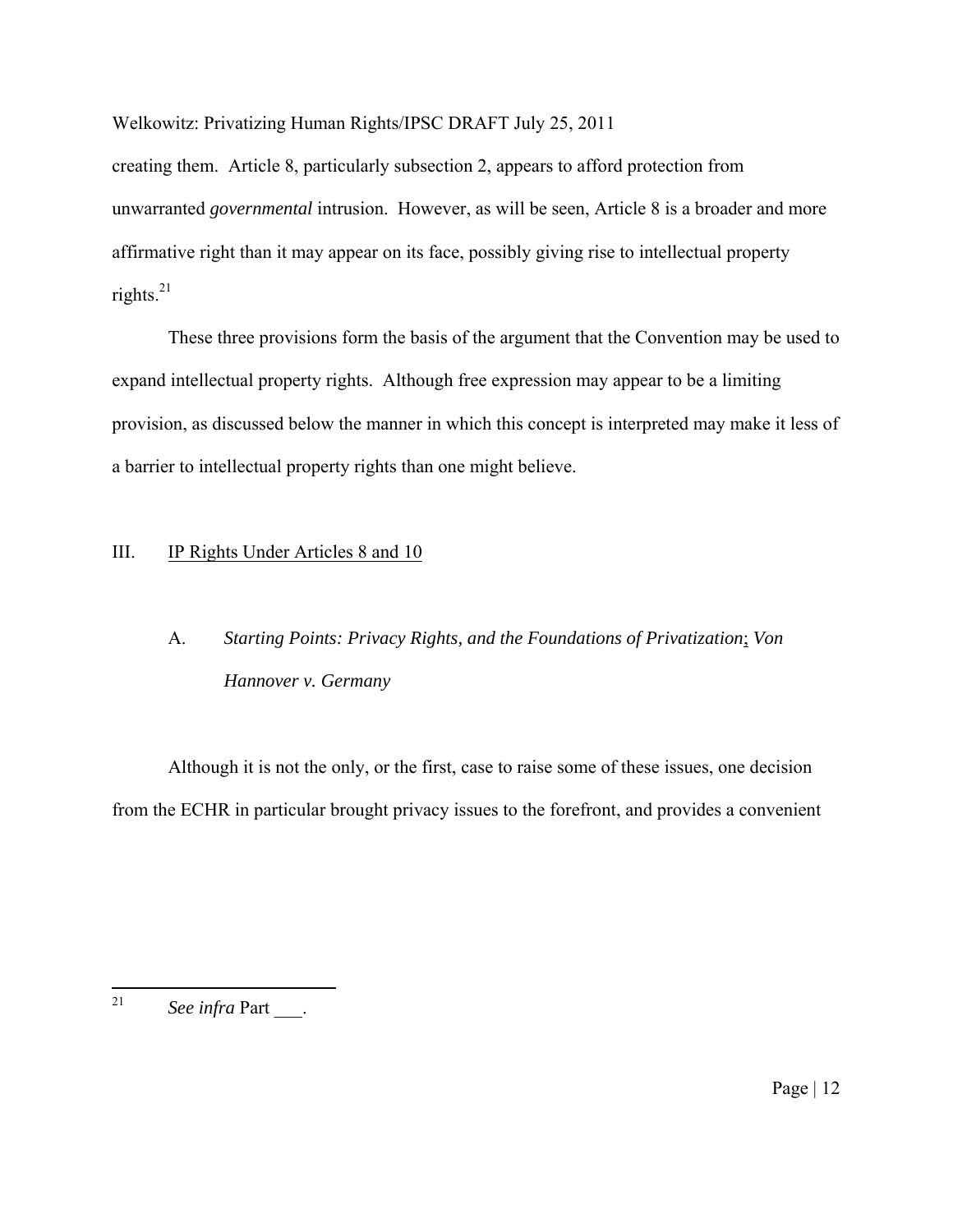starting point for the discussion. That case, *Von Hannover v. Germany*,<sup>22</sup> was a suit by Princess Caroline of Monaco, complaining that photographers were invading her privacy by taking (and publishing) pictures of her and her family in various non-official public and private settings.

 In *Von Hannover*, Princess Caroline of Monaco, who lives most of the time in Paris, complained about a number of photographs published by three German magazines.<sup>23</sup> The photographs included several of her with her children, some of her in public places, one in a restaurant (with a boyfriend), and some taken of her while she was on vacation.<sup>24</sup> She sued the publications in the German courts, claiming violations of her right of privacy and, perhaps notably, violations of her personality rights under the German Basic Law, and her rights to control her image under the German Copyright Act.<sup>25</sup> The trial court and first level appellate 22 22 Von Hannover v. Germany, Application no. 59320/00 (Eur. Ct. Hum. Rts. June 24, 2004).

<sup>23</sup> The pictures were taken while the Princess was in France, where she maintains an apartment. Von Hannover v. Germany, Application No. 59320/00 at ¶8 (Eur. Ct. Hum. Rts. June 24, 2004). However, they were published by German periodicals. *Id.* ¶10.

<sup>24</sup> *Id.* ¶[11-17.

<sup>25</sup>*Id.* If is also interesting that her suit sought relief against the publications under French law. *Id.* ¶19.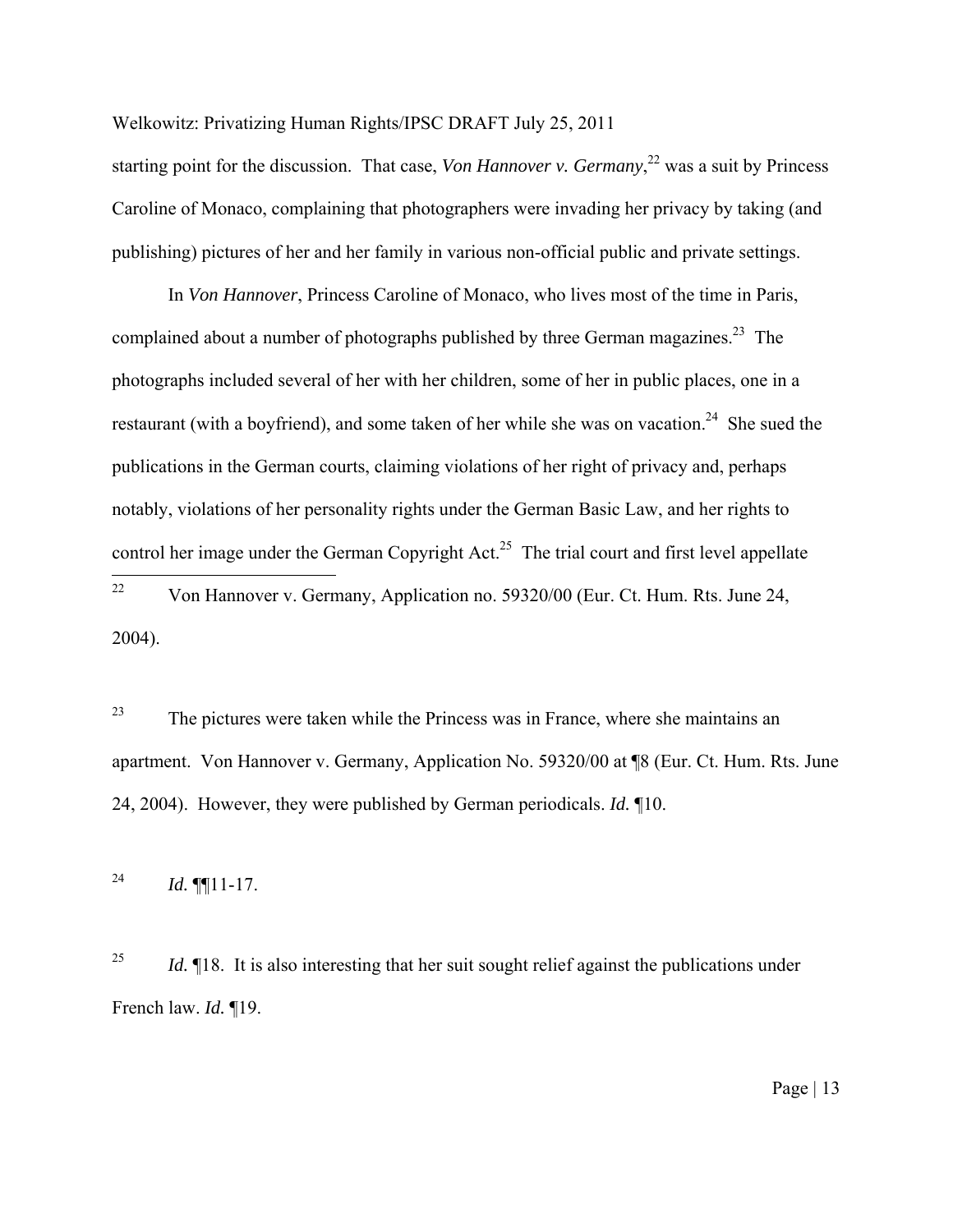court ruled that German law did not grant relief because of Princess Caroline's status as a kind of public figure.<sup>26</sup> On further appeal, the court ruled that the photos of her in the restaurant – as a "secluded place"–were a violation of her right of privacy, but that the others were not.<sup>27</sup> From this ruling Princess Caroline appealed to the Federal Constitutional Court, whose ruling the ECHR quoted at some length.

 The German Constitutional court issued what was considered a landmark decision, ruling that, although publication of some of the pictures in question violated Princess Caroline's right to privacy, several others did not. In its ruling, the German Constitutional court balanced her right to privacy under German law against the right of free expression found in the German Basic Law. In its opinion, the court specifically held that entertainment is worthy of protection under the concept of free expression.<sup>28</sup> It also held that the press was entitled to a certain "margin of manoevre" to decide what is in the public interest to print.<sup>29</sup> Applying these principles, the court found that some of the pictures, taken while she was with her children and in secluded areas,

 $26\,$ <sup>26</sup>*Id.* ¶¶19, 21. The German court found her to be a figure "*par excellence*". *Id.* ¶¶19, 21, 23. The courts enjoined republication of the photographs in France, but under French law.

<sup>27</sup> *Id.* ¶---

<sup>28</sup> *Id.* ¶---

<sup>29</sup> *Id.* at 10, paragraph (aa) (quoting from the German court opinion).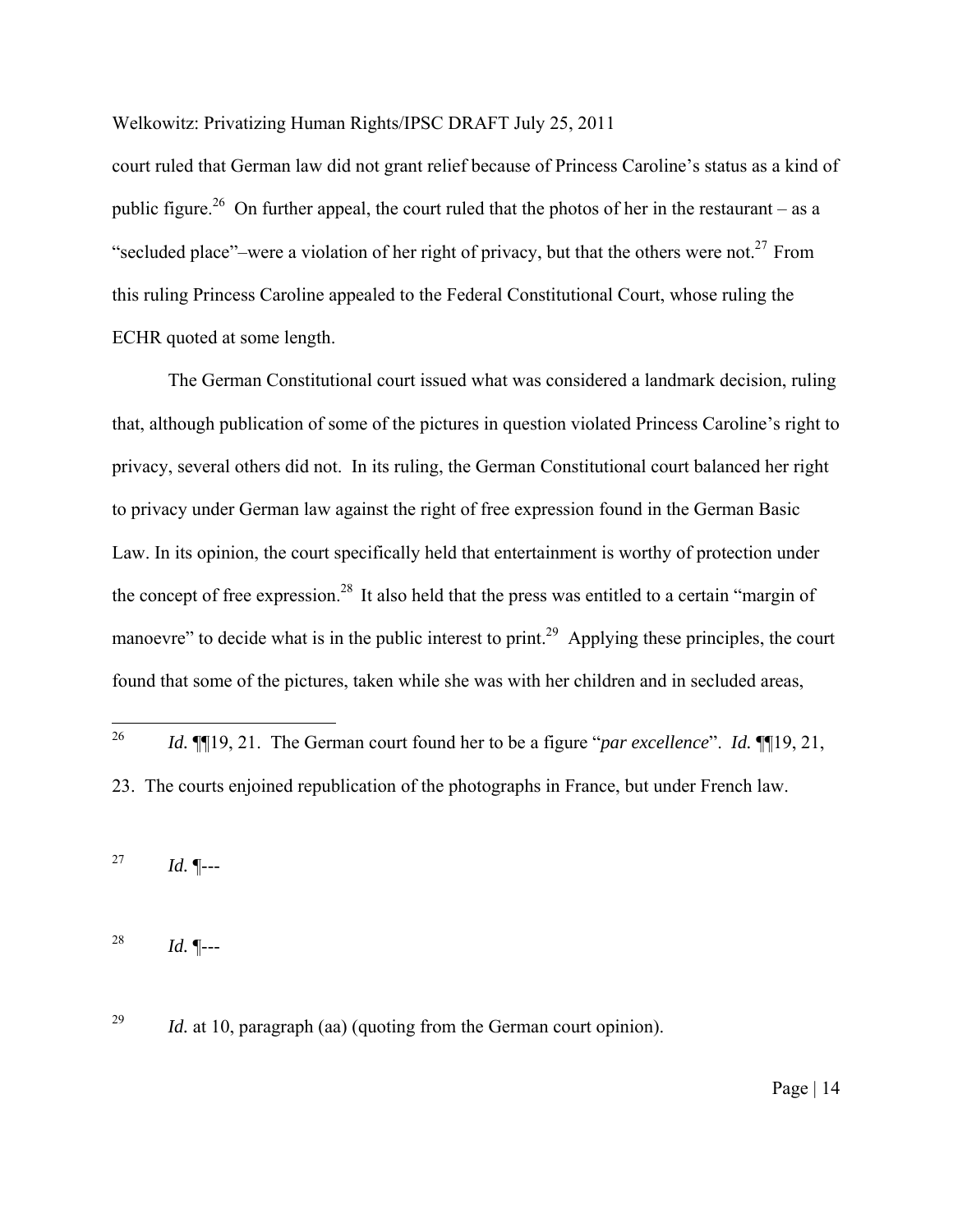were overly intrusive. Others, however, even some in semi-private locations, were deemed legitimate because of her status as a public figure. After further rounds of proceedings in the German courts, the earlier results were reaffirmed.<sup>30</sup> Dissatisfied with the German courts' resolution, Princess Caroline took her case to the European Court of Human Rights. That court ruled in her favor.

Much like the German Federal Constitutional Court, the ECHR considered the matter to require balancing the right to privacy, found in Article 8 of the Convention, and the right to free expression, found in Article 10. Notably, although the ECHR quoted extensively from the opinions of the German courts (the lower courts as well as the Federal Constitutional Court), it gave little if any deference to the balance between privacy and free expression drawn by the German courts, using rights under German law analogous to those provided by the Convention. The German courts emphasized Caroline's status as a public figure. Moreover, the German courts held that free press rights encompass entertainment as well as "hard" news. In their view, this afforded the press more leeway in its reporting. By contrast, the ECHR accorded little credence to the public figure status of the Princess, noting that she had few public duties as a princess, and that the pictures were not reflective of those duties. $31$  Instead, the court found that the pictures simply satisfied the public's curiosity about the lifestyle of a princess, which the

 $1d. \P[62, 64]$ 

<sup>30</sup> <sup>30</sup>*Id.* ¶¶19-38.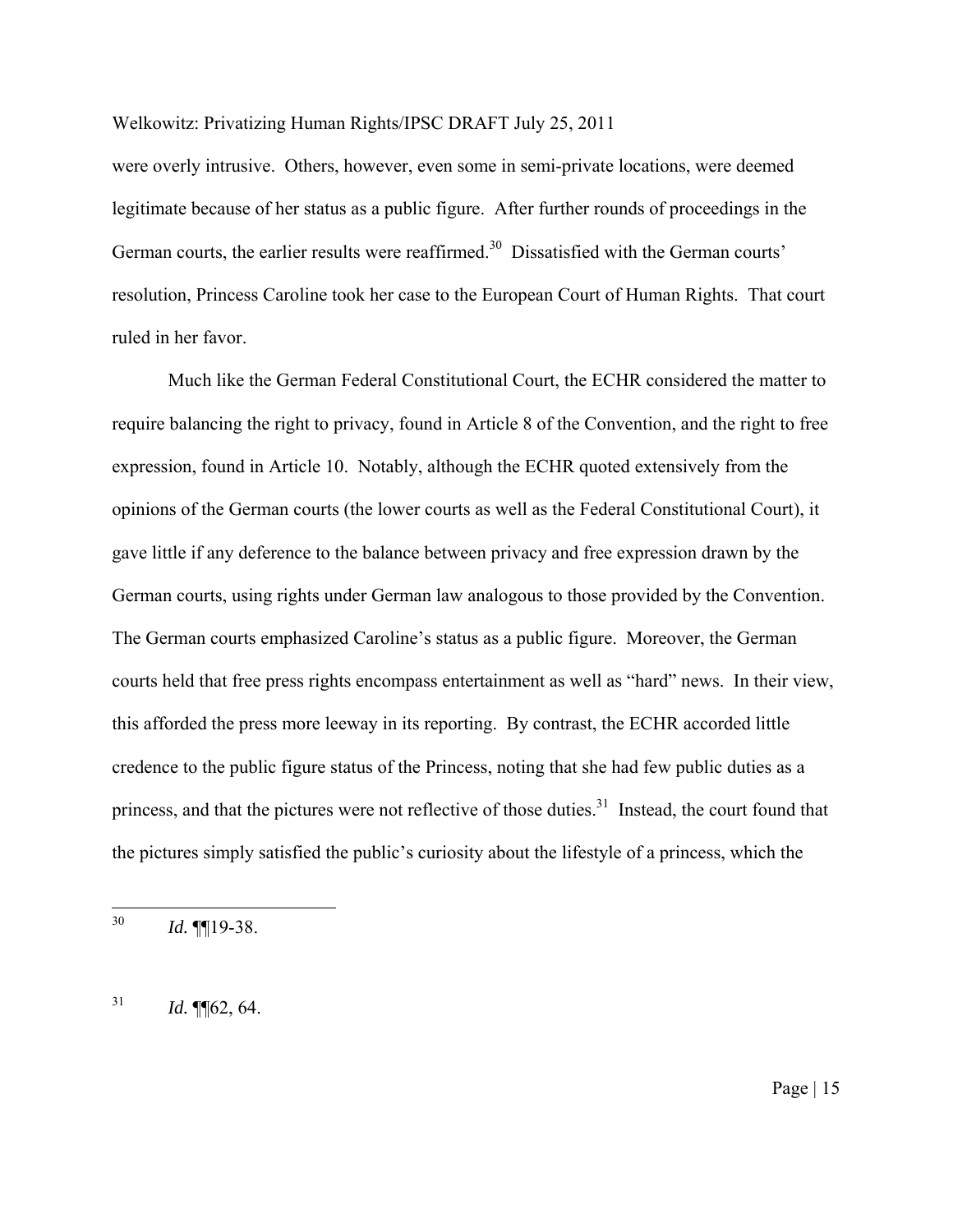court believed was an insufficient basis to override her right to privacy.<sup>32</sup> Thus, the court found in favor of Princess Caroline and against the state of Germany (the ECHR issues judgments against states). $33$ 

As is well known, in the United States the right of publicity, which is now widely recognized as a property right, had its origins in the tort concept of the right of privacy.<sup>34</sup> And it may be, as discussed below, that the ECHR's privacy decisions will ripen into a property right. However, *von Hannover* also provides a foundation that bridges the gap between human rights as a protection against unwarranted governmental intrusion and human rights as a vehicle to remedy harms perpetrated by private actors. The intrusion of which Princess Caroline complained was not in any way the product of state action directed against her. It was an entirely private intrusion. Although her suit in the ECHR was against the German government the gravamen of her lawsuit was a dispute between private parties—her lawsuit in the German courts was against various publications. Essentially, her claim in the ECHR was that German law did not afford her sufficient privacy rights against *private* intrusions, and therefore the German government was not protecting her privacy as required by Article 8 of the Convention.

32 Id. ¶¶65-66, 72-74.

<sup>33</sup> *Id.* ¶80. The ECHR was asked to issue a judgment for approximately  $\epsilon$ 142,800, but reserved the question of damages for later decision. *Id*. ¶85.

<sup>34</sup> *E.g.*, Cal. Civil Code § 3344.1(b); Ariz. Rev. Stat. § 12-761(G) (soldier's right of publicity); 765 Ill. Stat. § 1075/15; Ind. Code § 32-36-1-7; Okla. Stat. Ann. § 1448(B).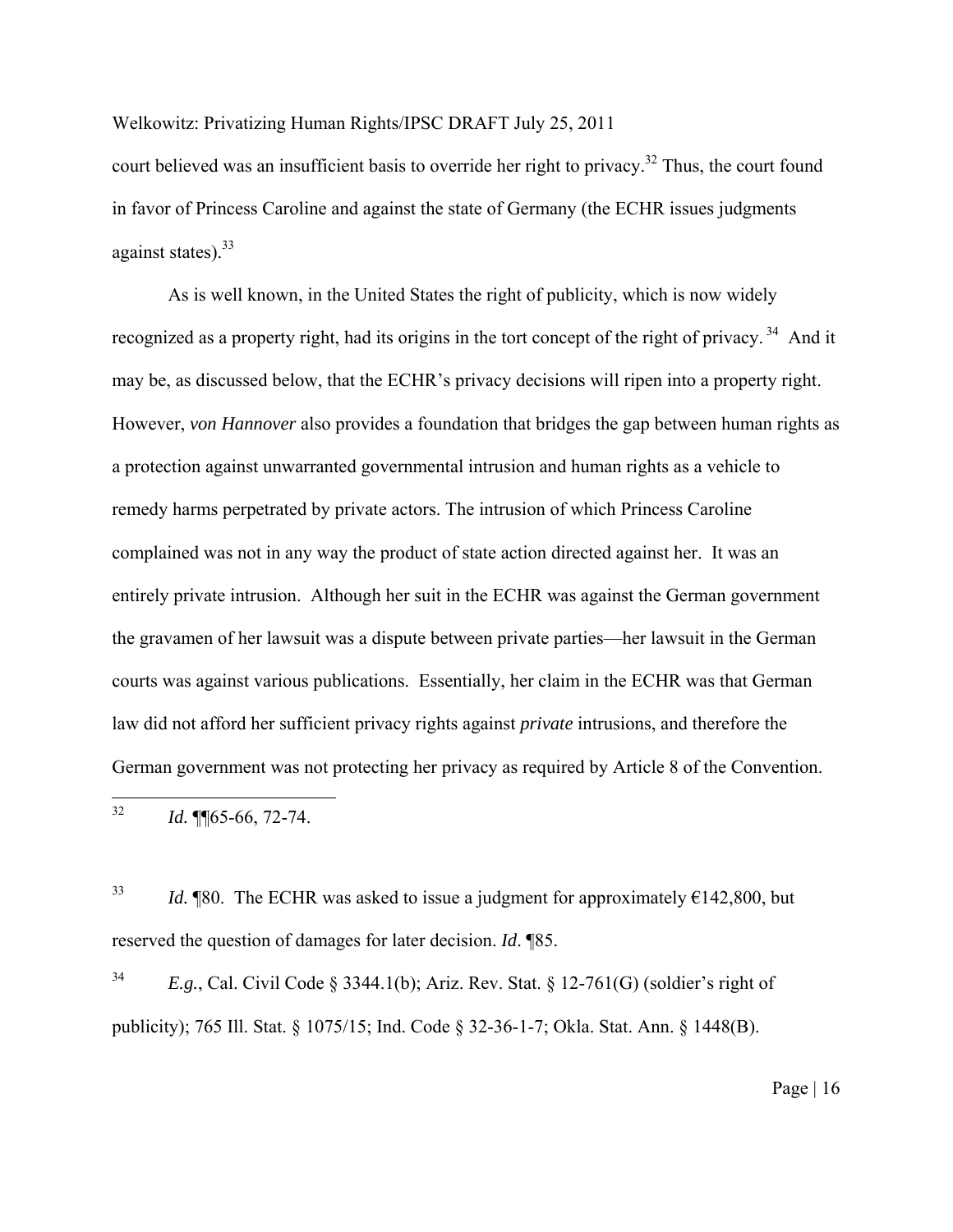By ruling in favor of Princess Caroline, the ECHR effectively created an affirmative right from Article 8, rather than simply a negative right. In other words, Article 8 did not just protect Princess Caroline from governmental intrusions (a negative right); it required the government to shield her from the intrusions of others, even to the extent of providing an appropriate civil action in its courts (an affirmative right).<sup>35</sup> The imposition of an affirmative obligation on the country to effectuate the right is a marked contrast to the Bill of Rights jurisprudence in the United States, which requires some form of state action in order for its provisions to be invoked. It is also a critical bridge between a system focusing on state actions and a system that contemplates the creation of new obligations without the necessity of state action. In other words, if the effectuation of the rights granted by the Convention requires a country to enact legislation (or create common law) that grants a cause of action to one private party injured by another private party, then the ECHR will grant a judgment in favor of the claimant in the absence of such legislation. To put the matter into IP rights language, if the effectuation of any of the provisions of the Convention requires the creation or expansion of IP rights, then the ECHR will issue judgments that effectively require such creation or expansion.<sup>36</sup>

Equally important, there does not appear to be any textual reason why such an affirmative obligation would not be imposed with regard to the effectuation of any of the rights granted

 $\overline{a}$ 

<sup>35</sup> *Von Hannover*, ¶57.

<sup>&</sup>lt;sup>36</sup> The ECHR cannot directly order states to enact legislation. However, an arm of the Council of Europe oversees compliance with the court's judgments and will inquire about legislation needed to effectuate the court's ruling.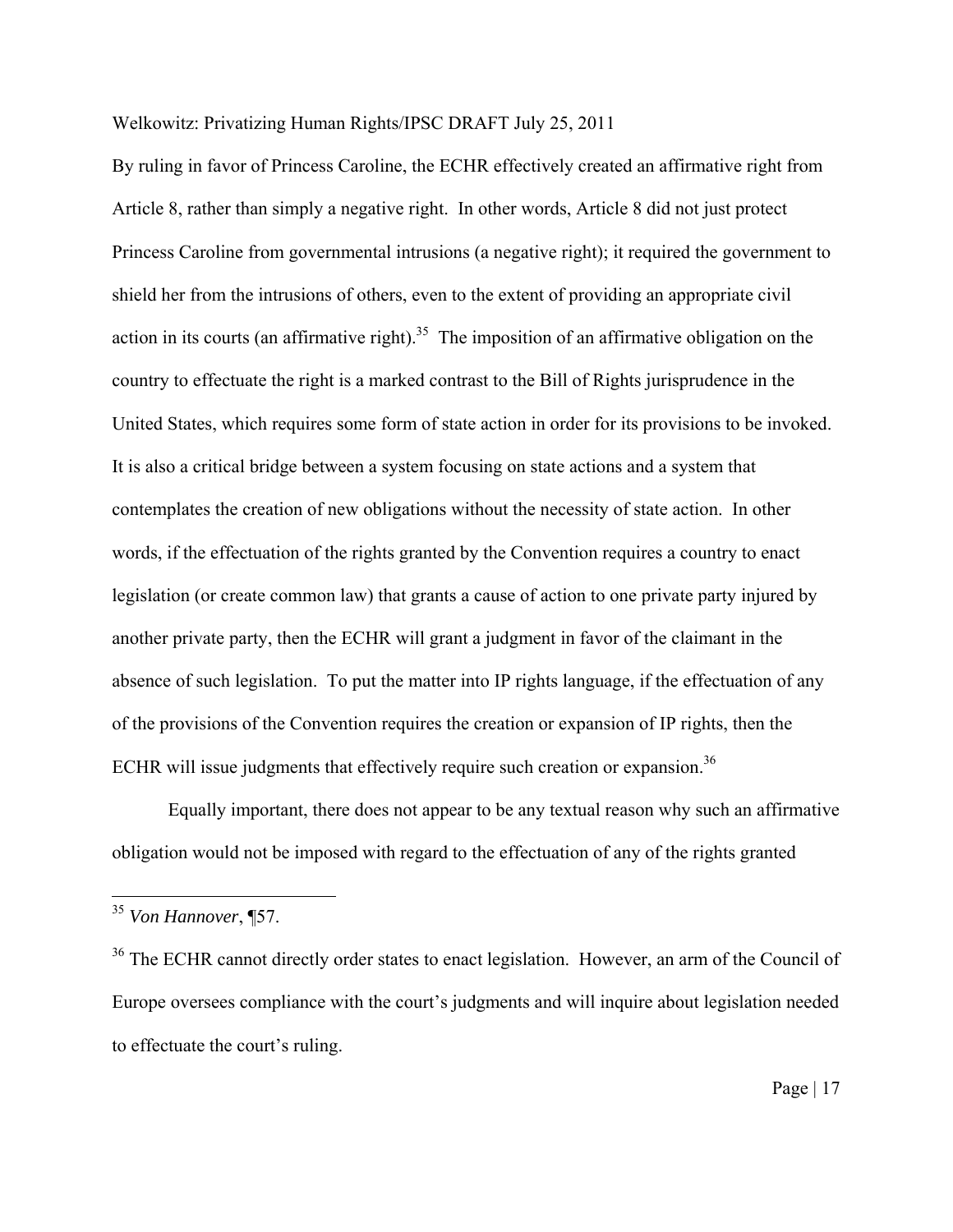under Article 10 or Article 1, First Protocol. The first sentence of Article 8, which grants the right of privacy, does not invoke any notion of state action. It simply says that everyone is entitled to privacy. Similarly, Article 10 begins by stating that "Everyone has the right to freedom of expression," and Article 1 states that "Every natural or legal person is entitled to the peaceful enjoyment of his possessions." There is no textual invocation of any state action or any indication that the right only insures against instances of state interference.

Secondarily, the ECHR's treatment of the free expression argument in *Von Hannover* demonstrates that speech in a commercial context may not be given particularly strong protection.<sup>37</sup> Since many intellectual property cases implicate free speech concerns, this development would favor the rights of intellectual property owners over the rights of unauthorized users. On the other hand, an affirmative obligation to promote freedom of expression could be invoked to create IP rights that further such expression.

 The *Von Hannover* decision may not appear to be an intellectual property case at all; it could be viewed as an ordinary tort case. Even without the right of publicity overtones, however, the case would be of interest to intellectual property lawyers, for several reasons. The

<sup>37</sup> <sup>37</sup> *Id*. ¶¶59, 63-64. In addition to its statements in *von Hannover*, the ECHR's attitude toward commercial speech can be found in some of its unfair competition cases. *See generally* Maya Hertig Randall, *Commercial Speech Under the European Convention on Human Rights: Subordinate or Equal?*, 6 Hum. Rts. L. Rev. 53 (2006).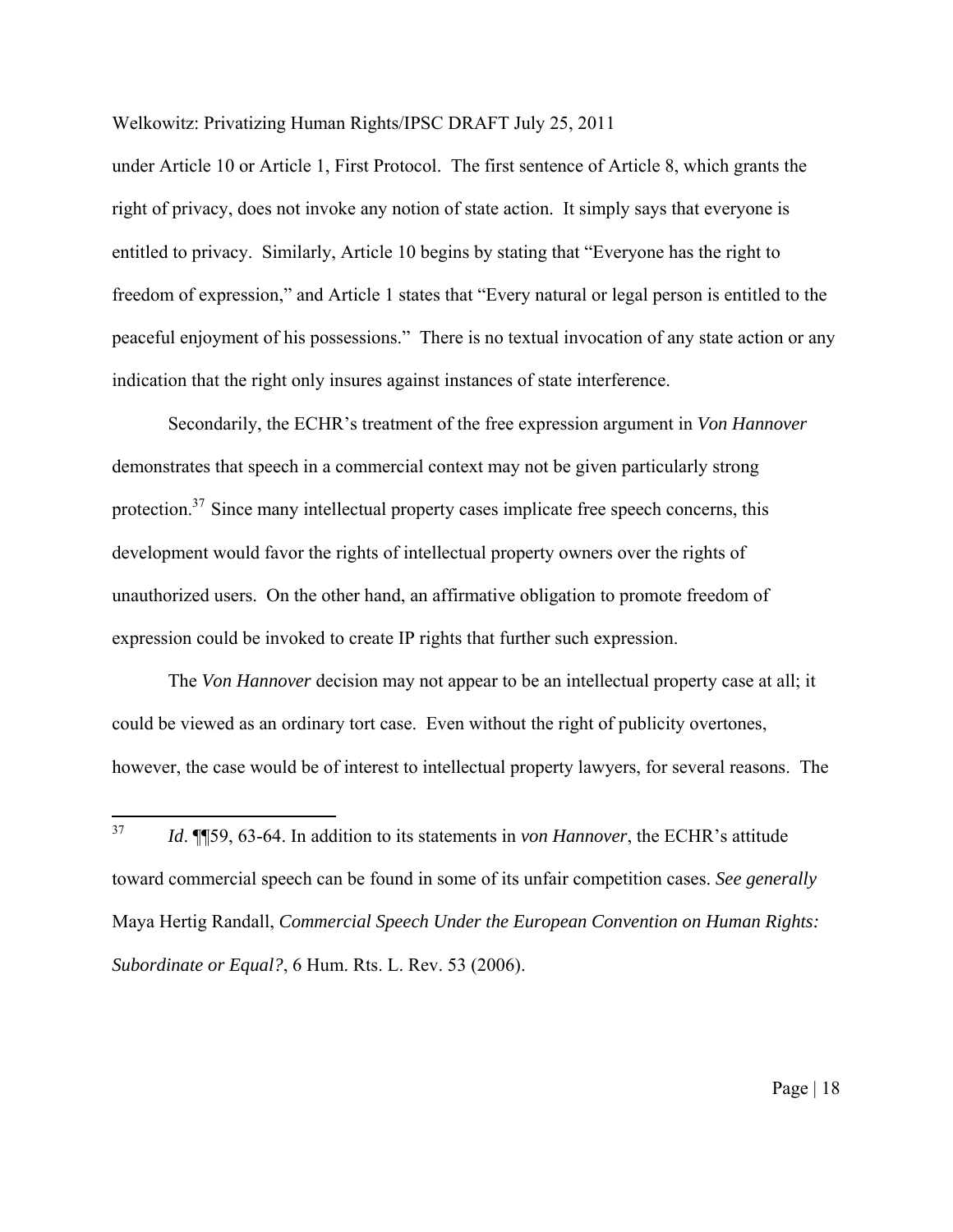decision made clear that the right of free expression does not trump other rights under the Convention. When two rights are potentially at odds, as in *Von Hannover*, the court must balance them, giving due regard for the ECHR's view of the general societal values at stake. Although, as discussed further below, the ECHR often gives member state decisions a certain degree of deference—called a "margin of appreciation"—in the case of *Von Hannover*, the court showed very little inclination to defer to the German courts' own balancing of the rights, even though the balance struck by the German courts was not patently unreasonable.<sup>38</sup> Moreover, the right to know about (and perhaps make use of) facts about a celebrity's life was expressly deemed to have relatively little weight in the free expression balance.<sup>39</sup>

#### *B. Creating Celebrity Rights Under Article 8*

 Despite the fact that Article 8 appears to rest more on dignity interests than commercial interests, one can postulate something akin to a true right of publicity arising from this provision. Article 8, as interpreted in *Von Hannover*, provides a suitable foundation. The ECHR may expand the right of privacy to protect a celebrity against unwanted merchandising on the grounds

 $38\,$ The margin of appreciation can also reflect the ECHR's view of the existence of a European consensus on the issue. *See* Mosley v. United Kingdom, Application No. 48009/08, ¶124 (Eur. Ct. Hum. Rts., May 10, 2011) (granting a greater margin of appreciation to the state's refusal to act where there was no European consensus on whether the press must give advance notice of intent to publish a story about a prominent figure).

<sup>39</sup>*Von Hannover*, ¶65. *Accord* Mosley v. United Kingdom, Application No. 48009/08, ¶114 (Eur. Ct. Hum. Rts. May 10, 2011).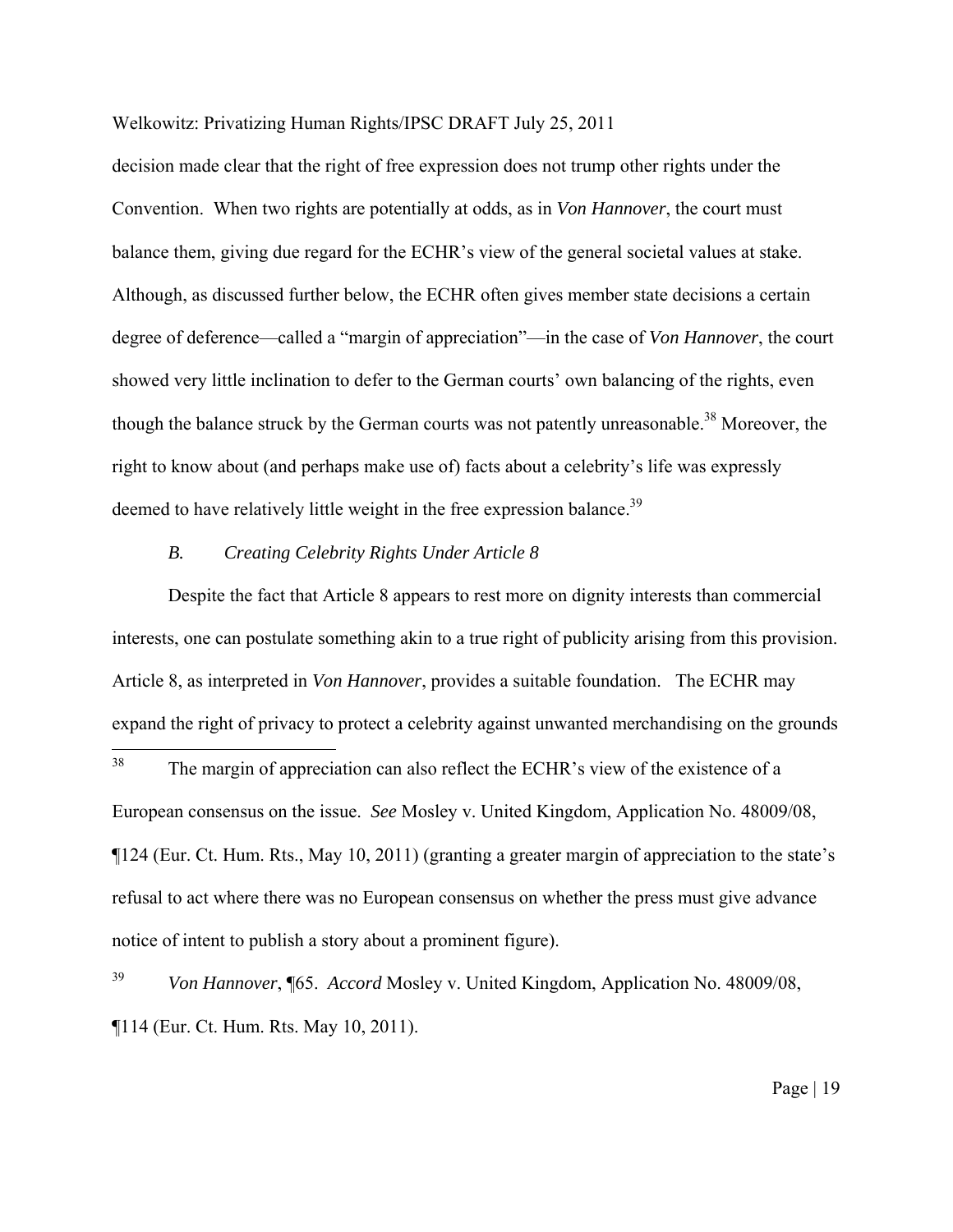that it dishonors the celebrity's name. In many countries in Europe the right of privacy is intertwined with both dignity interests and rights of commercial exploitation.<sup>40</sup> The ECHR could hold that these personality rights inform the interpretation of Article 8 and require a broader right of privacy, one that allows the individual wide ranging control over various forms of commercialization of his or her image.<sup>41</sup>

 $40\,$ In *Von Hannover*, Princess Caroline brought a claim in the German courts under a provision of German copyright law, as well as privacy laws. *See generally* Eric H. Reiter, *Personality and Patrimony: Comparative Perspectives on the Right to One's Image*, 76 Tul. L. Rev. 673, 681-86 (2002); Elisabeth Logeais, JeanBaptiste Schroeder, *The French Right of Image: an Ambiguous Concept Protecting the Human Persona*, 18 Loy. L.A. Ent. L.J. 511, 516- 17 (1998); Stephen R. Barnett, *"The Right to One's Own Image": Publicity and Privacy Rights in the United States and Spain*, 47 Am. J. Comp. L. 555 (1999); Susanne Bergmann, *Publicity Rights in the United States and in Germany: a Comparative Analysis*, 19 Loy. L.A. Ent. L.J. 479, 479-80, 500-503 (1999).

41 In *Burghartz v. Switzerland*, Application No. 16213/90 (ECHR February 22, 1994), the court held that Article 8 gives a person an interest in his name, such that the state cannot arbitrarily deny him the right to choose how his surname will be designated. (A married man wanted to use his wife's family name, but precede it with his own.) *Id.* ¶ 24 ("As a means of personal identification and of linking to a family, a person's name none the less concerns his or her private and family life"). Although this case does not establish that a pecuniary interest in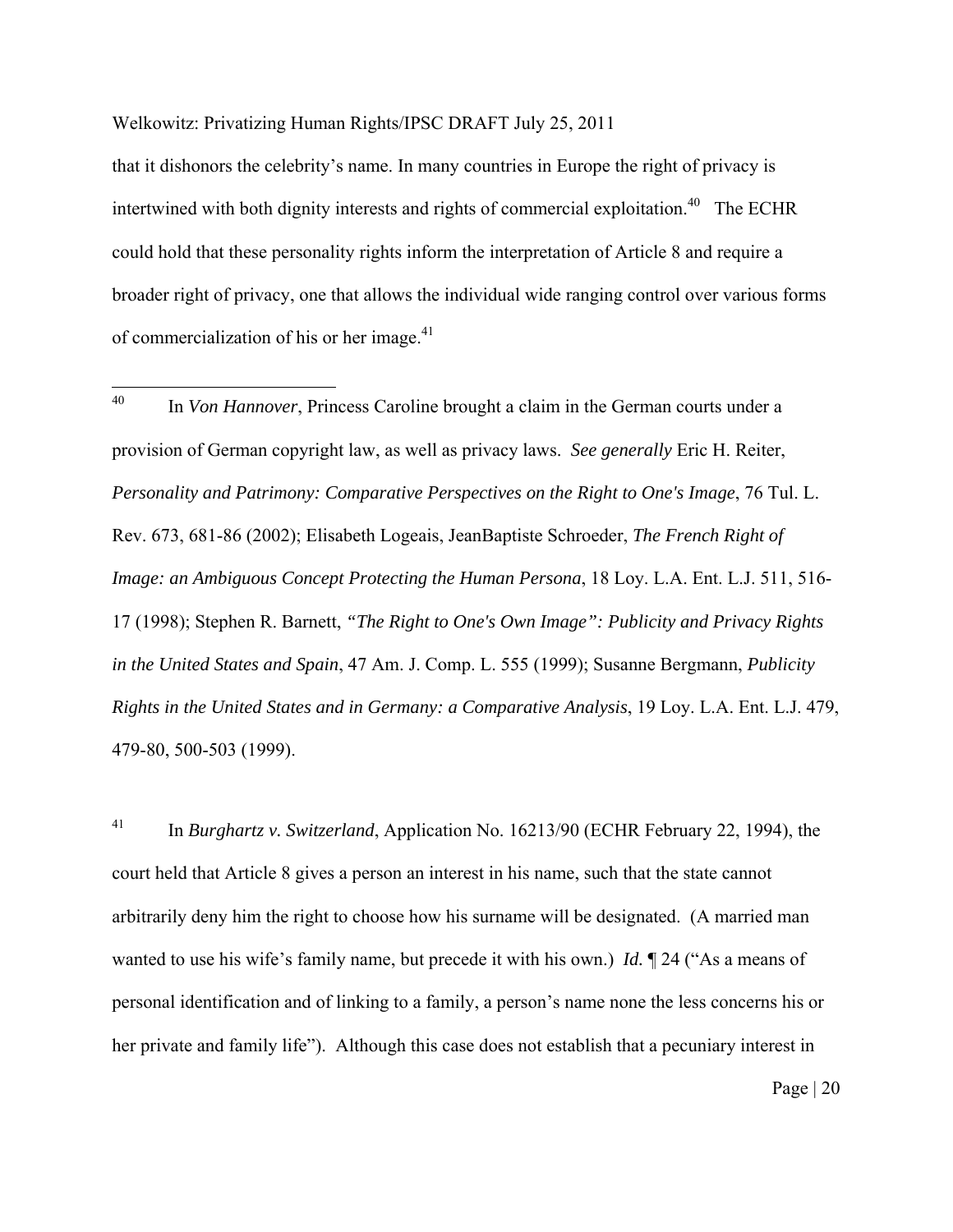The simplest extension would be to a use that falsely implies that the celebrity endorses a particular product or service.<sup>42</sup> Such a false endorsement certainly would be viewed as an indignity by many celebrities.<sup>43</sup> Other unauthorized uses might also be deemed undignified and therefore invasive of a broad notion of privacy. *Von Hannover'*s requirement that the country give a civil private right of action to protect the claim creates the basis for a private civil action.

The argument in favor of a strong publicity right, particularly one grounded in Article 8, is not without some contrary precedent. For example, in *Vorsina v. Russia*, 44 decided just months before *Von Hannover*, the ECHR refused the application of the granddaughters of a man whose portrait was used on bottles of beer. The court found that by giving the portrait in question to a local museum, the family "had agreed, in principle, that the portrait may be seen by

one's name is a privacy right, it is not a large leap to say that a deceptive use of one's name (e.g., a false endorsement) would implicate a privacy right.

42 The U.K. already has some precedent in this area. *See* Irvine v. Talksport Ltd., [2002] EWHC 367 (Ch. 2002).

<sup>43</sup> See Waits v. Frito-Lay, Inc., 976 F.2d 1093, 1103 (9<sup>th</sup> Cir. 1992) (noting jury award of "\$200,000 for injury to his peace, happiness and feelings").

44 Application No. 66801/01 (Eur. Ct. Hum. Rts. Feb. 5, 2004).

 $\overline{a}$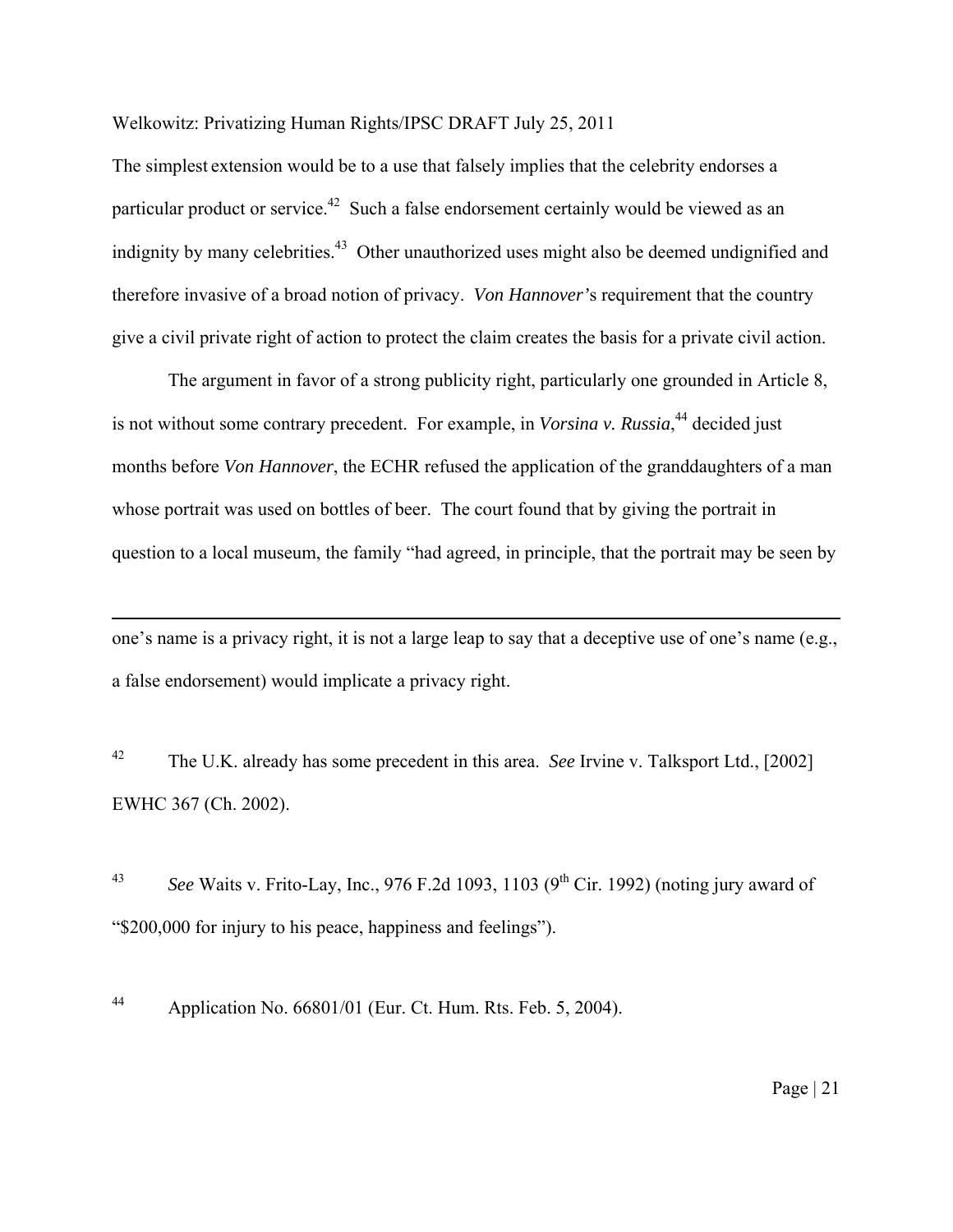others."<sup>45</sup> The court also found that the brewery's use did not dishonor the family.<sup>46</sup> This case involved a man who had been dead for several decades. That fact may have been important in the court's decision (though it was not expressly mentioned in the court's analysis). The court may have been uncertain about how to handle such inherited claims, and how to allocate "ownership" of the right after more than one generation. Moreover, the court's finding that the use was not undignified indicates that a less dignified use (and the court did not define what that would be) might have led to a different result. On the other hand, its statement that the family had allowed the portrait to be seen publicly points to privacy, as opposed to simple dignity, as a basis for Article 8 claims.

 Moreover, there is at least the potential for Article 10, the free speech/free press provision, to enter the picture. In another case, *Karhuvaara v. Finland*, 47 the ECHR did recognize that Article 10 (the free press provision) has some force in right of privacy matters. The court held that Finland violated Article 10 by criminally punishing a newspaper for

45 <sup>45</sup>*Id.* ¶\_\_.

<sup>46</sup>*Id.* It was not clear that the court was denying a claim under Article 8; it began this section by saying "assuming that Article 8 " applies. The court did not consider Article 1 of the First Protocol.

47 No. 53678/00 (Eur. Ct. Hum. Rts. Nov. 16, 2004).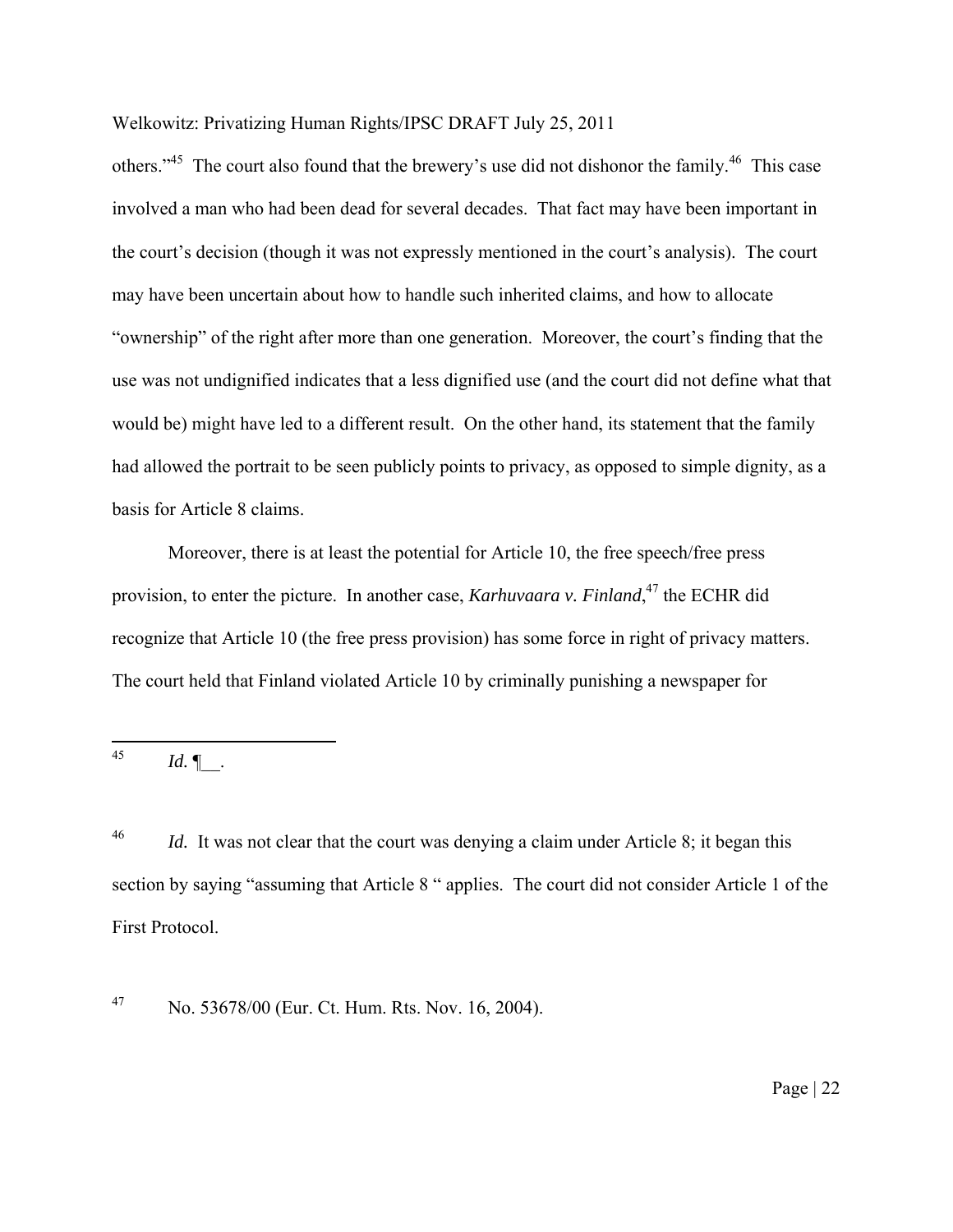publishing a story about a criminal trial, and identifying the defendant by name and by the fact that he was the husband of a member of Parliament.<sup>48</sup> But the applicability of this judgment to private civil actions must be tempered by the court's references to the requirement of proportionality of the punishment $^{49}$  and the heavy fines imposed by the government.<sup>50</sup> Moreover, the case involved a political figure, not a mere celebrity.<sup>51</sup> Thus, it can easily be distinguished from *von Hannover*.

 Another attempt to expand the right of privacy was turned aside by the ECHR when it refused to impose an obligation on the media to notify the subject in advance of a news report.<sup>52</sup> Such advance notice would permit the subject to seek a preliminary injunction against publication; the ECHR recognized that this posed potential problems with Article 10's free press guarantee and that there was no consensus among European countries on the need for such advance notice.

48 <sup>48</sup>*Id.* ¶–.

<sup>49</sup>*Id.* ¶53.

<sup>50</sup>*Id.*

<sup>51</sup>*Id.* ¶52.

52 Mosley v. United Kingdom, Application No. 48009/08 (Eur. Ct. Hum. Rts., May 10, 2011).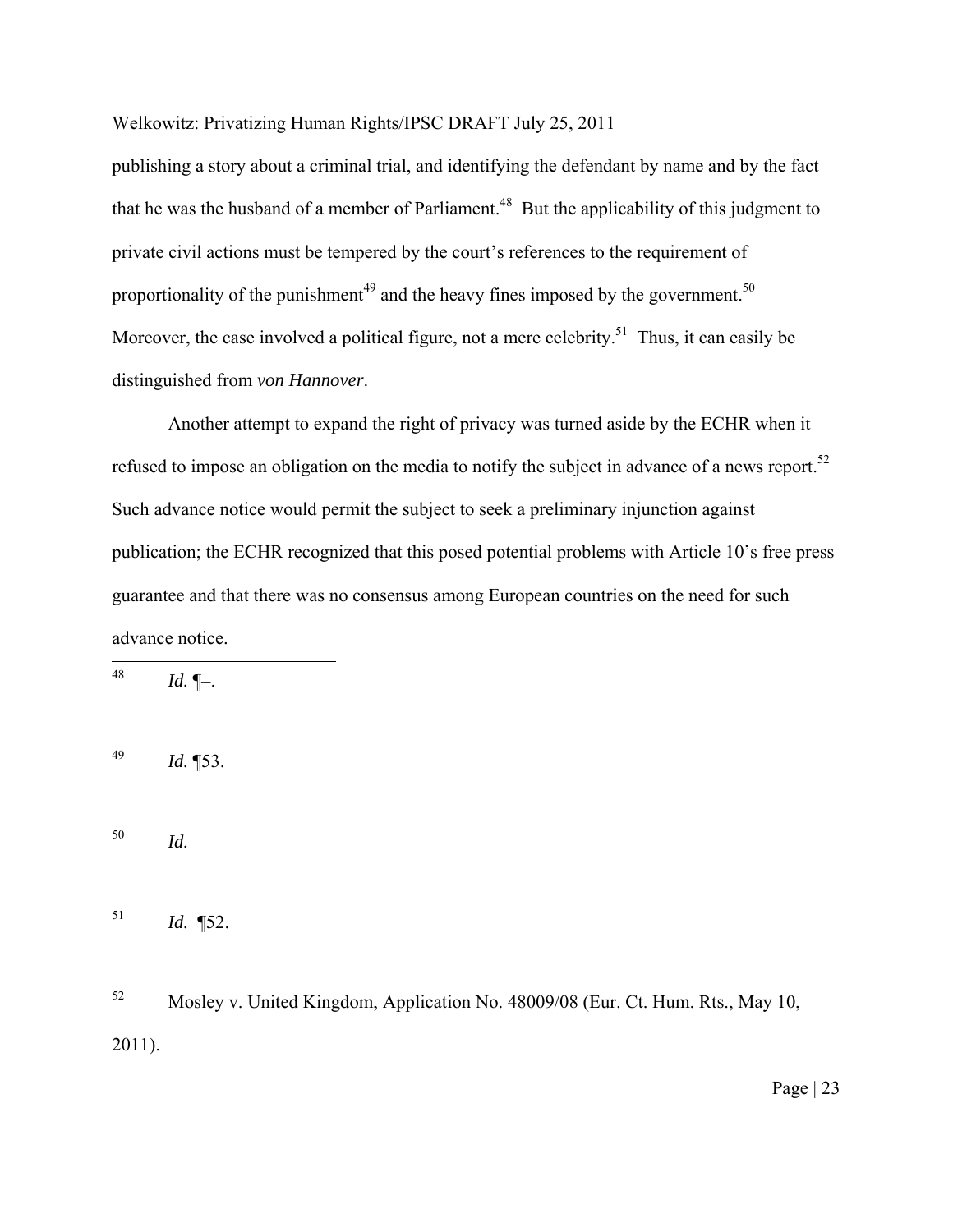In the United States, the right of privacy has morphed into a right of publicity, which is more like a property right and less like a dignity interest—it is assignable and, in most states, inheritable. The right described here under Article 8 is more like the U.S. right of privacy, in that the attention is unwanted. It is not a question of who obtains the commercial value of the celebrity's identity, but a matter of precluding the use entirely. In a later section of this paper, I postulate a more property-like right of publicity under the Convention, but one which is attached primarily to Article 1, First Protocol, and secondarily to Article 8.

## IV. The Extension of IP Rights Through Article 10 of the Convention

 It can be—and has been—argued that the application of human rights standards is a positive development for intellectual property, in that it "humanizes" intellectual property rights, and forces courts to consider limitations based on the rights of those other than intellectual property rights holders.<sup>53</sup> However, in view of the ECHR's approach to free press, the degree to

<sup>53</sup> <sup>53</sup>*See generally* Christophe Gieger, *"Constitutionalizing" Intellectual Property Law? The Influence of Fundamental Rights on Intellectual Property in the European Union*, 37 I.I.C. 371 (2006); A. Kampelman Sanders, *Unfair Competition Law and the European Court of Human Rights: The Case of Hertel v. Switzerland and Beyond*, 10 Ford. Intell. Prop. Media & Ent. J. 305 (1999).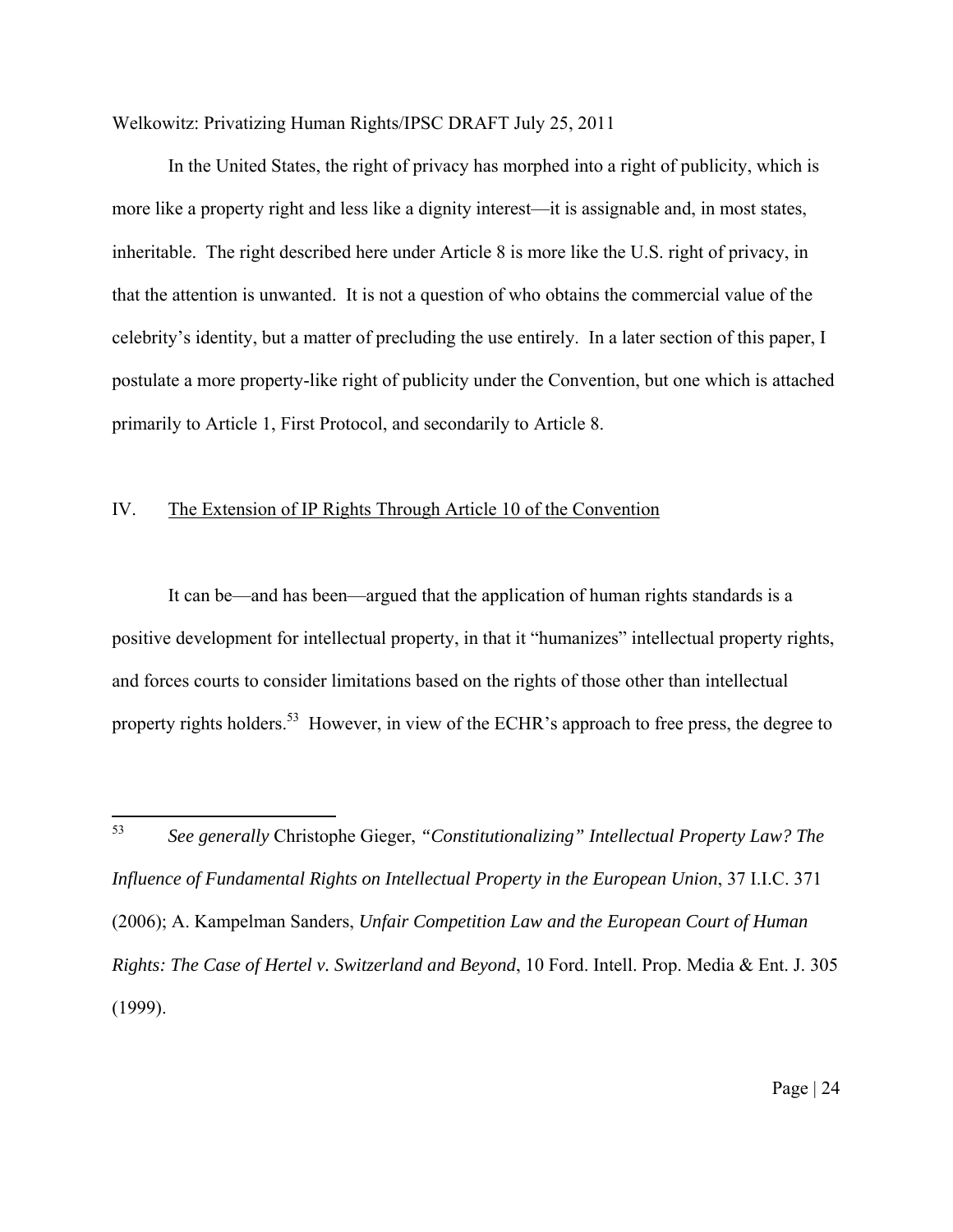which the application of the Convention would humanize European intellectual property law is likely to vary widely, depending on the country in question.

 But Article 10 could be used as more than a limitation. In theory, it might be the basis for extending IP rights as well. As a reminder, the pertinent language of Article 10 is as follows (with some emphasis supplied):

Everyone has the right to freedom of expression. *This right shall include freedom to hold opinions and to receive and impart information and ideas* without interference by public authority and regardless of frontiers.

Building on the idea that the Convention creates affirmative as well as negative obligations, Article 10 could support an expansion of copyright. If, as is sometimes postulated in the U.S., copyright is an engine of free expression, one could argue for a robust copyright regime as a means of allowing one to "impart information and ideas."<sup>54</sup> No doubt this right would have to reflect a balance of the rights of others to free expression, and perhaps even some notion of proportionality, which is a common feature of ECHR jurisprudence.

## V. Extending IP Rights Through Article 1

 Having laid an appropriate base, we can now return to Article 1, First Protocol, as a more formidable foundation for the creation and/or extension of IP rights. Through a series of cases,

<sup>54</sup> 54 *Cf.* Lea Shaver and Caterina Spanga, *The Right to Take Part in Cultural Life: On Copyright and Human Rights*, 27 Wis. Int'l L.J. 637 (2010) (discussing use of the International Covenant on Economic, Social and Cultural Rights as a basis for copyright-like protection).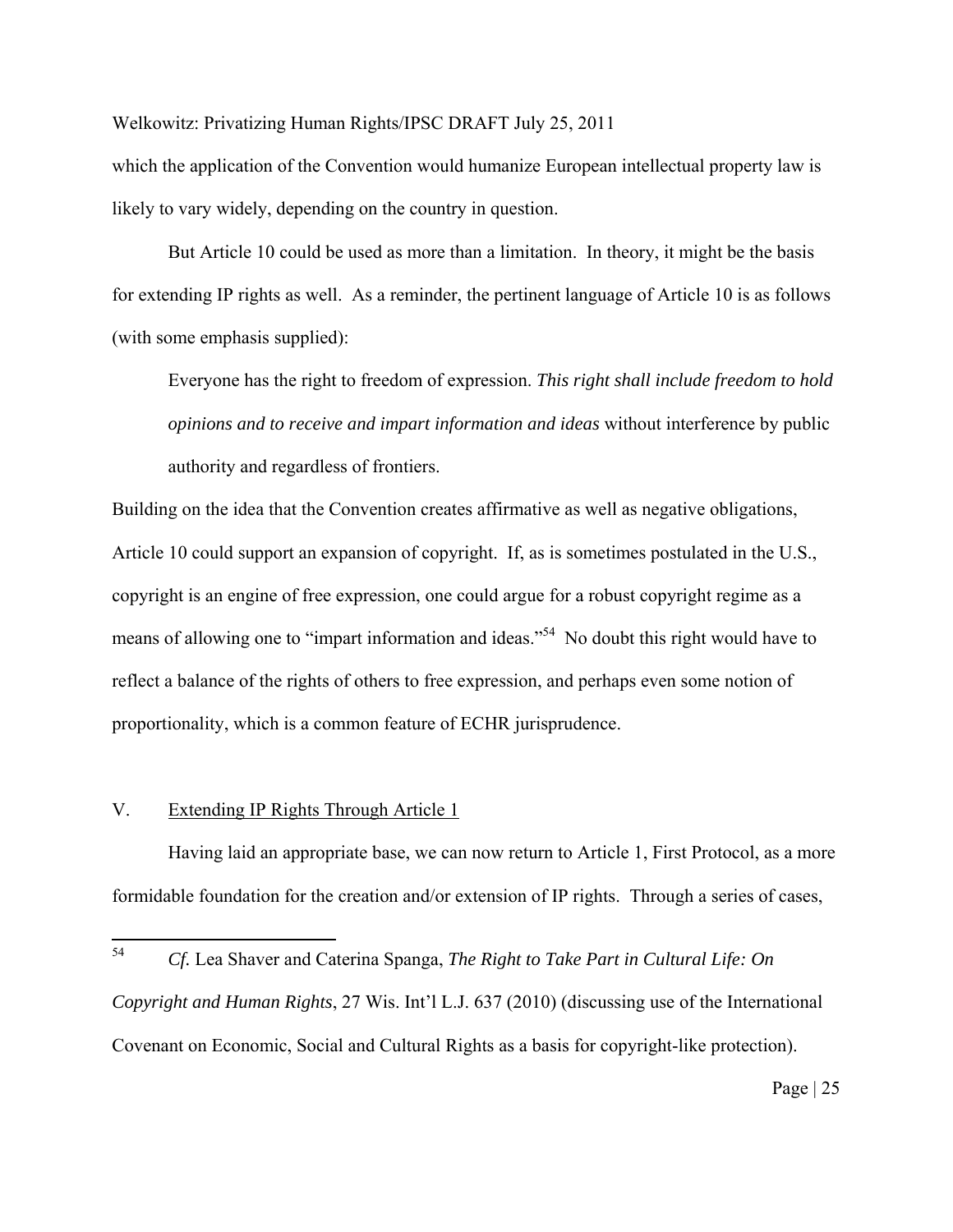the ECHR has established a methodology for analyzing problems under Article 1. The first task is to lay out that methodology.

## *A. The ECHR's Article 1 Methodology*

 As the ECHR has noted on more than one occasion, this Article has two paragraphs which express three separate, but related principles.<sup>55</sup> The first sentence of the first paragraph states a general principle, that one has a right to enjoy one's possessions without interference. The second principle is stated in the second sentence, that one may not be *deprived* of one's possessions, except under specified conditions. The third principle is contained in the second paragraph: the state can control the *use* of one's property, provided it complies with the conditions of the provision, namely, that the control be consistent with the public interest.<sup>56</sup> The second and third principles are regarded as specific instances of the first principle.<sup>57</sup> Consequently, the first principle stands by itself–a violation of Article 1 can occur even if there

55

<sup>56</sup> This requirement appears to preclude controls that are intended to favor one person or a small group of people. Support for this argument also comes from a principle added by the court, that is, one of balance between the rights of the individual and the rights of the society.

<sup>57</sup> *E.g.* Maurice v. France, Application No. 11810/03 at ¶78 (ECHR 2005) (Grand Chamber).

<sup>55</sup>*E.g.*, Sporrong v. Sweden, Application No. 7151/75; 7152/75, at ¶ 61 (ECHR 1982).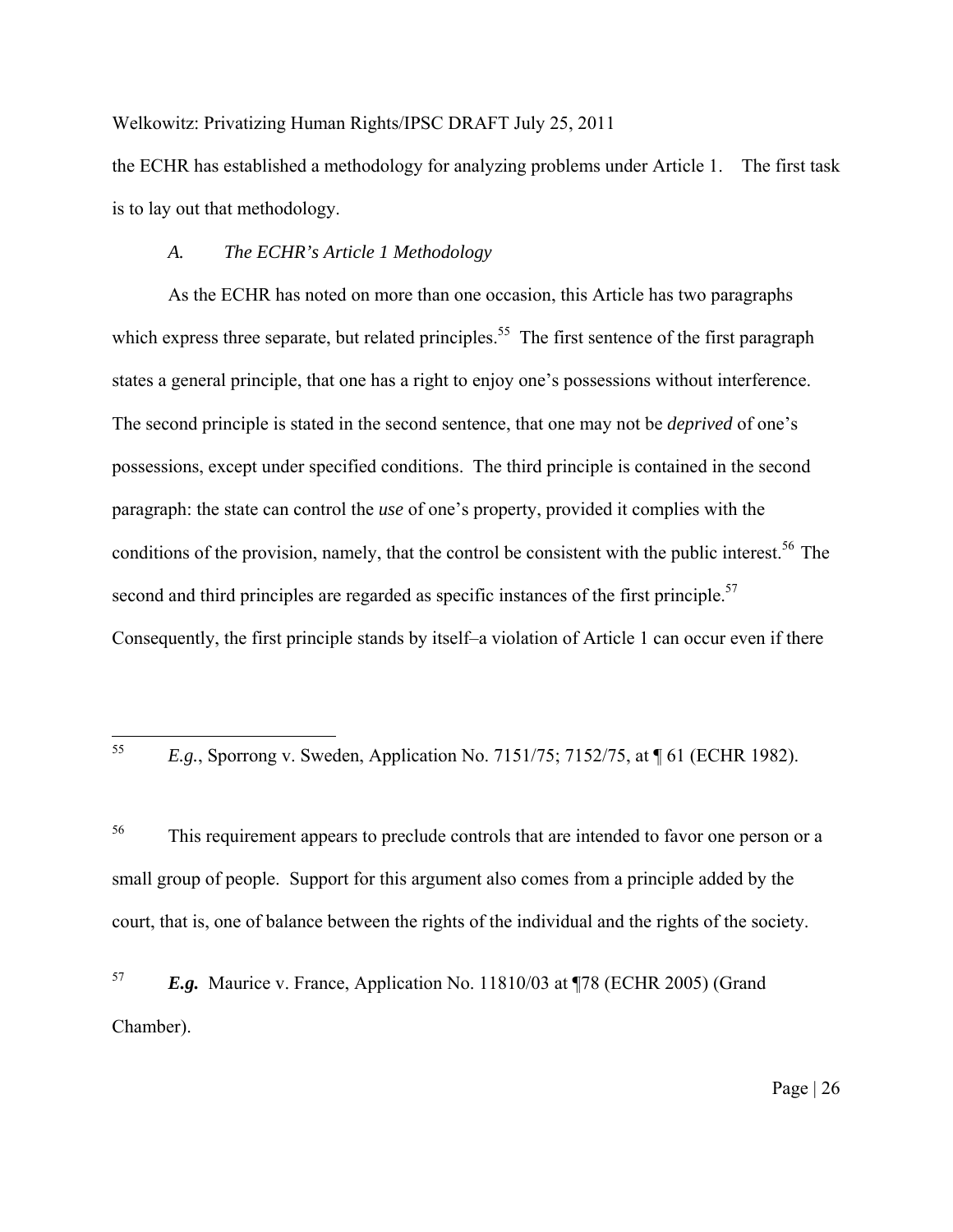is no total deprivation,<sup>58</sup> and, apparently, even in the absence of an attempt by the state to control the use of the property.59 On the other hand, not all "interferences" with property under the first principle will constitute violations of Article 1. That principle requires the state to strike a balance between protecting the individual and protecting "the general interest of the community."<sup>60</sup>

<sup>59</sup> *Id.* ¶ 65 (finding the second paragraph inapplicable). This would support the idea that affirmative state action is not a prerequisite to the application of this Article.

<sup>60</sup> *Id.* ¶ 69. In *Sporrong*, the city of Stockholm had been issued permits to take applicants' land, permits that were extended for many years but never executed. This was found to violate the first principle because the delays reduced the land's value (constituting an interference with its enjoyment) and the inflexibility of the process provided no means to ameliorate the injury as the process dragged on. *Id*.  $\P$ . This was a close decision; the vote on this issue was 10-9. Eight dissenters felt that the second paragraph of Article 1 was applicable–i.e., the permits constituted control of the use of the property. But they believed that the control was within the bounds of the "general interest" and therefore not in violation of Article 1. *Sporrong*, Joint Dissenting Opinion of Judges Zekia, Cremona, Thór Vilkyálmsson, Lagergren, Sir Vincent Evans, MacDonald, Bernhardt and Gersing with regard to Article 1 (of Protocol No. 1 (P1-1)). The ninth dissenter indicated that the majority was recognizing too absolute a right in property and was insufficiently crediting the public interest. Partly Dissenting Opinion of Judge Walsh at

<sup>58</sup> <sup>58</sup> *See* Sporrong v. Sweden, Application No. 7151/75; 7152/75, at ¶¶ 67-74 (ECHR 1982).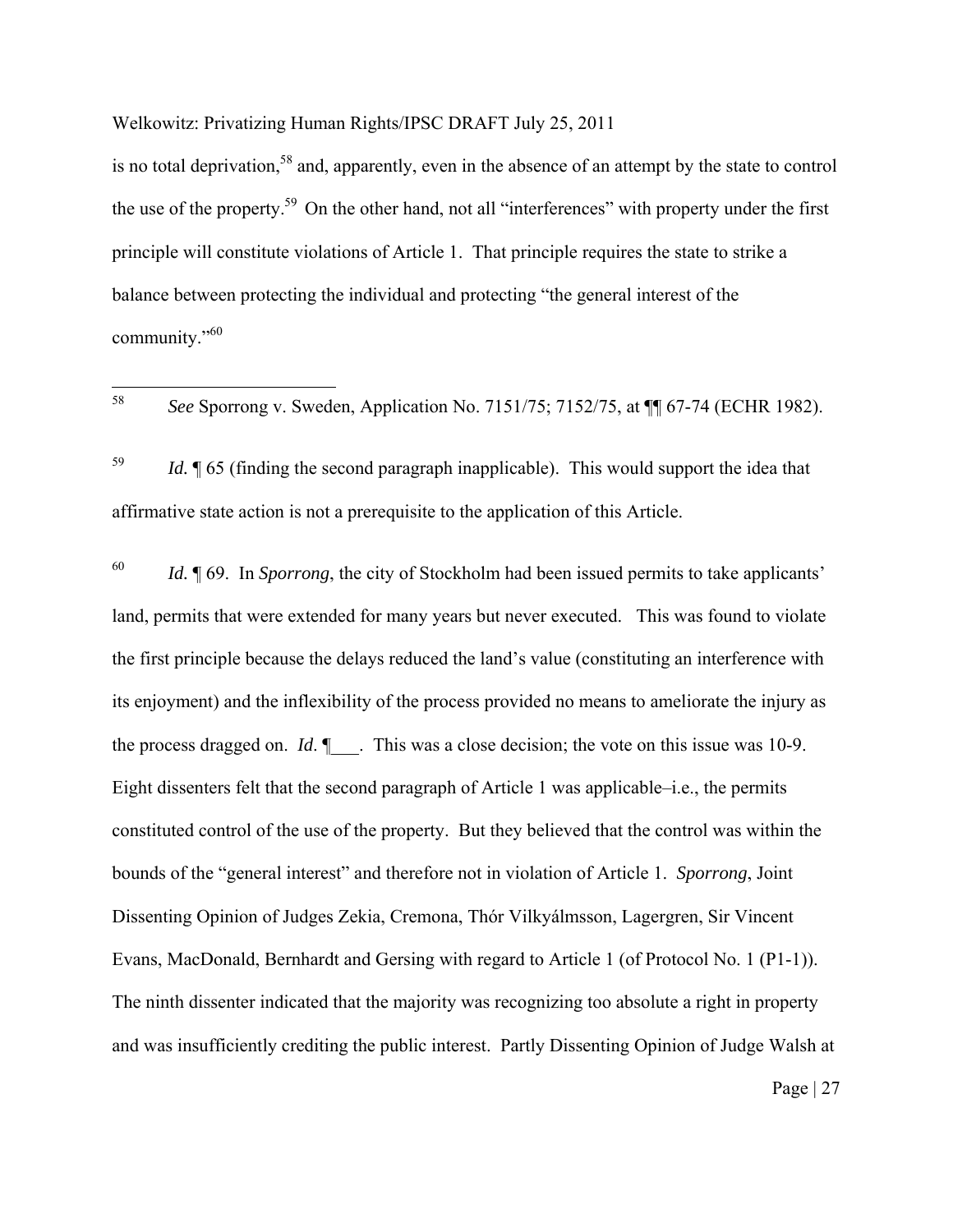Furthermore, the state's ability to control the use of property under the second paragraph of Article 1, even if the regulation is in the general interest, also is limited by a principle of proportionality. The ECHR has stated that there must be "a reasonable relationship of proportionality between the means employed and the aim sought to be realised,"<sup>61</sup> which amounts to striking a balance between the interest of the state and that of the individual.<sup>62</sup> That is, the state may not place an undue burden on an individual, even to further a goal that is in the general interest.<sup>63</sup> Compensation for the interference with the individual's property interest is a

 $\P1$ .

 $\overline{a}$ 

61 Agosi v. United Kingdom, Application No. 9118/80, at ¶ 52. (ECHR 1986); *see* Iatridis v. Greece at ¶62 (because the interference violated Greek law, no need to determine whether "a fair balance has been struck between the demands of the general interest of the community and the requirements of the protection of the individual's fundamental rights"); Bosphorus Hava Yollari Turιzm Ve Tιcaret Anonιm Şιrketι v. Ireland, Application No. 45036/98 (Eur. Ct. Hum. Rts. June 30, 2005) (Grand Chamber) .

 $Agosi$ , at  $\P$ —.

## 63 [**Cite Maurice v. France]**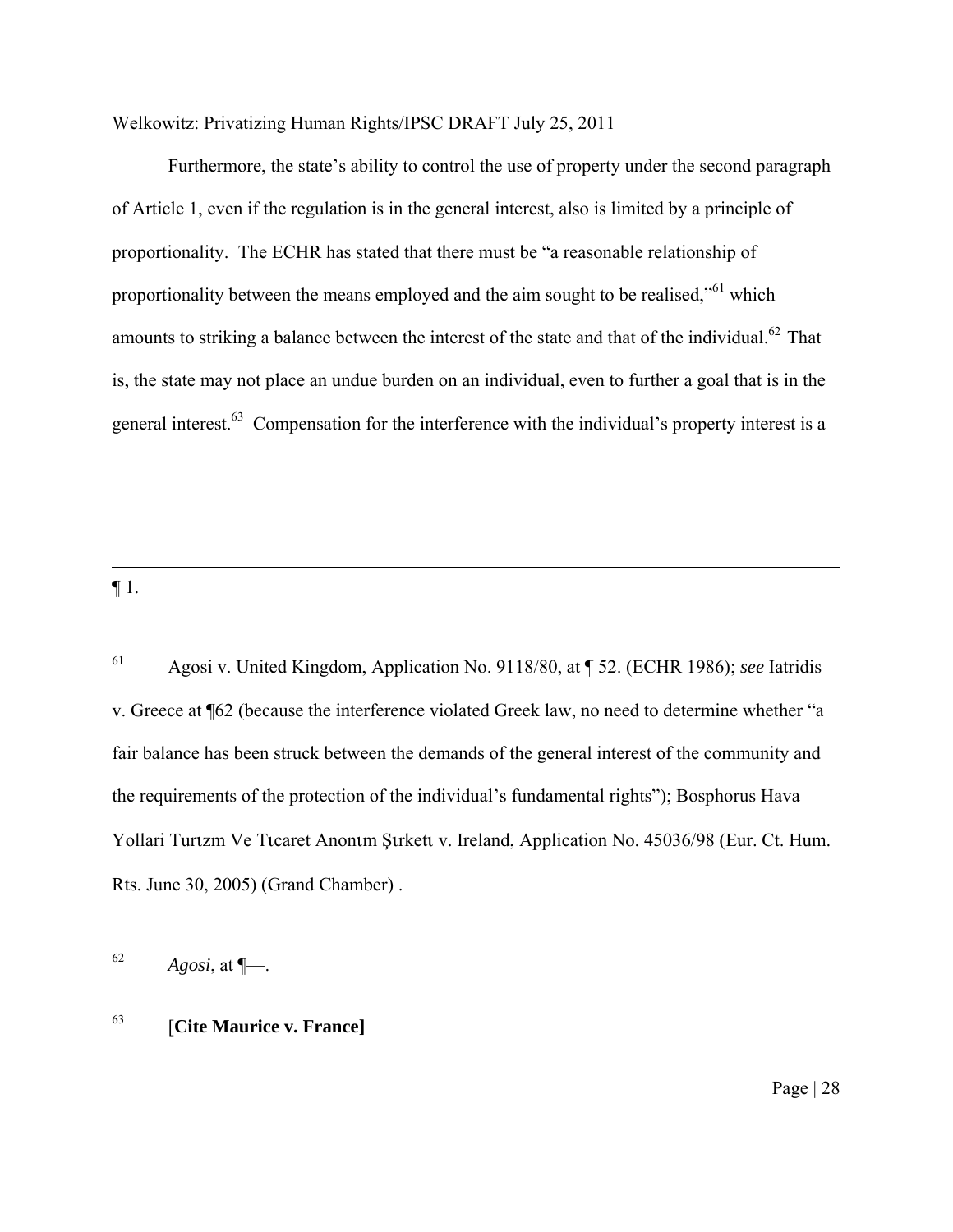factor in that proportionality.<sup>64</sup> When reviewing whether the state's action is in the general interest, the ECHR normally grants the state "a wide margin of appreciation."<sup>65</sup> However, the principle of proportionality still limits the state's authority to control property, and, by extension, its ability to permit others to interfere with the owner's enjoyment of the property.

 The cases enunciating these principles involved direct state action against an individual's property interest. However, the same principles could be applied to an affirmative right that requires the state to afford protection against private interference with property.<sup>66</sup> A country's property law (or tort law as it relates to harm to property) reflects, albeit perhaps indirectly, the country's level of control over the use of property. A prohibition on theft, for example, reflects the country's goal that certain types of interference with property ownership by private parties will not be countenanced. A country's tolerance for unauthorized uses of other forms of property by individuals similarly reflects the country's decisions concerning legitimate uses of property. These decisions could be weighed using the same principle of proportionality as in cases of direct governmental interference with property. The public/private distinction need not change the basic framework used by the ECHR in property rights cases. Thus, the questions in each example posited below will include whether there is a possession at all, what conduct would

## 64 <sup>64</sup>**Anheuser Busch, Inc. v. Portugal,** Application no. 73049/01 (Eur. Ct. Hum. Rts. Jan. 11, 2007) (Grand Chamber)**.**

65

<sup>66</sup> *See* text and cases cited at notes \_\_\_ *supra*.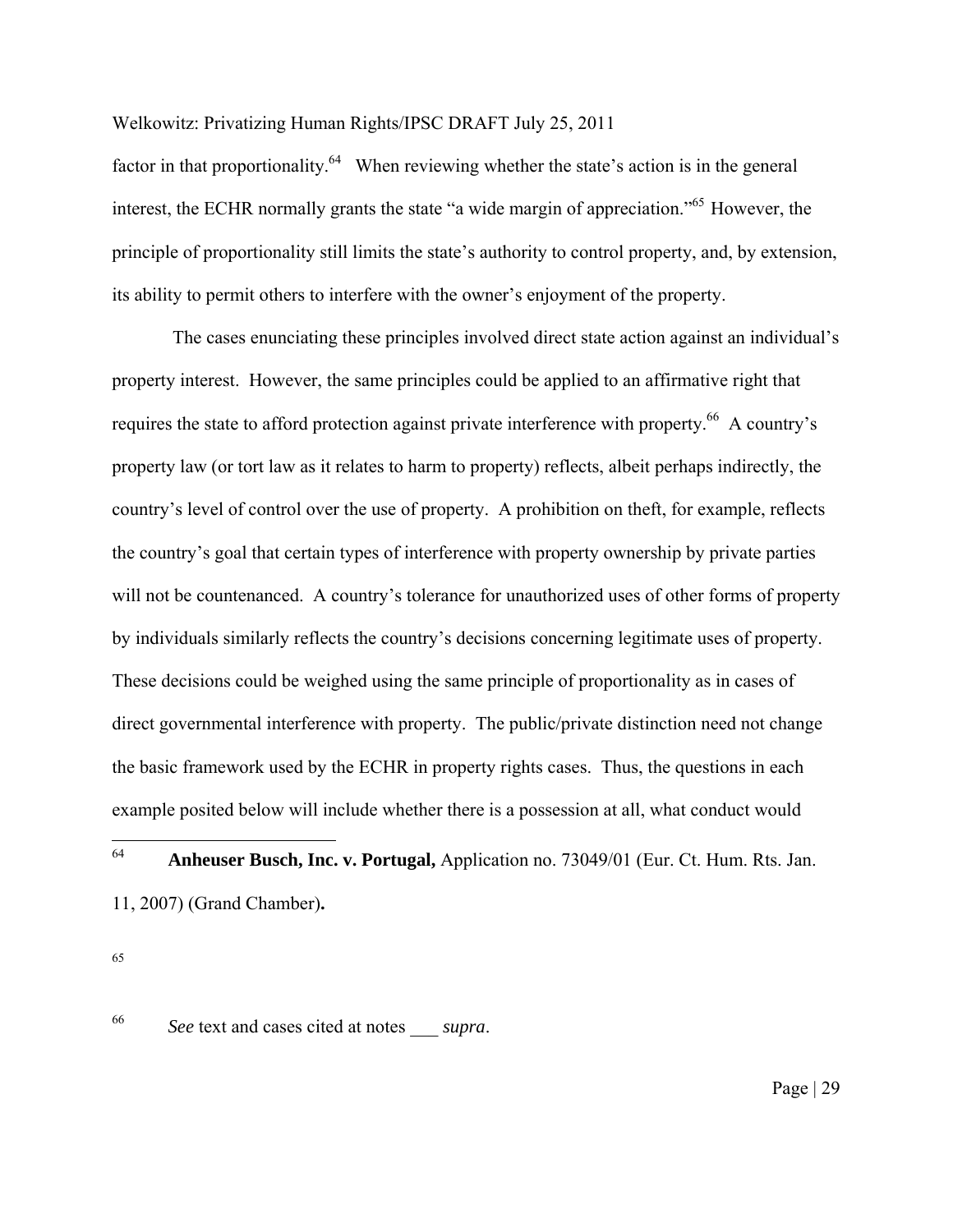constitute an interference with the possession, and whether the state may allow that interference in accordance with the general interest, in the absence of any compensation for the interference.

## *B. "Possessions," "Interference," and Private Rights*

The ECHR discussed the concept of a "possession" in an Article 1 case, where it stated that

the concept of "possessions" in Article 1 of Protocol No. 1 has an autonomous meaning which is certainly not limited to ownership of physical goods: certain other rights and interests constituting assets can also be regarded as "property rights", and thus as "possessions" for the purposes of this provision .<sup>67</sup>

Intangible property, including intellectual property, qualifies as a possession.<sup>68</sup> Even interests that do not rise to the level of true intangible property can be possessions.<sup>69</sup>

 But it is not sufficient to postulate property rights, or "possessions." The Convention protects against an "interference" with the enjoyment of one's possessions, and one must ask

68 Balan v. Moldova, Application No. 19247/03 (Eur. Ct. Hum. Rts. January 29, 2008)

69 Anheuser-Busch Corp. v. Portugal, Application No. 73049/01 (Eur. Ct. Hum. Rts., Grand Chamber, January 11, 2007) (application to register trademark deemed a possession within Article 1).

<sup>67</sup> Iatridis v. Greece, Application No. 31107/96, at ¶54 (Eur. Ct. Hum. Rts. 1999).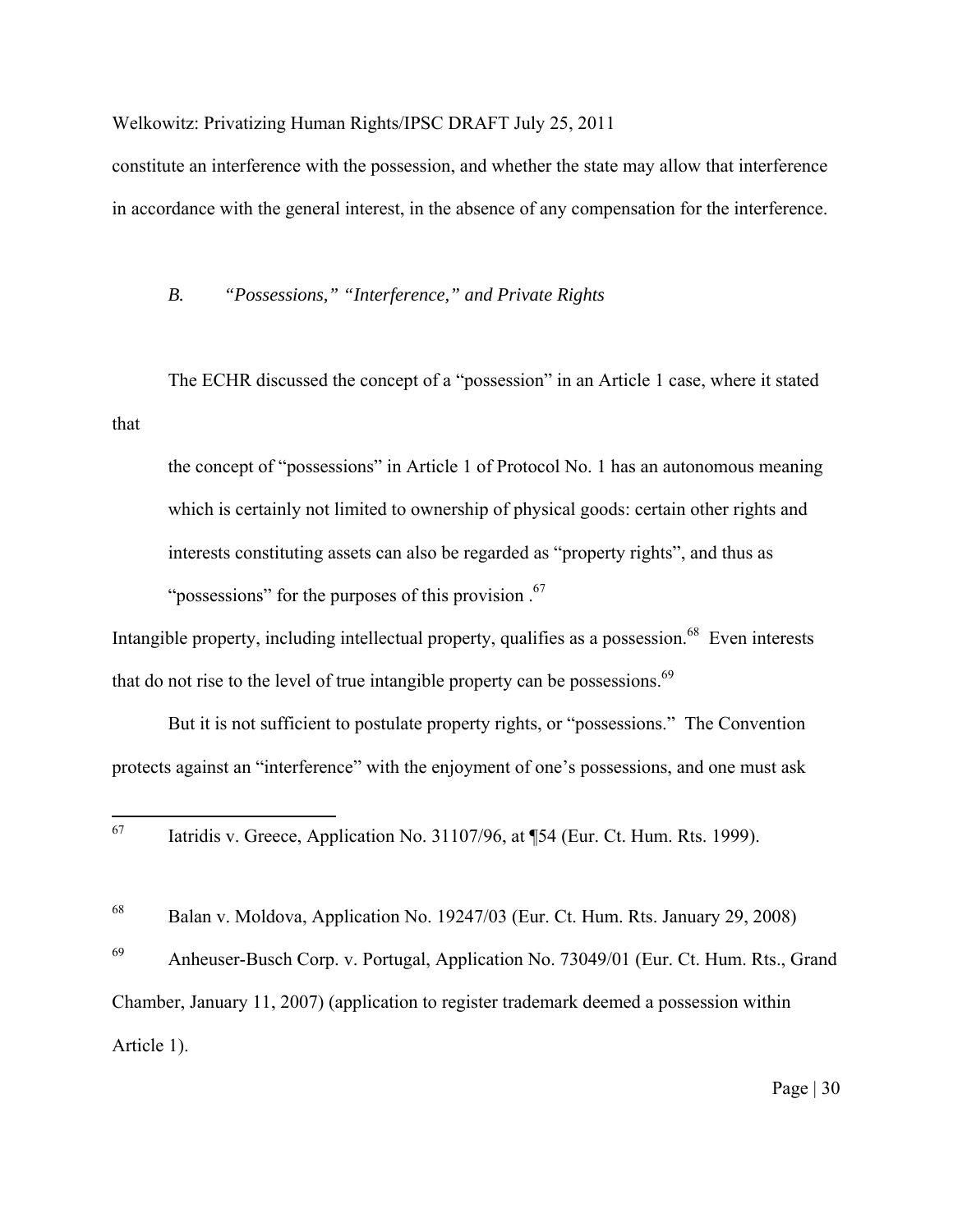how one can fit a case against a *country* (a prerequisite to a suit in the ECHR) within the usual private framework of intellectual property rights. As discussed above, this obstacle may be overcome by *Von Hannover*'s insistence, at least under Article 8's privacy provision, that a country take affirmative steps to protect the right in question, even providing a private cause of action as necessary. If that affirmative obligation were to be extended to property rights, then Article 1, First Protocol, could become the foundation of many intellectual property rights. Although Article 1 and Article 8 protect different interests, it would not be surprising to see the ECHR create an affirmative right of property enjoyment from a combination of the two. A close examination of these Articles reveals several similarities in structure. Both Articles begin with a general statement of rights that do not mention interference by the state. Those rights are of a kind that are often protected by tort law—invasion of privacy or conversion of property. The Articles each follow with a subsection permitting a certain level of state interference with the general right in order to further important state interests. The combination of treating various intangibles of value as possessions, and the obligation of member countries to provide a private right of action to prevent interference with a possession, leads to the possible array of additional rights.

 Although it does not direct the member state to create a private right of action, the case of *JA Pye (Oxford) Ltd. v. United Kingdom*<sup>70</sup> illustrates how a private dispute can implicate Article 1 of the First Protocol. In *Pye*, the applicant company was the registered owner of a piece of

Application No. 44302/02 (ECHR 2005)

70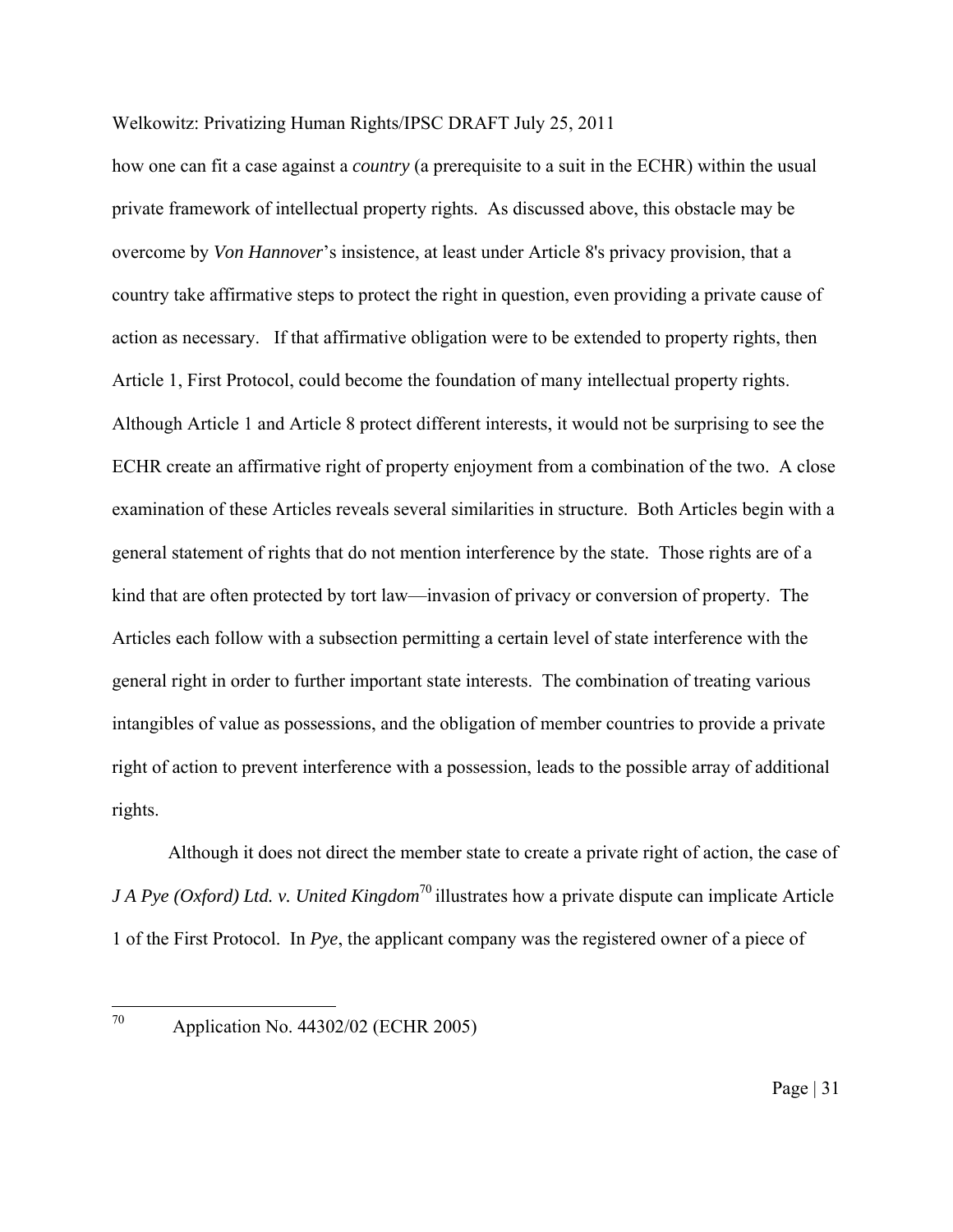land in Great Britain, which it leased for a specified period to its neighbors<sup>71</sup> for grazing. At the end of the lease period, the company refused to extend the grazing rights period, but the neighbors continued to use the land.<sup>72</sup> After using the land without authorization for twelve years the neighbors applied to register a claim to the land under the British statutes governing adverse possession.<sup>73</sup> This was granted, and it divested Pye of its claim to the land. The British courts (with some apparent reluctance)<sup>74</sup> upheld the neighbors' claim under the relevant British statutes. However, Pye appealed to the ECHR, which ruled in its favor under Article 1, First Protocol. The court specifically rejected the British government's argument that, because this was a private dispute not involving governmental action, Article 1 was not applicable.<sup>75</sup> It further

 $72$  For a time, the parties exchanged correspondence concerning the neighbors' desire to continue using the land. However, this contact ceased after a few years. *Id.* at  $\P$ 

 $^{73}$  *Id.* at  $\P$ .

 $74$  The reluctance stemmed from the fact that Pye's ownership was registered and thus public record. The courts believed that the primary interest served by adverse possession certainty of title—was only marginally advanced by allowing adverse possession against a *registered* owner. *Id.* at ¶\_\_\_.

<sup>75</sup> *Id.* at ¶50-52, 56.

<sup>71</sup> The neighbors were an individual family.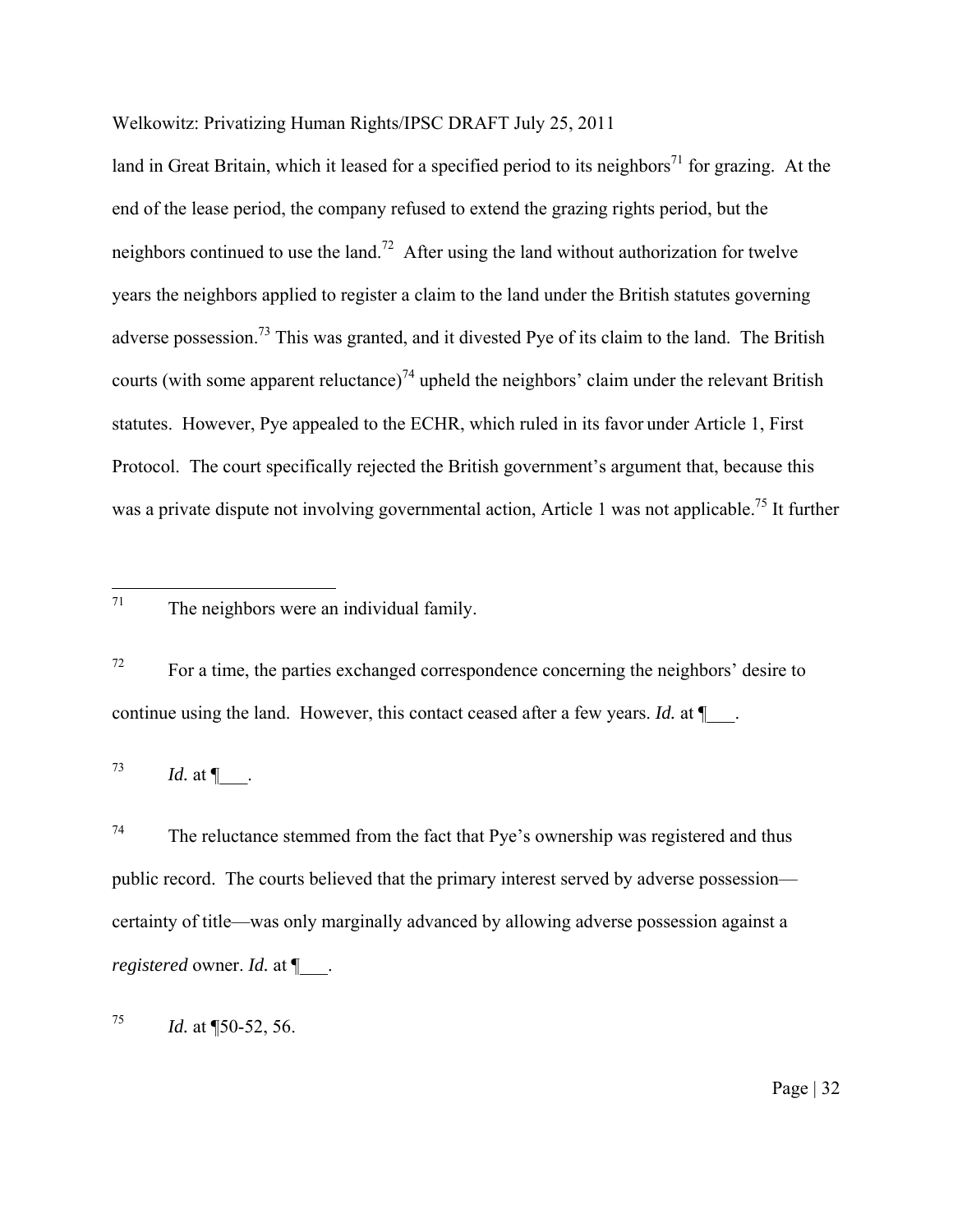found that the application of the adverse possession statute to a registered owner imposed disproportionate burden relative to the governmental interest involved.<sup>76</sup>

## *C. The Potential of Article 1 Revealed: Anheuser-Busch v. Portugal*

 Perhaps ironically, the potential power of Article 1 for IP rights was revealed in a decision that rejected a corporate attempt to invoke Article 1 in support of an IP right. Anheuser-Busch then appealed to the Grand Chamber of the court. The Grand Chamber also held that there was no violation of Article 1, First Protocol, but on somewhat different grounds. Contrary to the decision of the Chamber, the Grand Chamber decided that an application for a trademark registration *is* a "possession" within the meaning of Article 1.77 However, the judges then

77 Anheuser-Busch, Inc. v. Portugal, *Application No. 73049/01* (Eur. Ct. Hum. Rts., January11, 2007) (Grand Chamber) (the "Grand Chamber opinion"). Two judges concurred, but disagreed with the Grand Chamber's rationale. They argued that, although intellectual property (including a trademark registration) is generally within the protection of Article 1, an application is not. Joint Concurring Opinion of Judges Steiner and Hajiyev. Two other judges dissented.

 $76\,$ <sup>76</sup> *Id.* at ¶68-75. *See also* Kanala v. Slovakia, Application No. 57239/00 (ECHR 2007) (allowing applicant's property interest to be sold at foreclosure for far less than appraised value imposed disproportionate burden); Hutten-Czapska v. Poland, Application No. 35014/97 at ¶202, 224 (ECHR 2006) (Grand Chamber) (Poland's rent control statute, which required landlord to, *inter alia*, rent at a loss, imposed disproportionate burden on the landlord, in violation of Article1).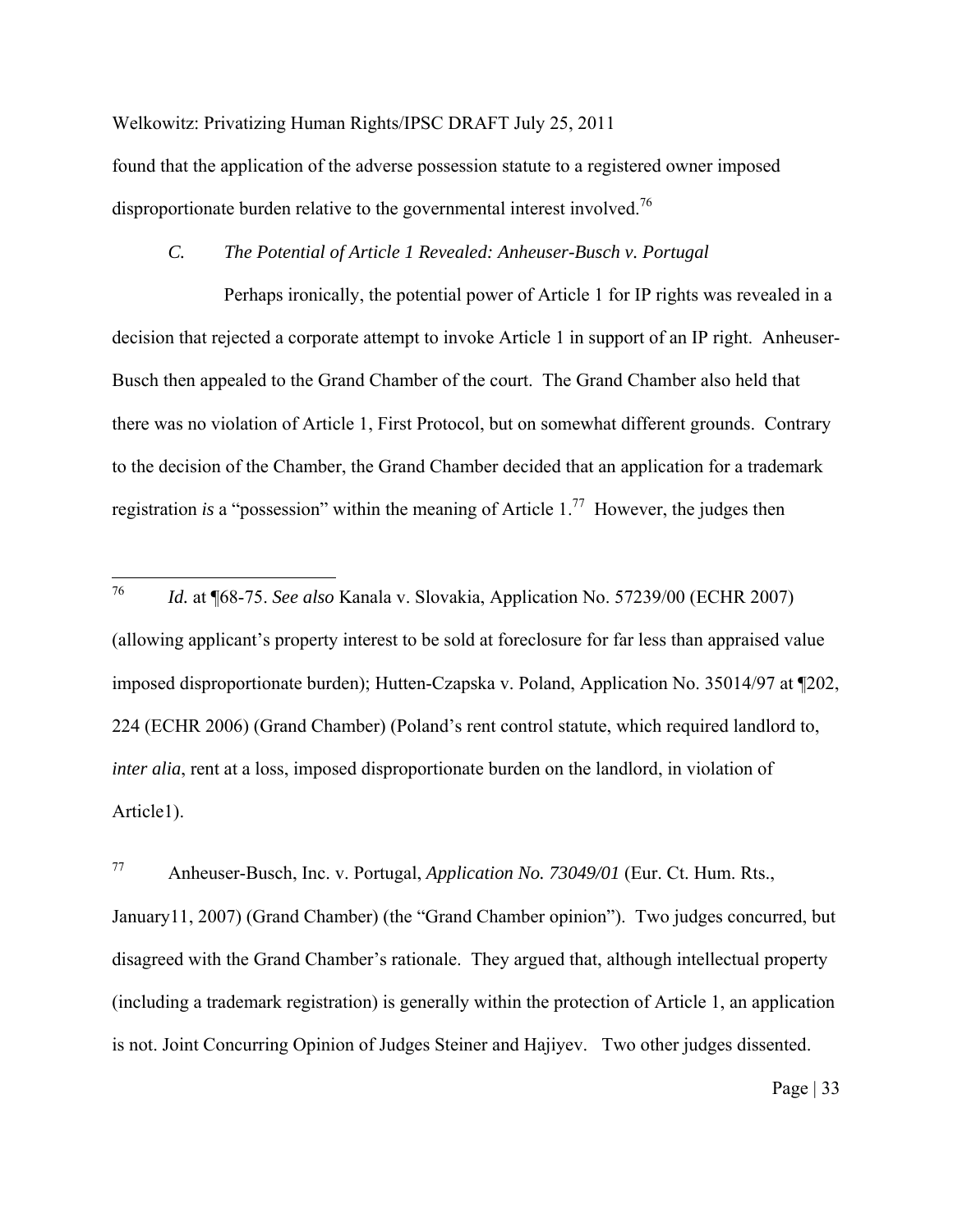decided that there had not been an "interference" with Anheuser-Busch's right to peaceful enjoyment of its possession. The court viewed Anheuser-Busch's complaint as an attack on the correctness, as a matter of domestic law, of the Portugese Supreme Court's decision concerning the relative priority of rights between Anheuser-Busch and its Czech adversary. Thus, the court ruled that it could only review the decision to the extent of determining that the Portugese court's decision was not arbitrary "or otherwise manifestly unreasonable."78 Pointing out that Anheuser-Busch had had ample opportunity to present its claim to the Portugese courts, and noting that the questions of law involved (the effect of any preexisting rights of the Czech company and the effect of the 1986 bilateral agreement) were not clear on the face of the laws themselves, the ECHR stated that it was for the Portugese courts to decide these issues and that the ECHR would not disturb the decision.<sup>79</sup> Two judges dissented from this decision, arguing that, once it was

(Joint Dissenting Opinion of Judges Caflisch and Cabral Barreto).

78 Grand Chamber opinion ¶83.

1

<sup>79</sup>*Id.* ¶¶84-86. The Portugese government made an analogous argument to the Chamber below, to the effect that action by the ECHR would amount to an appeal on an issue of domestic law.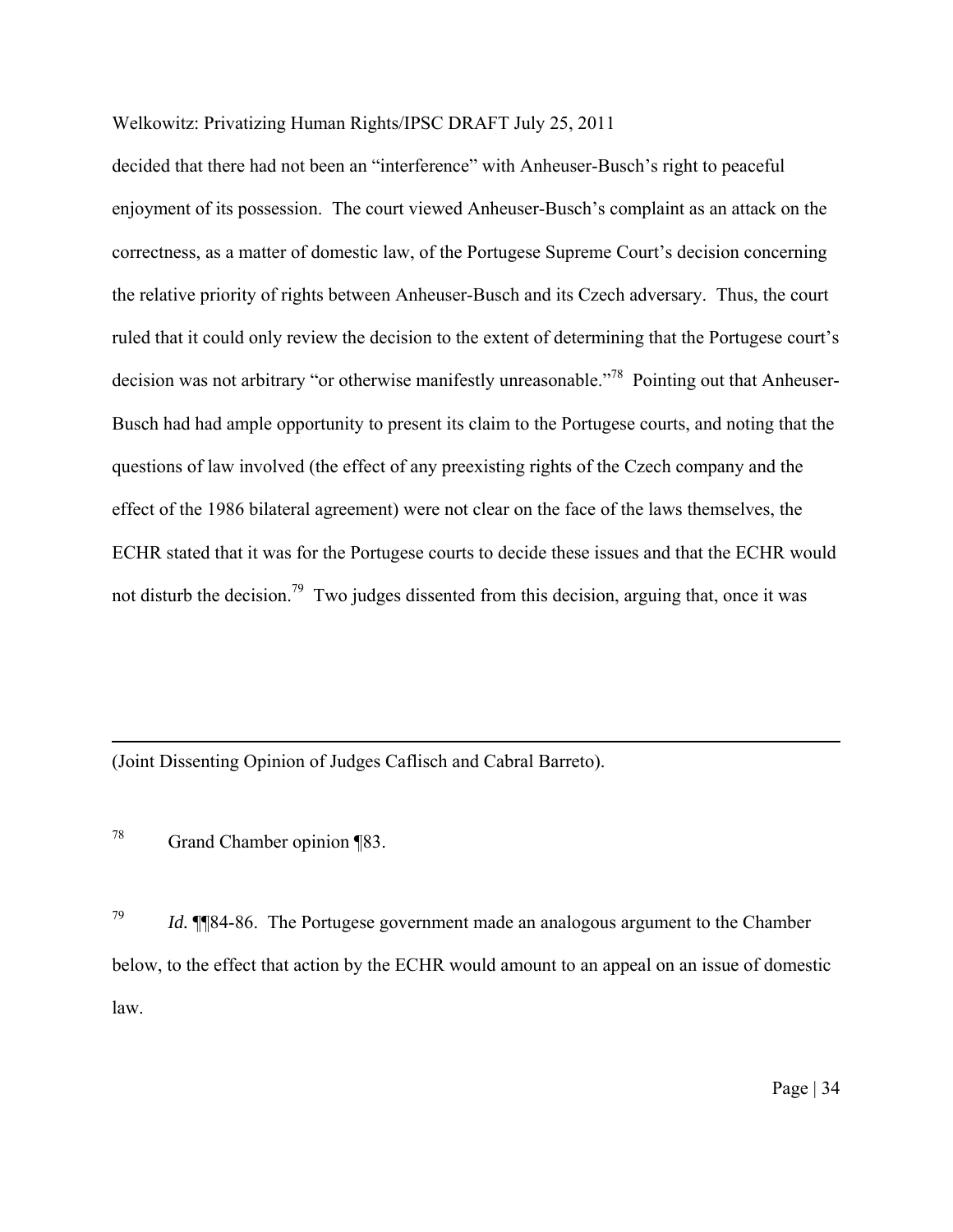decided that an application was a possession, the retroactive application of the 1986 agreement would constitute an interference.<sup>80</sup>

From the standpoint of intellectual property rights, the ruling that a trademark application, which is even more ephemeral than a registration, constitutes a "possession" is very important. As discussed below, the near equation of pecuniary value with possession is potentially very expansive in the area of intellectual property. However, the Grand Chamber's disposition of the remainder of the case made an analysis of whether there was an actionable "interference" unnecessary.

## *D. Extending Human Rights to Intellectual Property: Examples*

## 1. *A Robust Right of Publicity?*

The *Von Hannover* case demonstrated that celebrities can expect protection by Convention member countries for their personal interests (at least those interests covered by the Convention), by the allowance of a private civil action against other private actors who would invade the celebrity's realm. *Von Hannover* was what a United States observer would categorize as a right of privacy suit. United States law, particularly state law, often provides additional

 $80^{\circ}$ Joint Dissenting Opinion of Judges Caflisch and Cabral Barreto.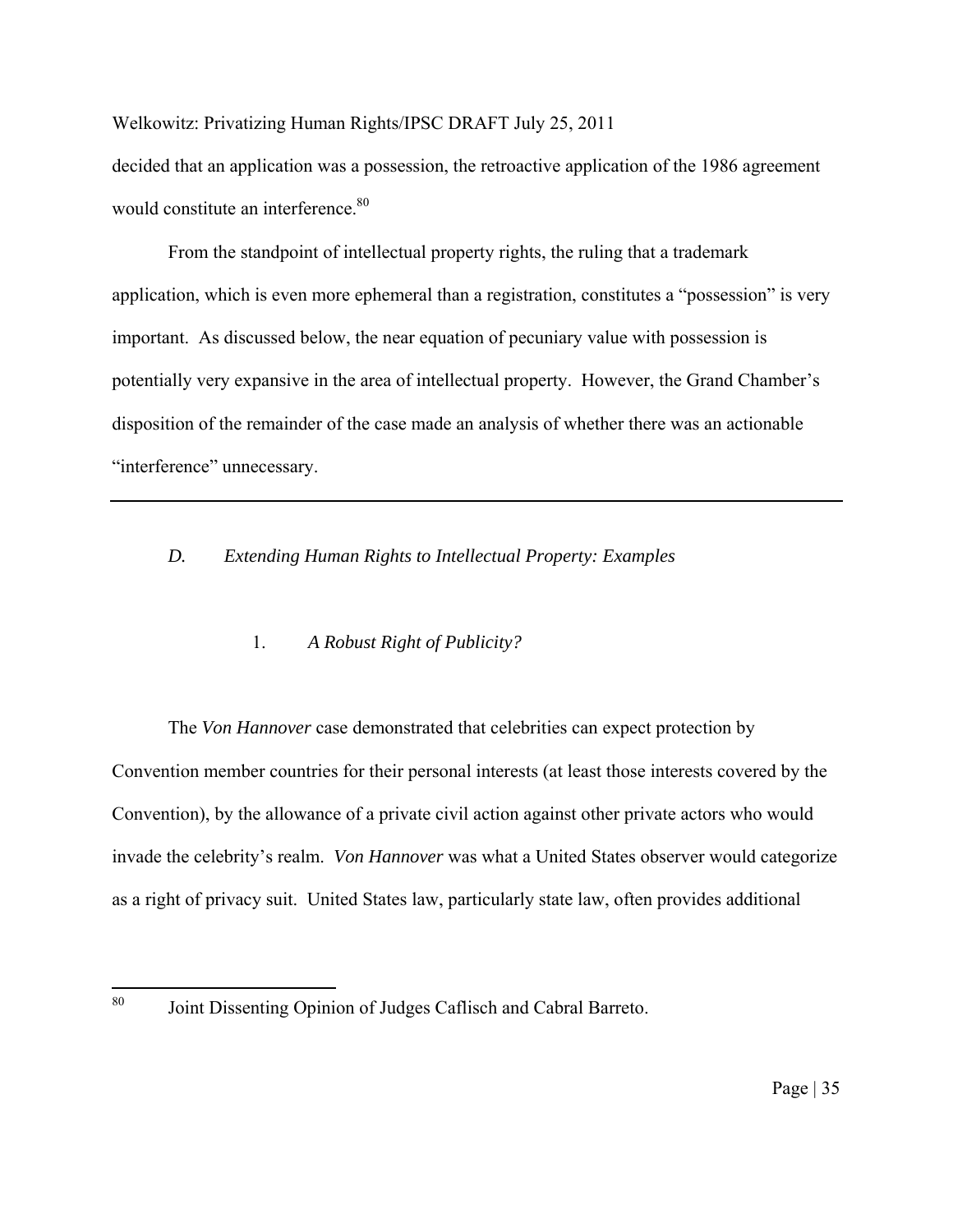protection to celebrities through the category known as right of publicity. $81$  Rather than protecting celebrities from invasions of their private space, the right of publicity allows celebrities to control many commercial uses of their names, likenesses, or "personas." Not all of these uses would be invasive or undignified. Based on the *Von Hannover* and *Anheuser-Busch* decisions, might the ECHR extend the right of privacy from *Von Hannover* (under Article 8) to cover the type of commercial uses associated with the American right of publicity (under Article 1)?

## a. An Article 1 Based Right of Publicity

 Alternatively, the ECHR could hold that the rights of privacy and control of merchandising provided in various European countries rise to the level of a "possession," and are protected by Article 1. Clearly, the ability to use a celebrity's name or likeness in the promotion of products is a valuable commodity. It appears that the celebrity can license uses of his or her image to others, analogous to the licensing of the use of a trademark.<sup>82</sup> In *Anheuser-Busch* the

<sup>82</sup> Here it is worth noting that in *Von Hannover*, Princess Caroline's suit in the German courts included a claim under a provision of German law which is part of the Act on Artistic Creations–a relation of copyright. Copyrights, like trademarks, would be considered possessions under Article 1.

<sup>81</sup> <sup>81</sup>*E.g.*, Cal. Civ. Code § 3344 (West 200-); Florida Stat. Ann. § 540.08; Ind. Code §§ 32- 36-1-1 - 32-36-1-20.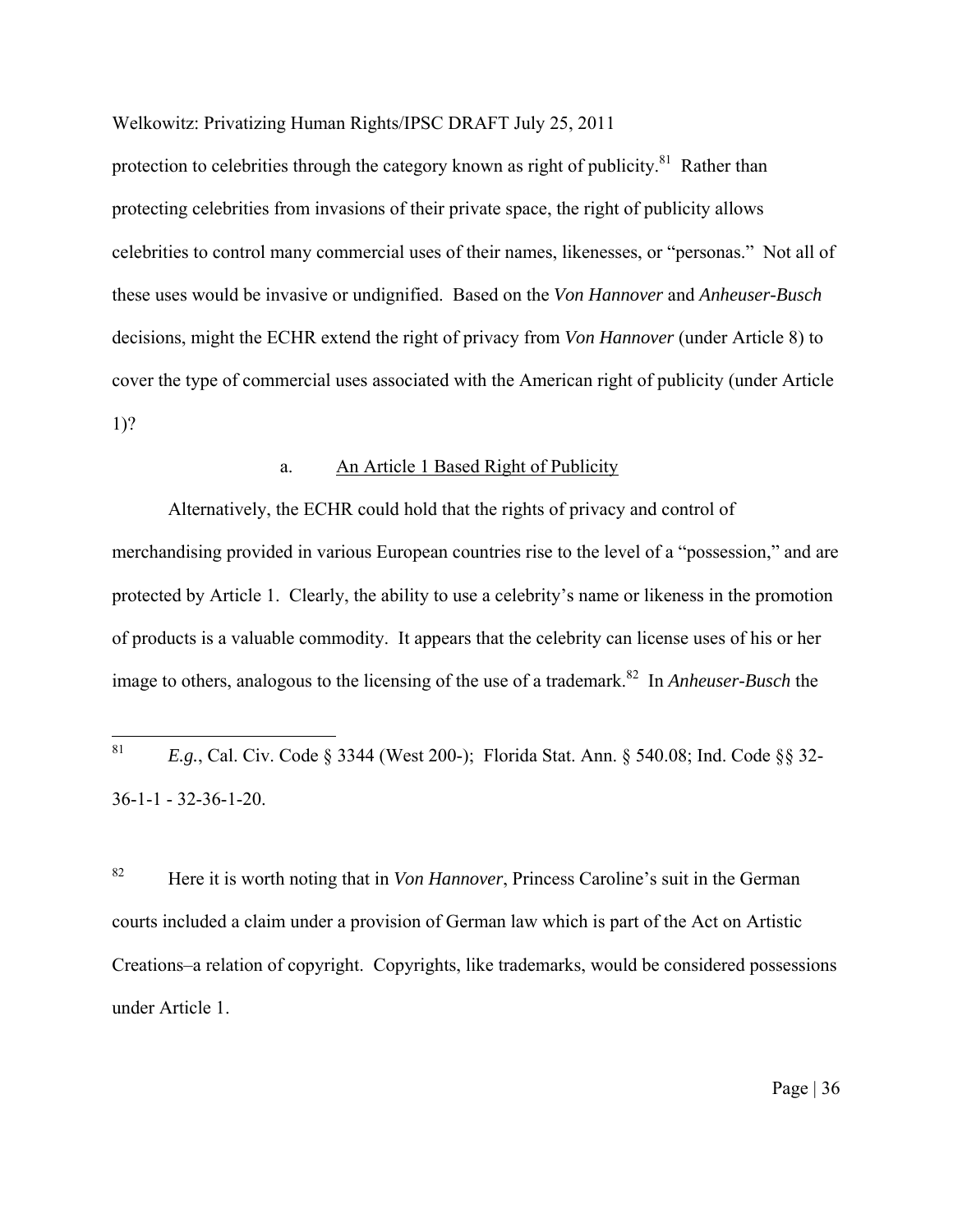court stated that a trademark *application* was a possession because it had value. It is not a significant extension to find that merchandising rights in a name or image are "possessions" of the celebrity. In that case, the state's unwillingness to allow a celebrity to police the right (which could either dilute its licensing value or destroy it altogether) could constitute an "interference" with the celebrity's enjoyment of that possession. Moreover, the ECHR is somewhat unlikely to view allowing such an interference as within the general interest under Article 1, nor is it likely to view the deprivation of control of the celebrity's image as proportional to the protected interest. In *Von Hannover* the court gave little deference to the German courts' assertion that Princess Caroline, as a public figure, was newsworthy and therefore invasions of her privacy were allowed. In the case of endorsements and merchandising, the purely commercial aspects of the activity probably would be deemed even less worthy of protection by the ECHR.<sup>83</sup> Although *Anheuser-Busch* did not involve a private right of action under Article 1, one could infer from *Von Hannover* that such a right may be mandated as a necessary means of protecting the individual's possessory interest.<sup>84</sup>

83

<sup>&</sup>lt;sup>84</sup> In this regard, it is interesting that the California statute protecting rights of publicity post-mortem describes the right as a property right. Cal. Civ. Code §3344.1(b). The statute protecting rights of publicity for living persons does not contain this provision. Cal. Civ. Code § 3344.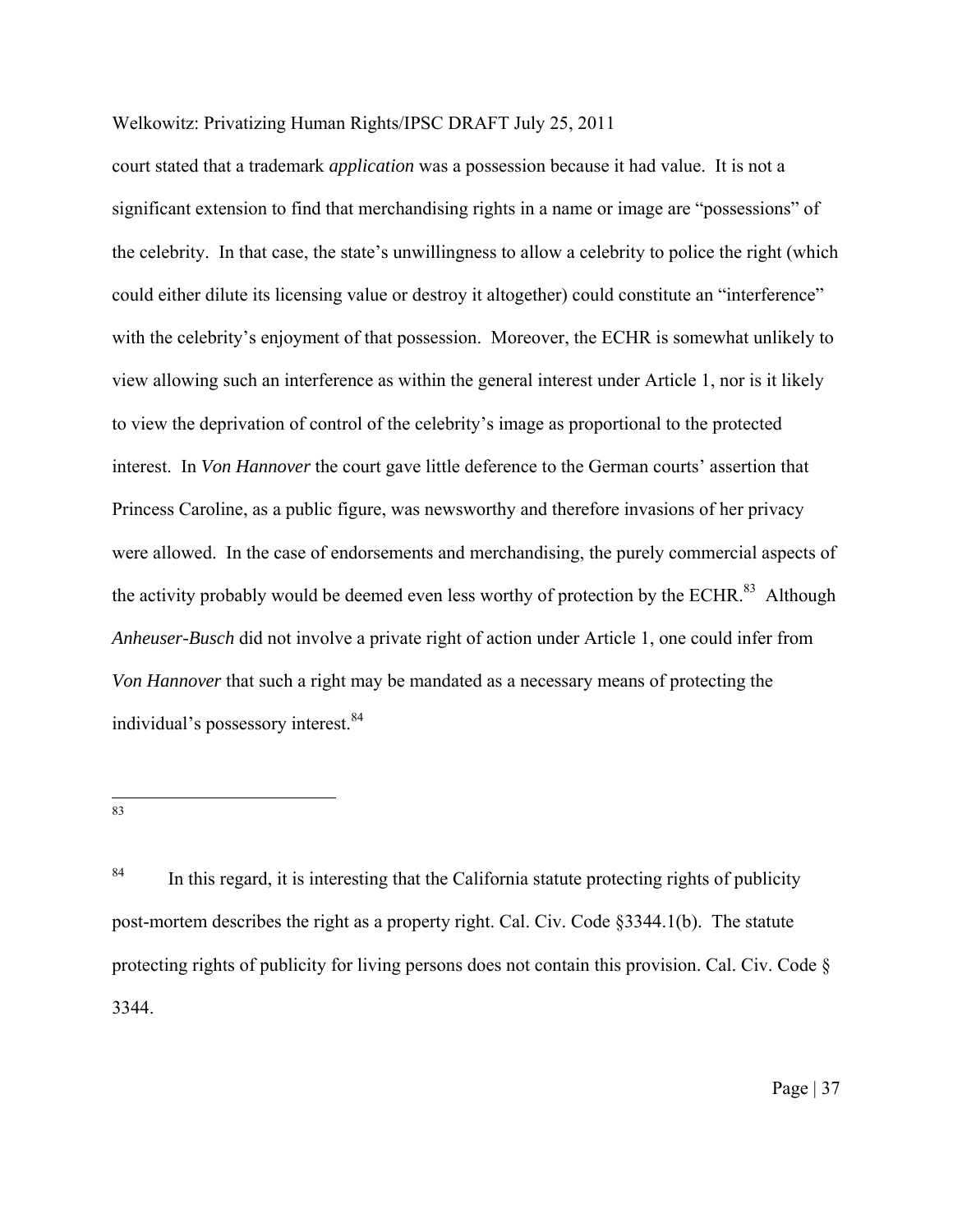If such a right of publicity is recognized, it is likely to be more extensive than the analogous right recognized in the U.S. Our courts are somewhat solicitous of free speech arguments when something other than simple "merchandising" is at issue.<sup>85</sup> However, in *Von Hannover*, the ECHR obviously believed that there was little free speech interest in satisfying the public's desire for information about a celebrity. Consequently, the ECHR is likely to find little free speech interest in profiting from the use of another's image, even where the use, for example, constitutes an artistic interpretation of the celebrity's image.<sup>86</sup> Furthermore, the broad

85 *E.g.*, ETW Corp. v. Jireh Publishing, Inc., 332 F.3d 915, 924-25, 931-36 (6<sup>th</sup> Cir. 2003) (lithograph of Tiger Woods at the Masters tournament protected by First Amendment); Hoffman v. Capital Cities/ABC, Inc., 255 F.3d 1180, 1184-89 ( $9<sup>th</sup>$  Cir. 2001) (magazine story with latered picture of Dustin Hoffman as "Tootsie" subject to First Amendment protection); Winter v. DC Comics, 30 Cal.  $4^{th}$  881, 69 P.3d 473, 477-80 (2003) (comic book portraying Johnny and Edgar Winter as grotesque characters protected by First Amendment). *But cf*. Comedy III Prods., Inc. v. Saderup, 25 Cal. 4th 387, 106 Cal. Rptr. 2d 126, 21 P.3d 797 (2001) (non-transformative lithograph of Three Stooges not protected by First Amendment); Doe v. TCI Cablevision, 100 S.W.3d 363 (Mo. 2003) (comic book character named after hockey player violated player's right of publicity and not protected by First Amendment).

<sup>86</sup> Cf. ETW Corp. v. Jireh Publishing, Inc., 332 F.3d 915 (6<sup>th</sup> Cir. 2003) (lithograph of Tiger Woods at the Masters protected by First Amendment).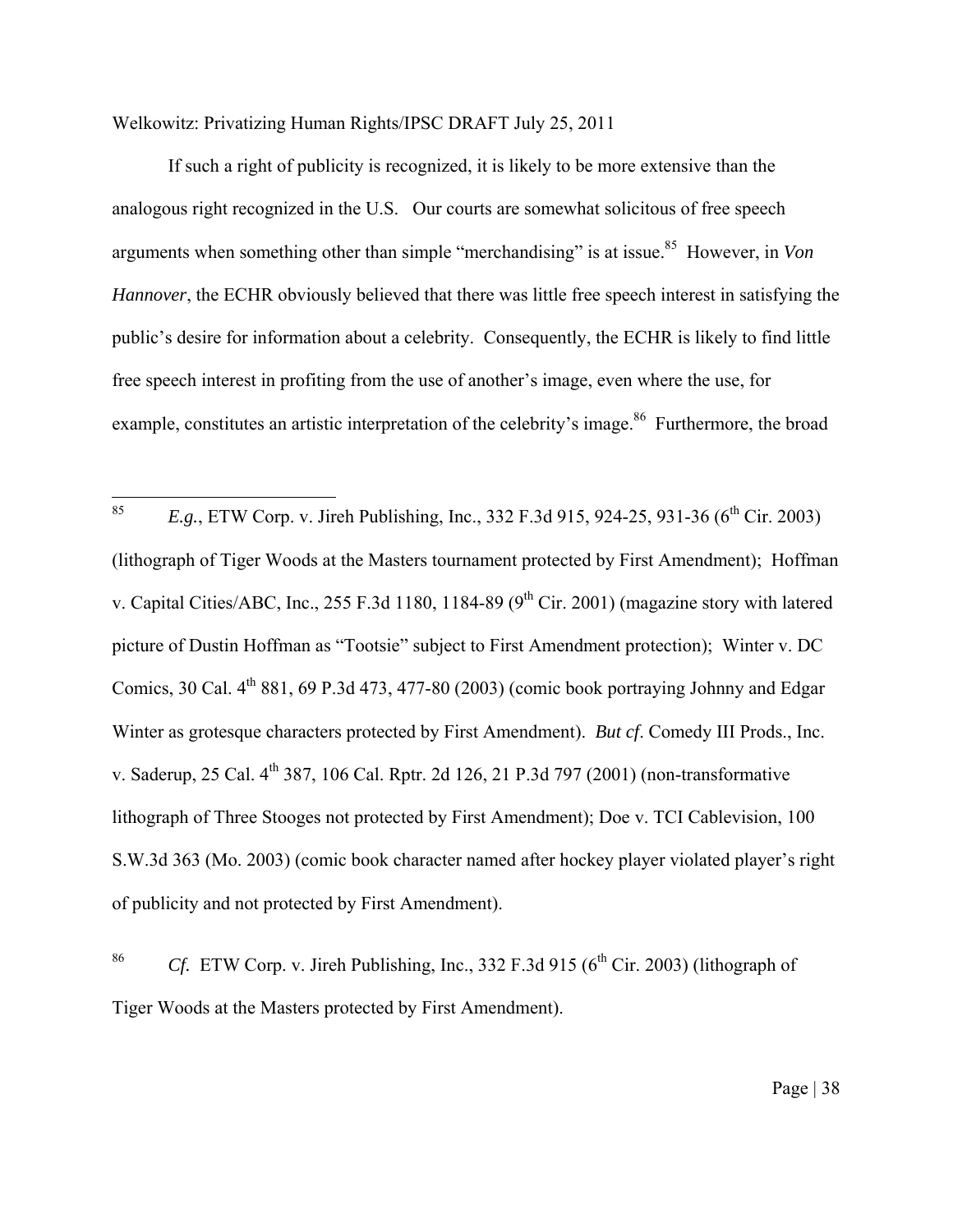Welkowitz: Privatizing Human Rights/IPSC DRAFT July 25, 2011 notion of "newsworthiness" applied in some U.S. cases  $87$  probably would not be an effective defense in the ECHR.<sup>88</sup>

In sum, because it can be grounded equally in two separate provisions of the Convention, the right of publicity may be the strongest example of an intellectual property right flowing from the Convention.

## 2. *Possible Trademark and Related Rights Developments from Human Rights*

Another extension of human rights into intellectual property could be in trademark law, the subject of *Anheuser-Busch*. That case made clear that trademarks, and even applications to

<sup>87</sup> <sup>87</sup>*See, e.g.,* Messenger v. Gruner + Jahr Printing & Publ'g, 94 N.Y.2d 436, 727 N.E.2d 549, 706 N.Y.S.2d 52 (2000) (photograph not completely unrelated to article although not of the person named in column); CBC Distrib. & Marketing, Inc. v. Major League Baseball Advanced Media, L.P., 505 F.3d 818 ( $8<sup>th</sup>$  Cir. 2007) (fantasy baseball league can use public statistics and names of players).

<sup>88</sup>*See, e.g.,* Campbell v. MGN Ltd., [2004] E.M.L.R. 15 (H.L. 2004) (granting relief under the U.K. Human Rights Act to model for pictures taken of her outside a drug rehabilitation facility, and citing ECHR precedent).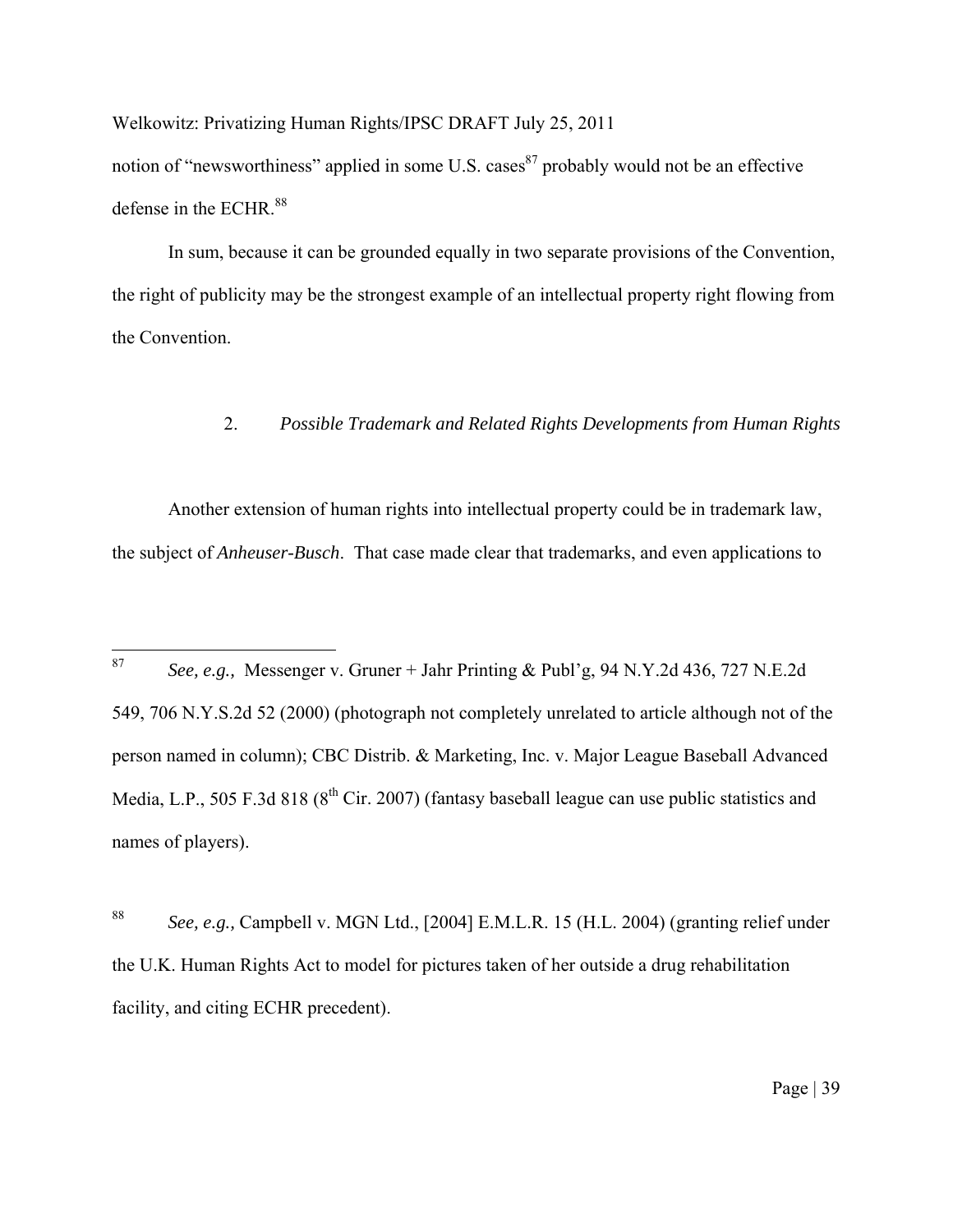register trademarks, are "possessions" under Article 1 of the First Protocol.89 *Anheuser-Busch* involved an outright revocation of the trademark registration, but no violation of Article 1 was found. That result, however, had more to do with the procedural posture of the case than any substantive decision that revoking a registration is not an actionable interference with property rights.90 Although the second sentence of Article 1 refers to people being "deprived" of

89 That trademark rights are considered important rights under the Convention also is illustrated by the decision of the European Commission of Human Rights in the case of *Nijs v. Netherlands*, Application No. 15497/89 (Eur. Comm. Hum. Rts. 1992). The applicants, a pharmacist, a doctor, and a manufacturer of generic pharmaceuticals, claimed that a limitation on the manner in which doctors could prescribe drugs violated their rights under Articles 8 and 10, and Article 1 of the First Protocol. The doctor wanted to prescribe in the form " 'BRAND NAME' or equivalent other product according to agreed list." However, this was found by the local courts to violate the trademark rights of the brand name manufacturer under Benelux law. The Commission rejected the Article 10 claim, stating that, although the regulation was an interference with free expression, it was within the government's right of control as "necessary in a democratic society," in order to protect another's trademark rights. *Id.* The Commission noted that the prescription could be written just in the generic name of the drug. *Id.* The claims under Article 8 and Article 1, First Protocol were rejected because of a failure to exhaust domestic remedies.

<sup>90</sup> As noted, earlier, the ECHR seemed to view the case as though Anheuser-Busch claimed that Portugal unfairly applied its law retroactively to Anheuser-Busch. Anheuser-Busch v.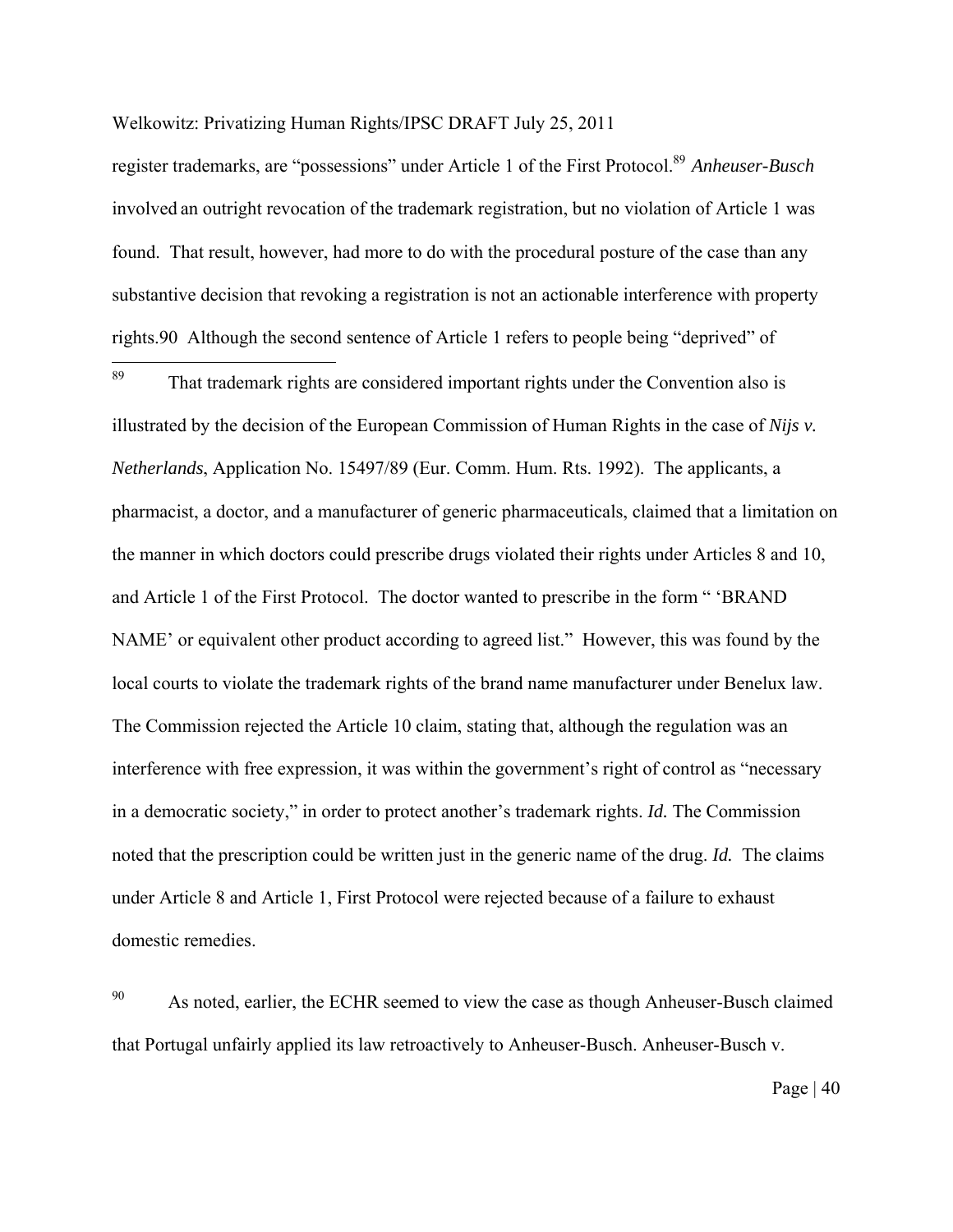possessions–implying a complete taking–the case law discussed above indicates that less than complete takings will constitute violations if they disproportionately burden the individual.

With this in mind, consider the example of trademark dilution. Trademark dilution is a form of infringement that does not require a showing of likelihood of confusion. Thus, it gives a trademark owner rights in a trademark that often resemble copyright more than traditional trademark rights (which are grounded more in issues of consumer deception). Dilution protects the distinctiveness, or uniqueness, of a trademark. Thus, an unauthorized use of a mark, even on a non-competing good, makes the mark less unique as a source identifier. The owner of a registered mark could argue that under Article 1 another's use of its mark that dilutes the distinctiveness of the mark constitutes an interference with the enjoyment (or use) of its property by lessening the trademark's marketing power. If a mark is diluted, the trademark owner's property interest (i.e., the "possession") is diminished, perhaps even destroyed. The possibility of complete destruction of the trademark's value could be most acute if the second use was one that tended to genericize the mark–for example, using "Kleenex" as a generic word for tissue.<sup>91</sup> <u>.</u> Portugal, Application No. 73049/01 (Eur. Ct. Hum. Rts., January 11, 2007). It is noteworthy that prior ECHR cases *did* find violations of Article 1 where member countries' laws were applied retroactively to deprive people of claims against the government (or even against private actors).

 $91$  If this sort of use is deemed to be an interference with the enjoyment of property rights, then in some cases there may have to be a balancing between the rights of the trademark owner under Article 1, First Protocol, and the rights of free expression of the second user under Article 10. If the second user publishes a dictionary or a novel that uses the mark in a generic fashion, it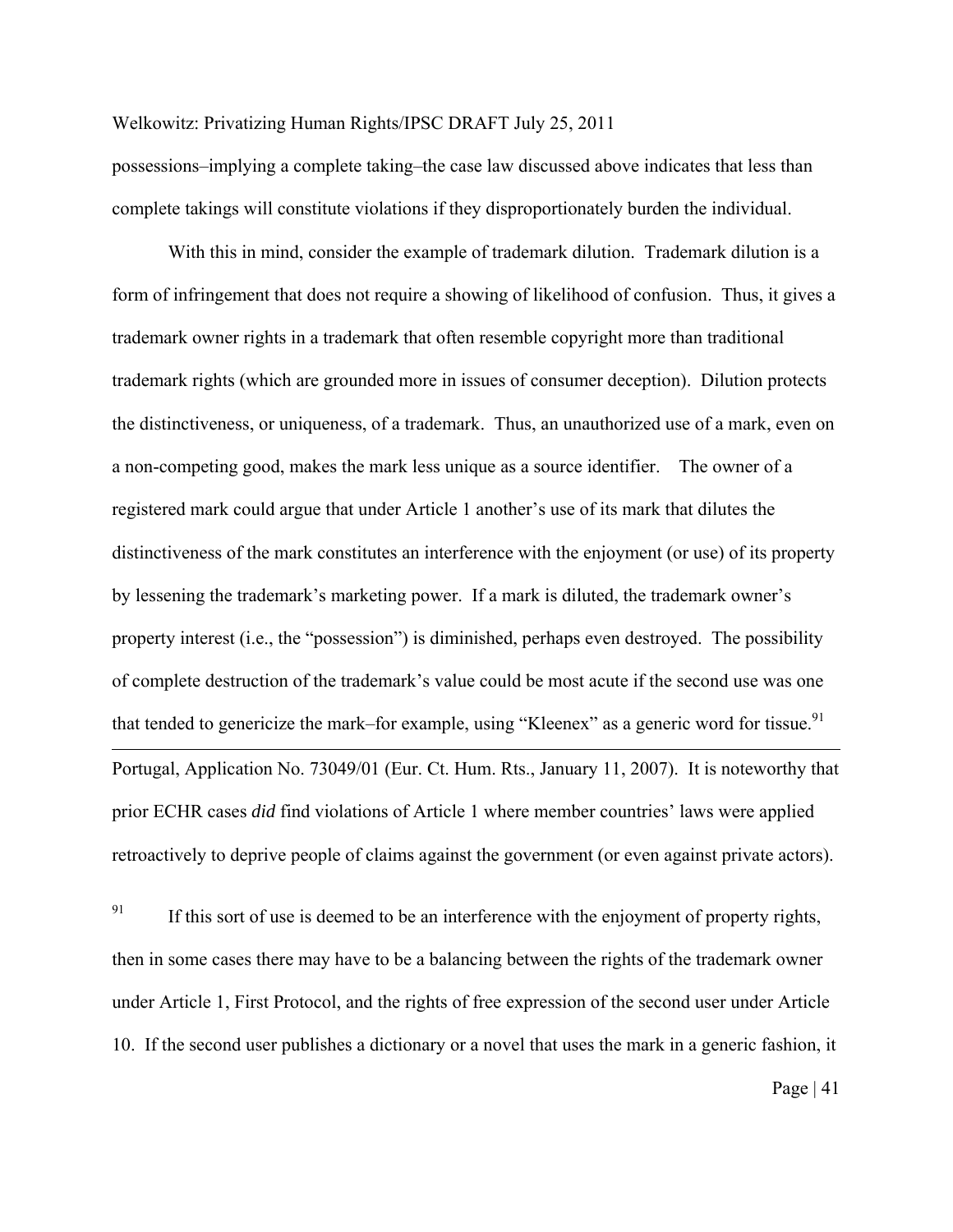Dilution raises multiple issues under Article 1. The first problem may be defining at what point a *potentially* diluting use becomes an actual interference or deprivation. Clearly, a trademark owner would want to stop diluting uses before they cause measurable harm to the trademark.<sup>92</sup> This issue might be overcome by assuming that the state's trademark scheme in general (which, we shall assume, does not provide protection from dilution) is a means of controlling the use of the trademark. The mark owner then could argue that the state's willingness to allow unauthorized diluting uses of the mark deprives mark owners of a possessory right.

The second problem is determining whether the interference violates the principle of proportionality. The state may have valid reasons to allow at least a certain amount of dilution to occur. A desire to permit free expression would allow various potentially tarnishing uses. Certain descriptive or nominative uses of marks may be essential, or at least useful, in every day discourse.<sup>93</sup> The state may judge the likelihood of serious injury to the mark to be low, especially

would at least implicate Article 10 rights. Whether the Article 10 rights would outweigh the Article 1 rights is not clear.

 $\overline{a}$ 

<sup>92</sup> Cf. Moseley v. V Secret Catalogue, Inc., 537 U.S. 418, 433 (2003) (U.S. dilution statute, as then worded, held to require actual dilution); *id*. at 434-35 (Kennedy, J., concurring) (expressing concern about the trademark owner's ability to stop incipient dilution under actual dilution standard).

<sup>93</sup> *See, e.g.,* 15 U.S.C. § 1125(c)(3)(A) (excluding certain descriptive and nominative uses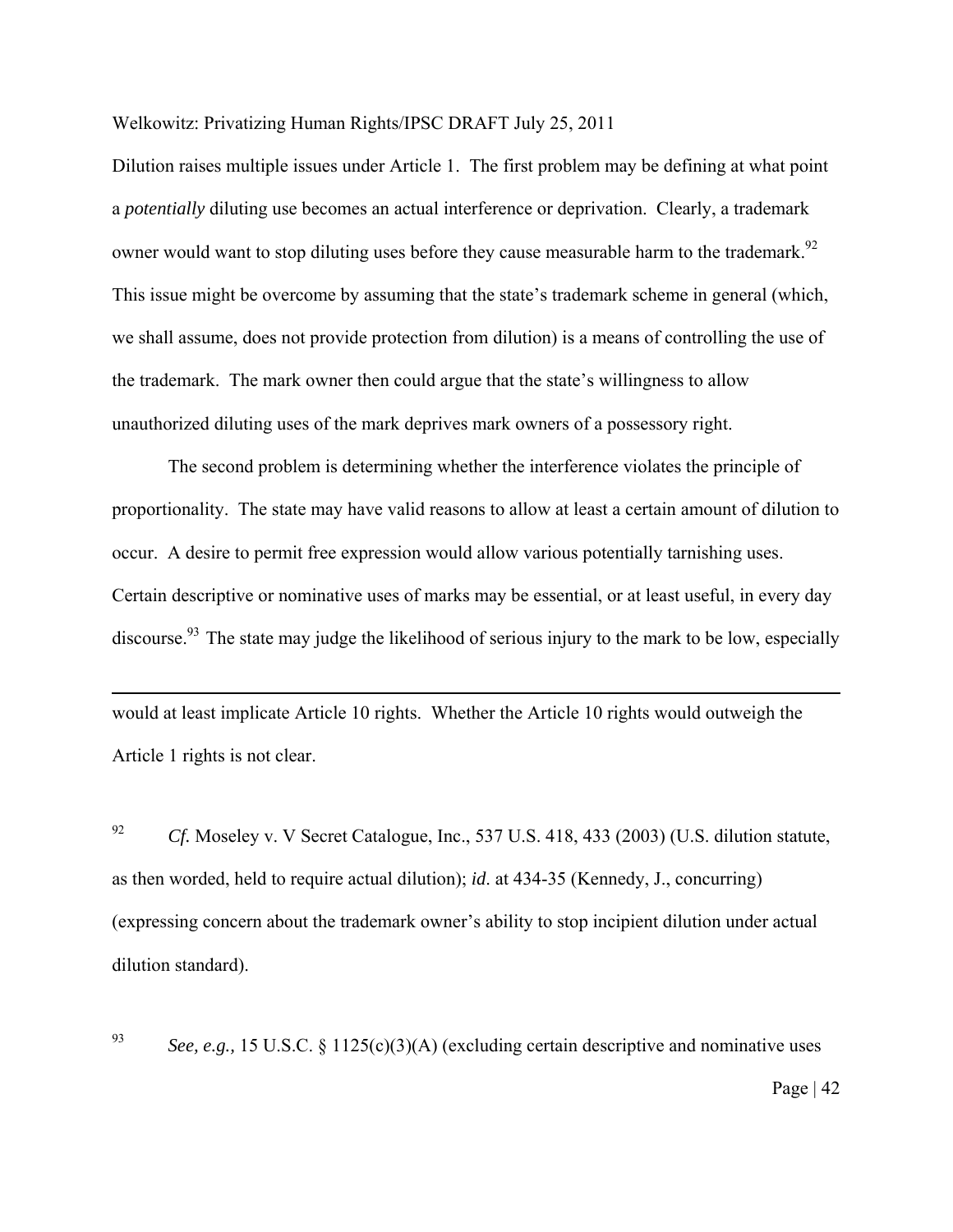if the law gives strong protection against uses of the mark that are likely to cause confusion. These reasons probably would be given significant deference, or margin of appreciation, in the analysis. But that still leaves the question of proportionality. That the state's actions potentially affect large numbers of people does not appear to preclude a violation.<sup>94</sup> Because of the potential for significant diminishment of the trademark's marketing power, the ECHR may find that allowing more than *de minimis* dilution imposes too great a burden on an individual trademark owner.

Assuming that there would be a violation, the next step is to determine whether to require a cause of action for the trademark owner directly against the offending party, even if the state's trademark law does not expressly authorize a dilution claim. Unlike the situation in *Anheuser-Busch*, the state would not be causing the problem directly; the problem would be due to uses by private parties. Although *Anheuser-Busch* did not involve a *private* interference with a possession, constructing an argument in favor of an affirmative right against a private party is not <u>.</u> from liability for dilution under U.S. law). Descriptive uses would be uses not as a trademark, but as a means of describing the product—like "soft and dry" towels (assuming that "Soft & Dry" is a trademark for someone's goods). Nominative uses are uses that point to the trademark owner's goods or services–such as a news report about "NIKE" shoes being made in third world countries–but they are not used by the second user as a trademark for his or her own goods.

# <sup>94</sup> **retroactivity cases. Cf. Hutten-Csapska v. Poland, Application No. 35014/97 (ECHR 2006) (Grand Chamber) (rent control as violation notwithstanding widespread effect).**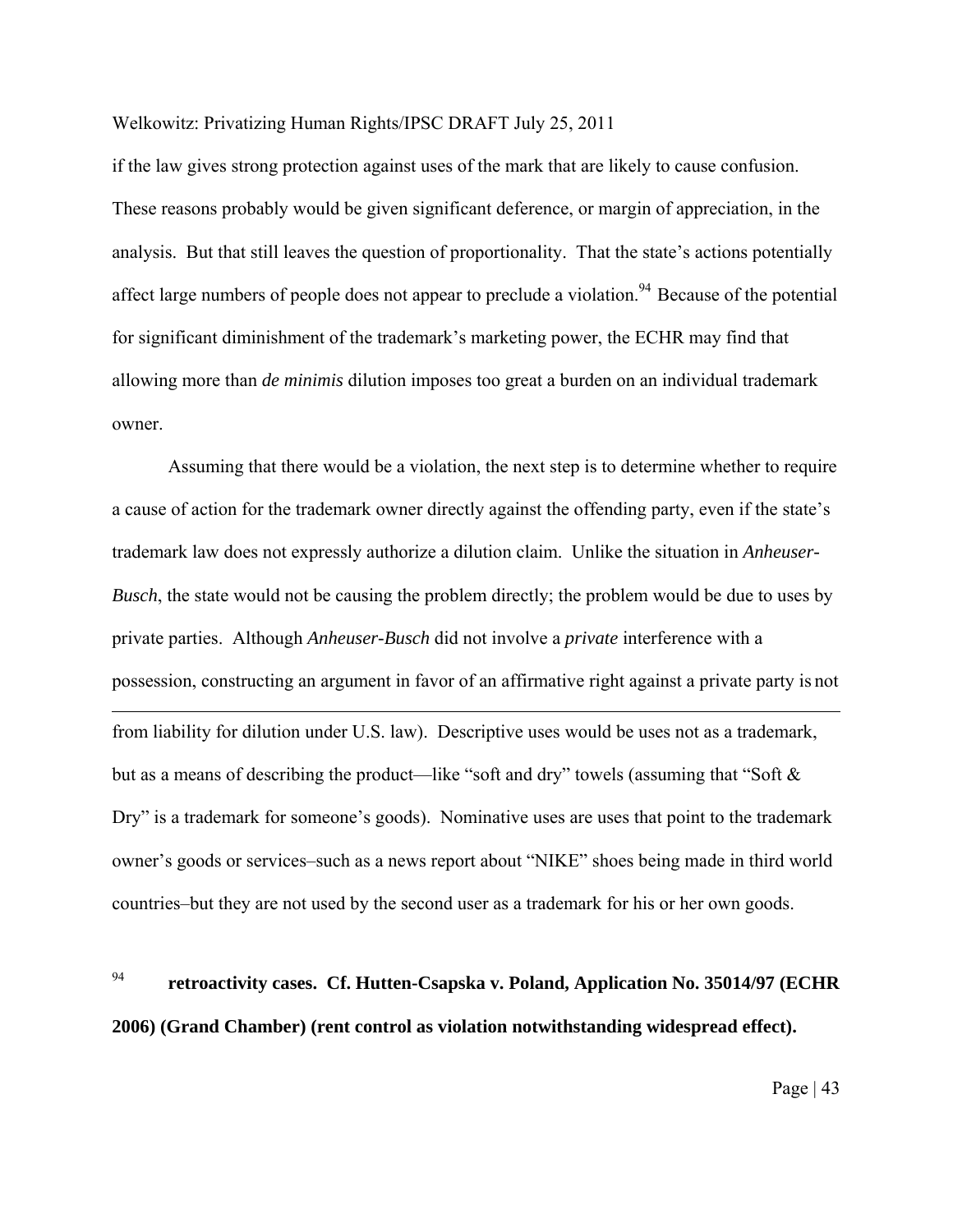difficult. A state tort or property regime that permits others to destroy one's possessions<sup>95</sup> could constitute a deprivation of the right to the enjoyment of one's possessions. *Von Hannover* did not limit its implication of affirmative rights to Article 8. Presumably, Convention member states have an affirmative obligation to protect possessions from interferences that are not in the general interest, even if that means providing private civil causes of action to do so.<sup>96</sup> Although Article 1 gives leeway to the state to regulate property interests, the Strasbourg court's Article 1 jurisprudence suggests that such leeway is limited. Whether the general interest of the state's populace permits limiting the trademark right to fending off confusing uses is unknown. However, the interests of those who may be diluting a mark will most often be commercial interests. This may "dilute" the value of protecting those interests to the Strasbourg Court.<sup>97</sup>

In practical terms, requiring member states to protect trademarks against dilution would not be a seismic event. As a result of the European Union's Trademark Harmonization

<sup>96</sup> It may be noted that, in the absence of a protective regime, such interferences would be pursuant to law, or the lack thereof, but they could violate the concept of proportionality that is part of the ECHR's property rights jurisprudence.

 $^{97}$  To some degree, consumers may have an interest in allowing certain forms of dilution—it may promote competition, or it may add some terms to the lexicon. **<Cite Ty >**

<sup>95</sup> An extreme example would be a legal regime that turned a blind eye to physical appropriations of one group's tangible possessions by a competing group.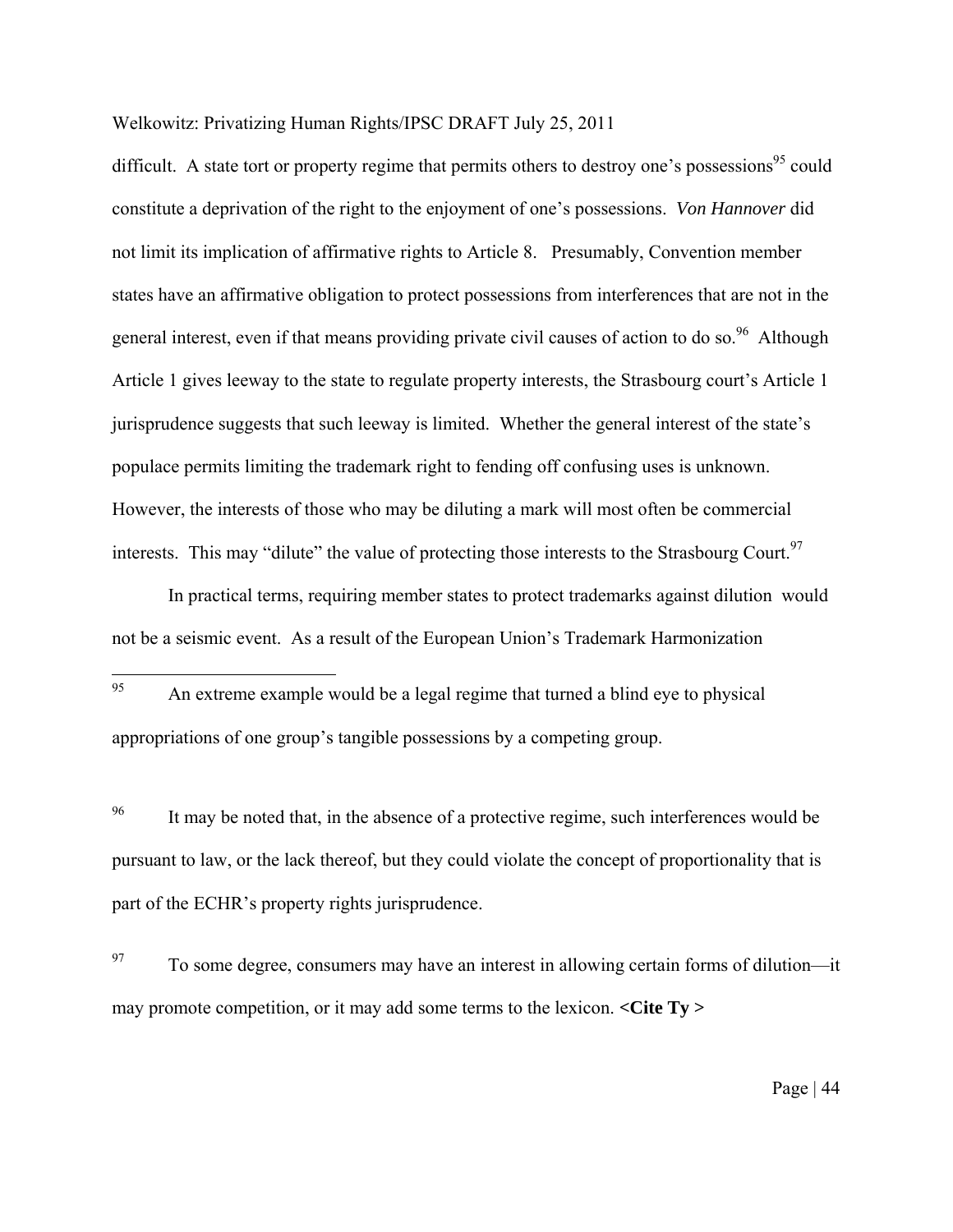Directive, almost all of its 27 members protect trademarks against dilution.<sup>98</sup> Other non-EU European countries protect trademarks against dilution as well.<sup>99</sup> However, once such a right is recognized as a "possession" under the Convention, it leads to further issues. For example, suppose that the European Commission decided to narrow the scope of its non-confusion based trademark protections so that only marks deemed "famous among the general consuming public of the European Union" were protected.<sup>100</sup> Such an amendment would deny protection to marks

99 Welkowitz, TRADEMARK DILUTION (SUPPLEMENT), *supra* note \_\_, at 630-38.

<sup>100</sup> At present, the Trademark Harmonization Directive protects marks "with a reputation" from certain non-confusing uses. Trademark Harmonization Directive, Art. 4(4)(a) and 5(2); Community Trade Mark Reg. Art. 8(5) and 9(1)(c). The European Court of Justice has not equated this limitation with a requirement of "fame," let alone fame measured by the general consuming public of the EU. My hypothetical is based on the Trademark Dilution Revision Act of 2006 ("TDRA"). Prior to this amendment, U.S. law protected "famous" trademarks from dilution. However, "famous" was defined in a way that arguably allowed marks famous only in a specific product market (what the ECJ might call the "relevant public") to be eligible for protection. The TDRA restricted dilution protection to marks whose fame extended to the

<sup>98</sup> Many of these laws were enacted pursuant to the European Union's Trademark Harmonization Directive. *See* David S. Welkowitz, TRADEMARK DILUTION: FEDERAL, STATE, AND INTERNATIONAL LAW, 2011 Cumulative Supplement at 620-28 (BNA 2011). The EU's Community Trade Mark Regulation also provides for such protection. *Id*. at 629.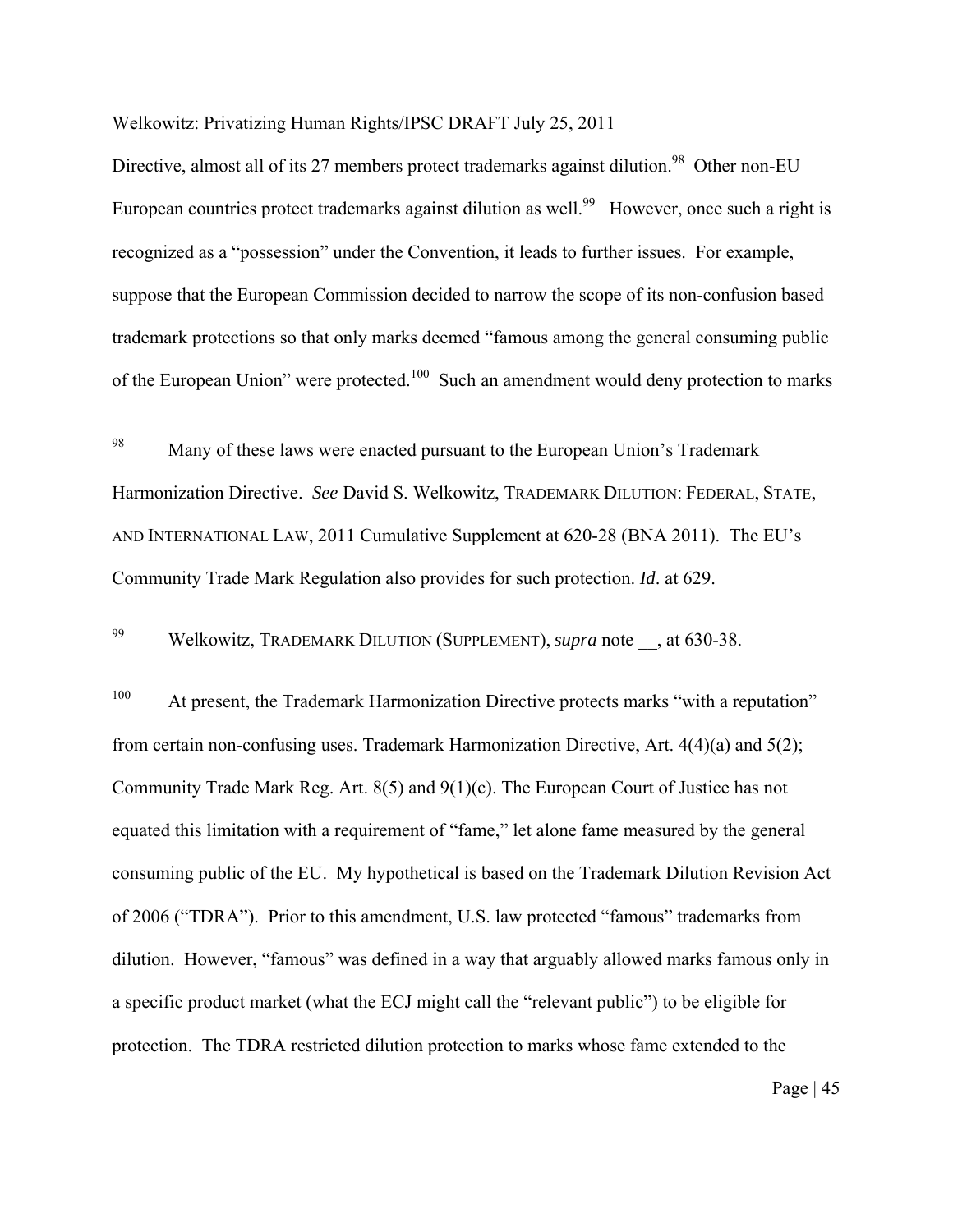previously eligible. If a trademark registration<sup>101</sup> is a "possession" and a country removes an important protection from that possession, would that constitute an interference, subject to Article 1? The *Anheuser-Busch* case does not answer that question. Much would depend on the level of deference given to countries to regulate possessions in the public interest, an issue not addressed by *Anheuser-Busch*.

### *C. Effects on Fair Use*

 $\overline{a}$ 

The preceding sections discussed the possible creation of intellectual property rights from Convention provisions. But the Convention also may affect the availability of defenses to intellectual property rights, or, to view it another way, the principles that allow unauthorized uses of another's intellectual property.

One such doctrine is the principle of "fair use." Applied in both copyright and trademark (although the doctrine is not the same for both areas), fair use allows a variety of socially desirable, though unauthorized uses of copyrighted works and trademarks. Application of the Convention to intellectual property could result in both an expansion and a contraction of the category of uses deemed "fair use."

"general consuming public of the United States."  $15$  U.S. C. §  $1125(c)(2)$ .

<sup>101</sup>The Directive only applies to registered marks.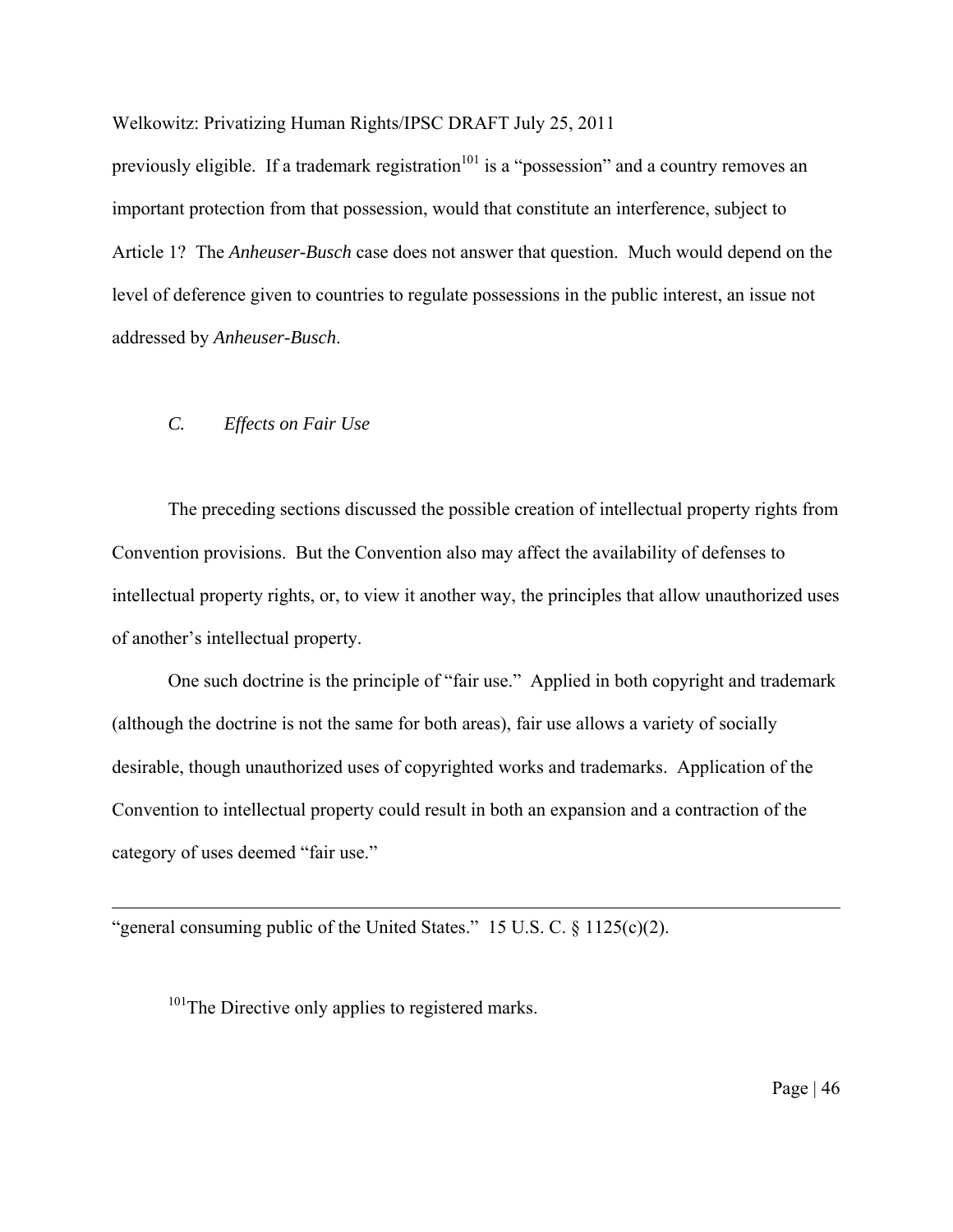Article 10 of the Convention, which grants rights of free expression, including freedom of the press, is the most obvious source of an expansion of fair use. As indicated earlier, to the extent that members of the Council of Europe have been granting very strong intellectual property rights without regard to (or with little regard to) the rights of free expression, Article 10 and the balancing approach of *Von Hannover* provide the means to inject such concerns into intellectual property cases.

Conceivably, Article 6, which guarantees a fair trial also would be a source of more expansive fair use rights. To the extent that anyone claims rights in, for example, published case law or statutory law, or other materials necessary for use in a trial, Article 6 could provide a means of overcoming any objection made by the rights holder to its use in that context. Moreover, Article 6 apparently prevents the arbitrary application of laws, including intellectual property laws, by judicial bodies.<sup>102</sup> This should at least require judicial authorities to maintain some internal consistency in the way that they apply exceptions to intellectual property rights.

On the other hand, Article 8 could be used to limit fair use. Parodies of copyrighted works, particularly those that point to specific individuals or companies, could be said to violate a right of privacy. Although a court would be required to balance the Article 8 right against the Article 10 right of free expression, the ECHR's apparent disdain for "merely commercial" works

<sup>102</sup> <sup>102</sup>**Von Hannover v. Germany (disagreeing with the balance performed by the German courts in favor of free press interests).**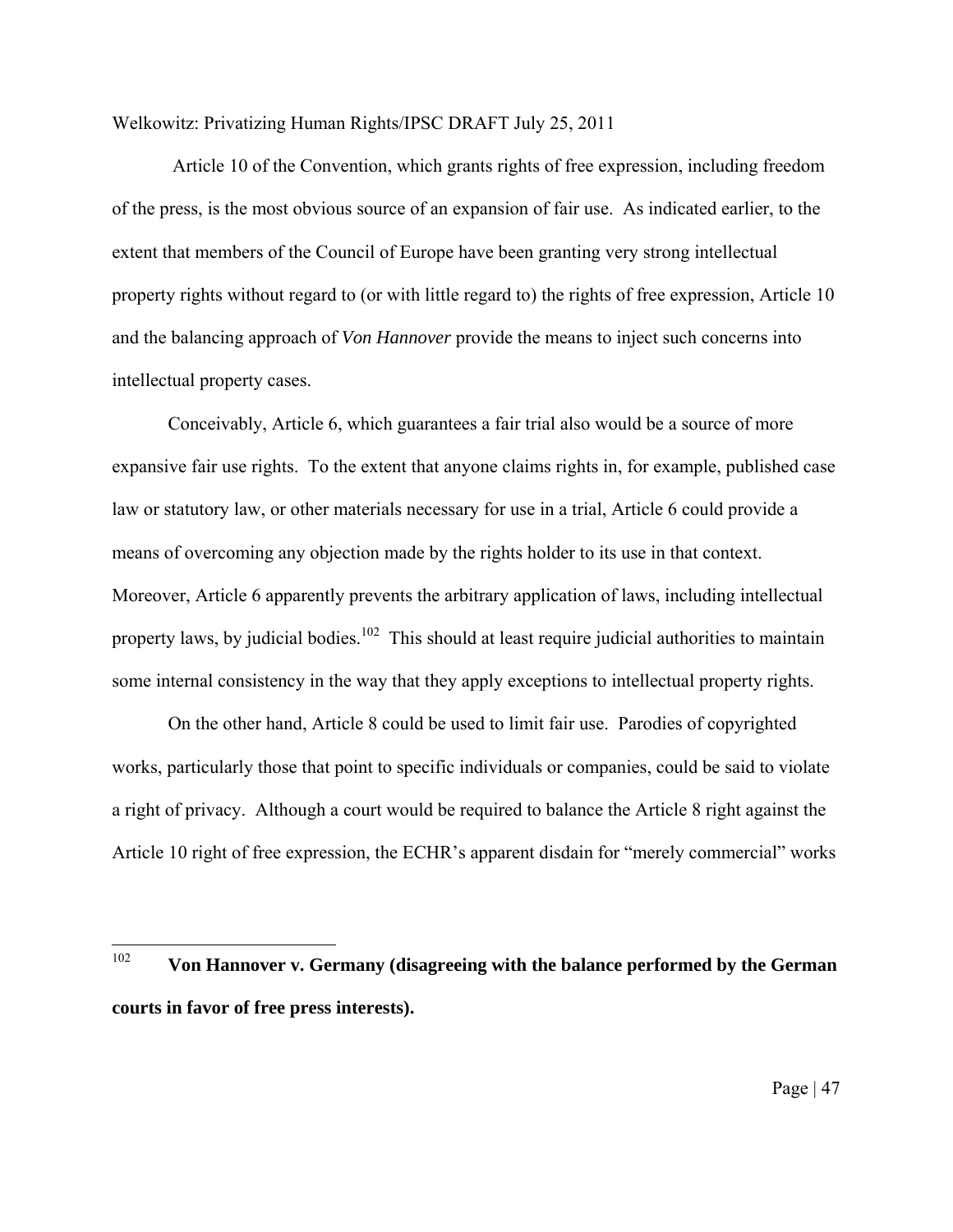may tip the balance against at least some such uses.<sup>103</sup> This problem is exacerbated if one adds Article 1, First Protocol into the mix. If intellectual property rights constitute "possessions" then derivative works (or parodies, in the trademark realm) that take away from the value of the protected work or mark could be deemed an interference with (or deprivation of) the possession. There are two Convention-based counter arguments here: the free expression guaranty of Article 10 and the provision of Article 1 allowing countries to regulate the use of property "in accordance with the general interest." However, the exact scope of these forces is not clear. The ECHR's proportionality principle with regard to Article 1 limits the state's ability to regulate in the general interest. And, as the ECHR noted in *Anheuser Busch*, where the intellectual property owner is a foreign entity, it may be entitled to greater protection for its property,<sup>104</sup> possibly triggering a right to compensation for the use of its possession.

#### *D. Moral Rights*

There is a further extension of intellectual property rights that one could contemplate flowing from the Convention. The Berne Convention on copyright requires protection of "moral rights" of authors.105 Protection of moral rights permits authors–even those who no longer own

103

## <sup>104</sup>**Anheuser-Busch, Inc. v. Portugal.**

105 Berne Convention for the Protection of Literary and Artistic Works, Art. 6*bis*. United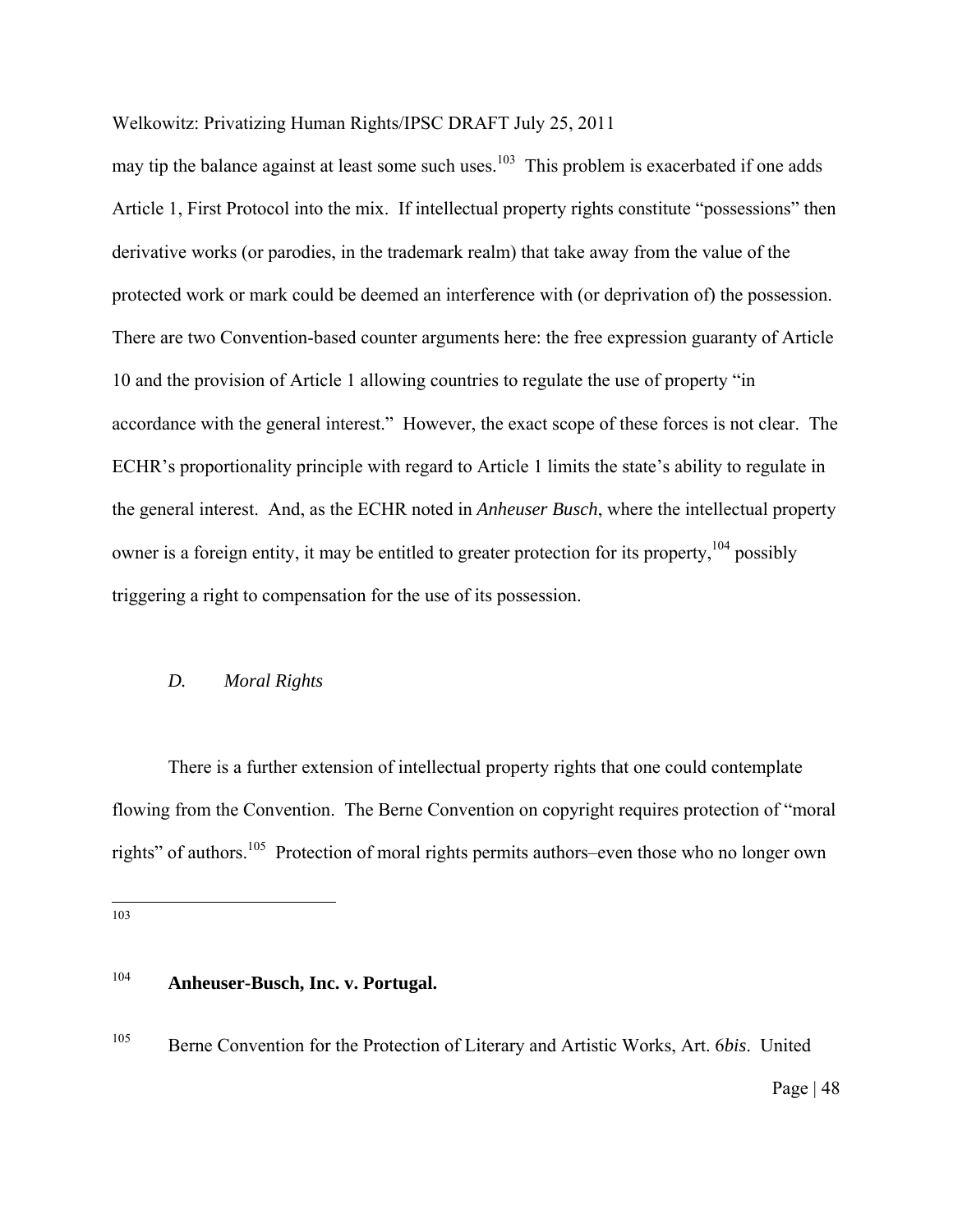the intellectual property rights to their works–to prevent certain uses of those works. Many European countries already protect the moral rights of authors.<sup>106</sup> Conceivably, Article 10 of the Convention could be used to *limit* moral rights. However, this seems unlikely, especially if the moral rights of authors are analogized to a kind of dignity interest similar to the interest protected by Article 8.<sup>107</sup>

On the other side of the coin, Article 1, First Protocol, could provide the means to expand moral rights. For this to be the case, one must assume that the residual rights of an author would be considered a possession. A simplistic view might be if a trademark application can be considered a "possession" why not an author's residual right in a work? In fact, there may be an answer to that seemingly rhetorical question. An author's moral rights are independent of her ownership of the copyright in the work. Moral rights give the author the right to require attribution, to prevent alteration or destruction of the use, or to prevent uses that would bring

States copyright laws protect moral rights, but only to a limited degree. *See* 17 U.S.C. § 106A.

106

<u>.</u>

<sup>107</sup> This does not mean that Article 8 would be a direct source of moral rights. Though not inconceivable, it is unlikely that an alteration of an author's work would rise to the level of an invasion of the author's privacy. Nevertheless, when considering the proper scope of free expression, one would expect the ECHR to consider the countervailing dignity interest of the author.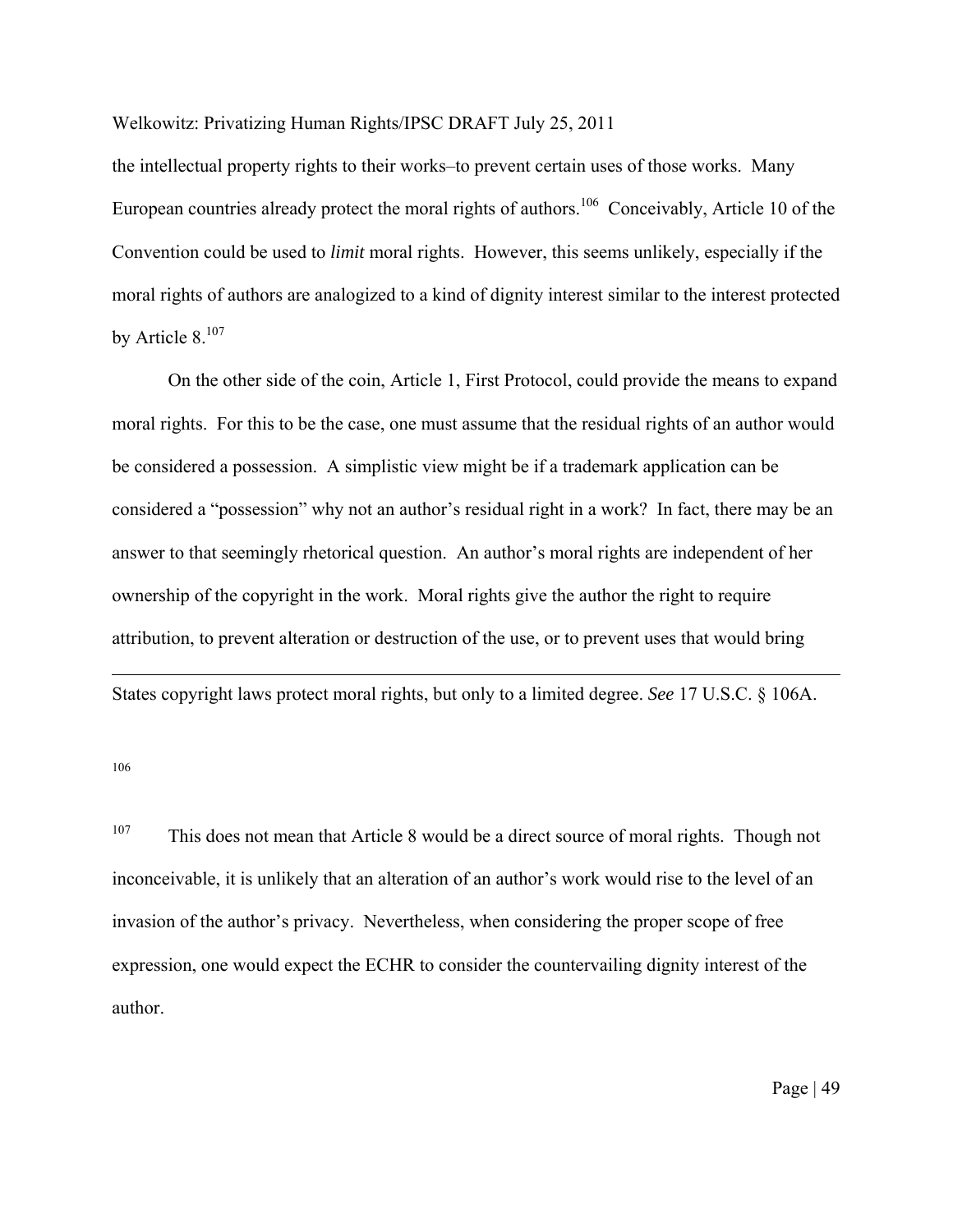dishonor to the author.<sup>108</sup> These are not inherently pecuniary rights. They appear not to be intended to give the author extra money for the work by imposing an obligation to pay for its use.<sup>109</sup> However, assuming that moral rights are possessions, an unauthorized alteration of the work could be considered an interference with that right, and therefore a violation of the right to enjoy one's possessions.

Because moral rights are part of an international convention inferring such rights from the Convention, like trademark dilution, may not represent a significant inroad in the world of intellectual property. However, given the variation in moral rights among different countries, even those who adhere to the Berne Convention, it is possible that the ECHR would decide to protect those rights to an extent not provided by all countries (as in *von Hannover*). Moreover, the ECHR could review the legitimacy of certain limitations on moral rights. This independent

108 <sup>108</sup> *See, e.g.,* <**Berne Convention**>, Art. 6*bis* (giving authors, *inter alia*, the right to prevent actions "in relation to the said work, which would be prejudicial to [the author's] honor or reputation").

<sup>109</sup> On the other hand, some countries permit a waiver of moral rights, which may effectively give pecuniary value to the right. *See* Waiver of Moral Rights in Visual Artworks, Final Report of the Register of Copyrights, at 26-52 (March 1, 1996) (discussing waiver policies of fourteen countries and the European Union); 17 U.S.C. § 106A(e). The availability of a waiver means that the author could extract extra money in exchange for authorizing what would otherwise be a violation of the author's moral rights.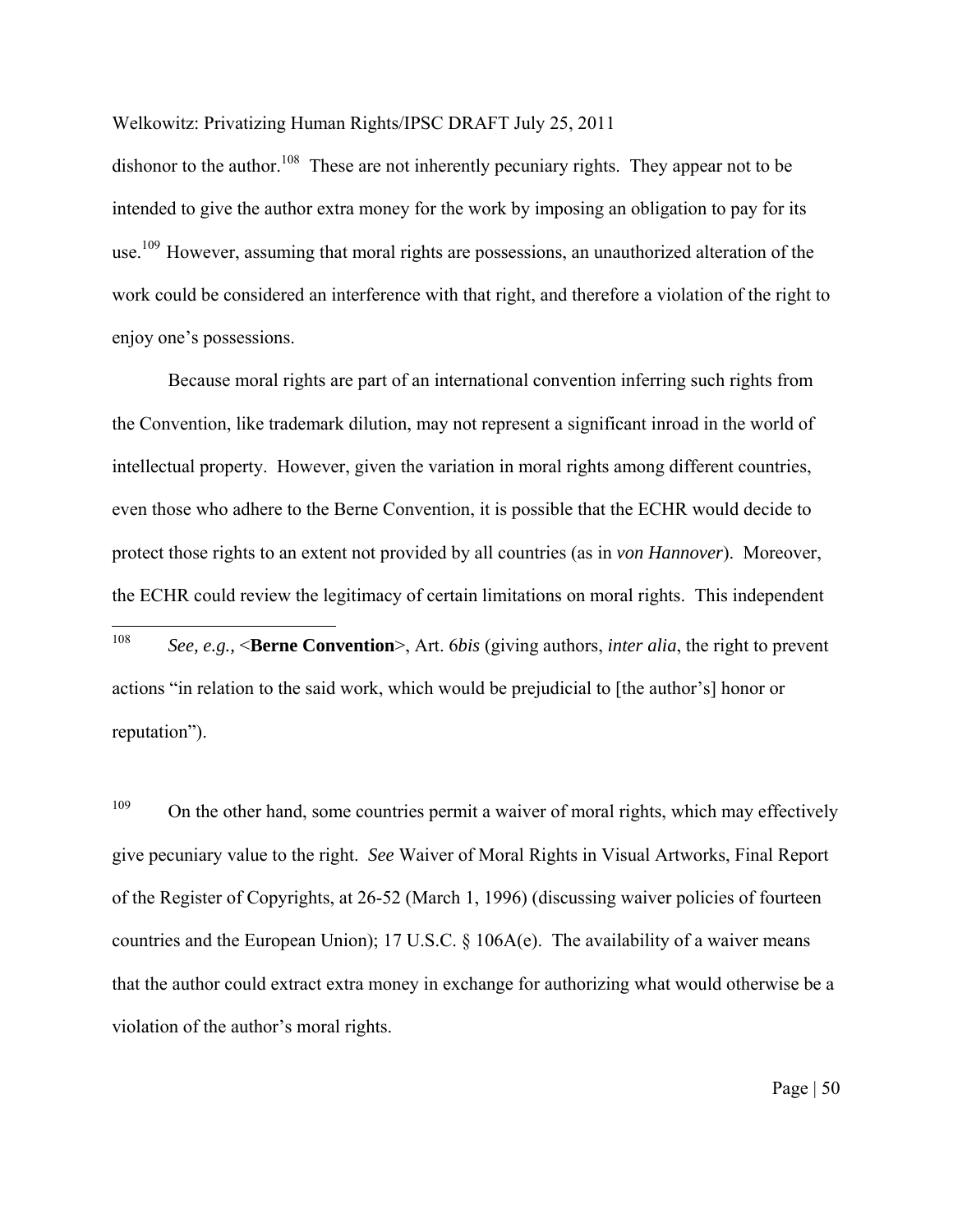analysis could cause problems in connection with a waiver of moral rights, an area where countries do have different rules. On the one hand, the ECHR may find that upholding a waiver given under somewhat coercive circumstances is a violation of the right. On the other hand, the ECHR could rule that a failure to allow an author to recoup the pecuniary value of waiving the right is also a violation.

## *E*. *Rights to Traditional Knowledge*

One other area in which the Convention could be used to expand intellectual property rights is traditional knowledge.<sup>110</sup> As chronicled by other scholars, various forms of traditional knowledge and folklore, including songs, dances, and knowledge of the medicinal properties of various plants, have value in the modern world.<sup>111</sup> This knowledge often is not considered to be

<sup>111</sup>**<E.g., Gary K. Schlais,** *The Patenting of Sacred Biological Resources, the Taro Patent Controversy in Hawai'i: A Soft Law Proposal***, 29 U. Haw. L. Rev. 581 (2007).>** The rather simple argument I am presenting here deliberately sidesteps the many complications and nuances of the debate about protecting traditional knowledge. It is not my purpose in this paper to take sides in this debate. The arguments here are based only on what *could* occur, and are not

<sup>110</sup> A number of articles have discussed the possibility of using various human rights conventions to protect traditional knowledge. For a recent example, *see* Rebecca Gross, *The "I" in Indigenous: Enforcing Individual Rights Guarantees in an Indigenous Group Rights Context*, 27 N.Y. Int'l L.J. 65 (2010).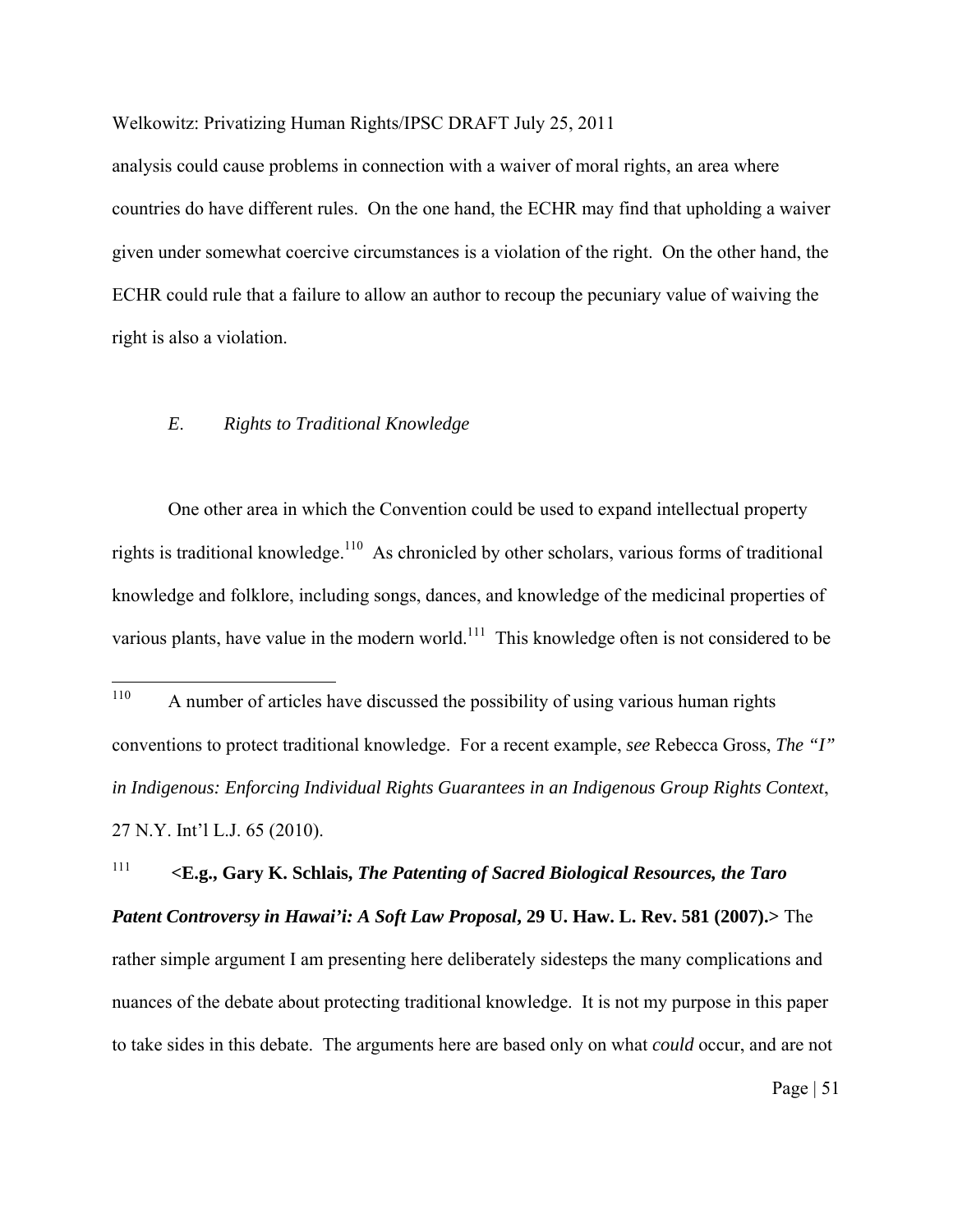the individual property of any one person, but, rather, is "owned" by the group for the benefit of the group. In some instances, outsiders have sought to exploit this knowledge and tradition and to acquire intellectual property rights in that knowledge and tradition. Article 1, First Protocol provides a possible means of preventing such acquisitions by granting rights to the group from which the knowledge and tradition originates. First, such knowledge and tradition, having value, could be considered a possession. The problem, of course, is who owns the possession?<sup>112</sup> Here, Article 34 provides a possible answer. Article 34 is the provision that allows individual suits in the ECHR against member countries. But Article 34 does not limit standing to "individuals," be they natural persons or corporations. Instead, it permits suit by any "non-governmental organisation or group of individuals claiming to be a victim of a violation" of the Convention. 1 normative judgments about such results.

<sup>112</sup> Exactly who "owns," or at least has the right to represent the interest of groups claiming interests in traditional knowledge is the subject of some debate. I will assume that there is some principled way to identify the "group" and some equally principled way to identify a proper representative for the group. I am also assuming that, even if the group does not recognize "ownership" in the same manner contemplated by Article 1, the ECHR would recognize that having a legitimate interest in excluding others from using the knowledge is the equivalent of "possessing" it, making the knowledge a possession within the meaning of Article 1. An analogy to this is found in the notion under United States law that patents do not confer a right to use the invention, but a right to exclude others from using it.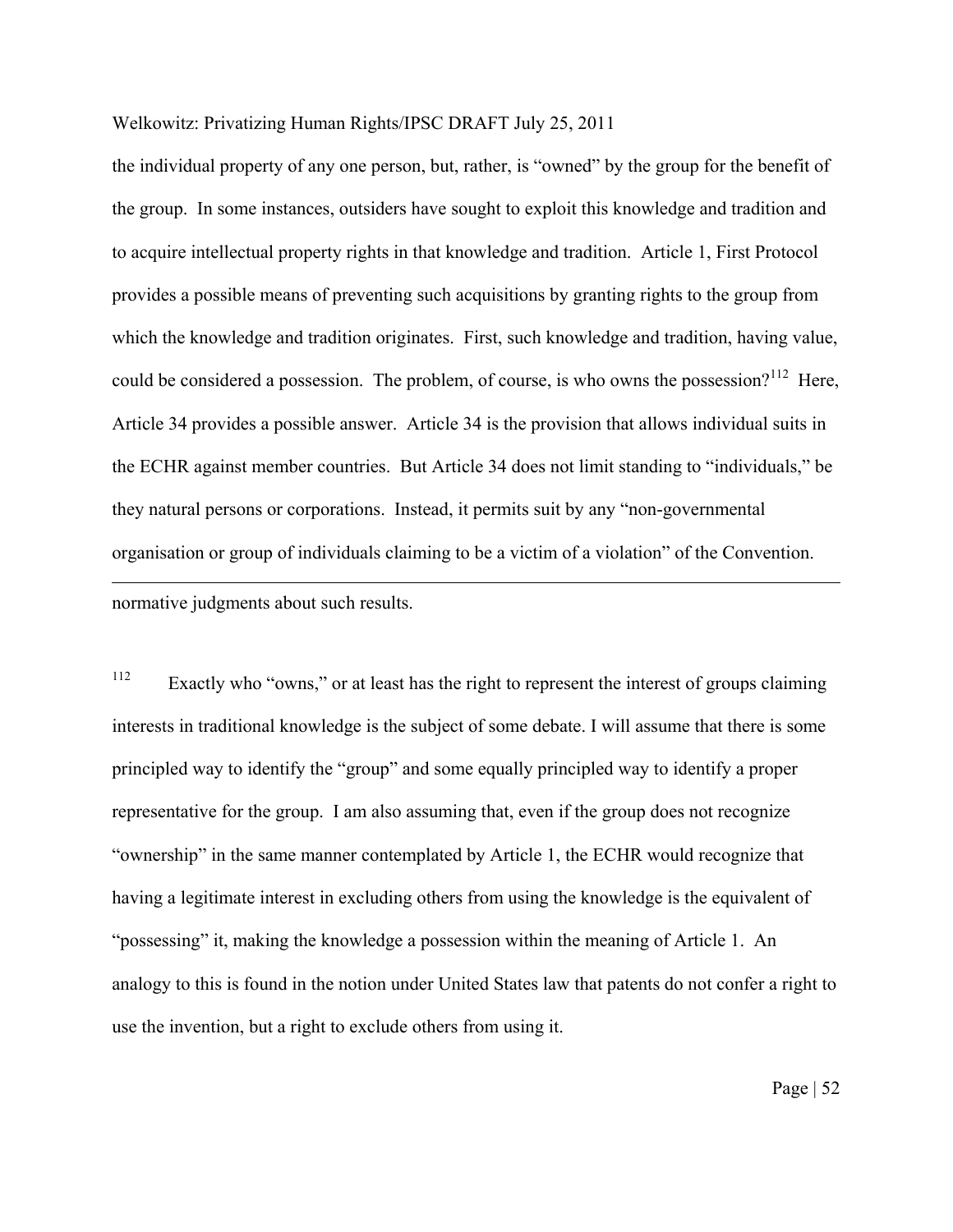Thus, in order to invoke the protection of the Convention, a group need not have any particular structure. This would permit a group claiming rights to traditional knowledge to have standing in the ECHR to sue for interference with their possessory interests in the traditional knowledge. A state that gave intellectual property rights in this knowledge to the outsiders could be required to recognize the rights of the indigenous owners under Article 1, or at least give compensation for the interference. This, of course, assumes that the exploitation of such knowledge by others constitutes an interference, or that the state could not allow such exploitation as being in the general interest (as permitted by Article 1). $^{113}$ 

Interestingly, the Article 1 approach could allow the problem of traditional knowledge to be analyzed outside of the strict confines of traditional intellectual property law.<sup>114</sup> This could permit a more flexible approach to the problem. In particular, the ECHR's proportionality requirement under Article 1 could permit a certain degree of flexibility in balancing the competing claims of various groups to this knowledge.

<sup>113</sup> For example, if the traditional knowledge had medicinal value and the group refused to license it, this might trigger the general interest provision. *See* Shuba Ghosh, *The Traditional Terms of the Traditional Knowledge Debate*, 11 Cardozo J. Int'l and Comp. L. \_\_\_ (2001). However, it is also possible that, under the proportionality concept, the ECHR would require the state to give some compensation to the group.

<sup>114</sup> Christine Haight Farley, *Protecting Folklore of Indigenous Peoples: Is Intellectual Property the Answer?*, 30 Conn. L. Rev. 1, \_\_\_ (1997).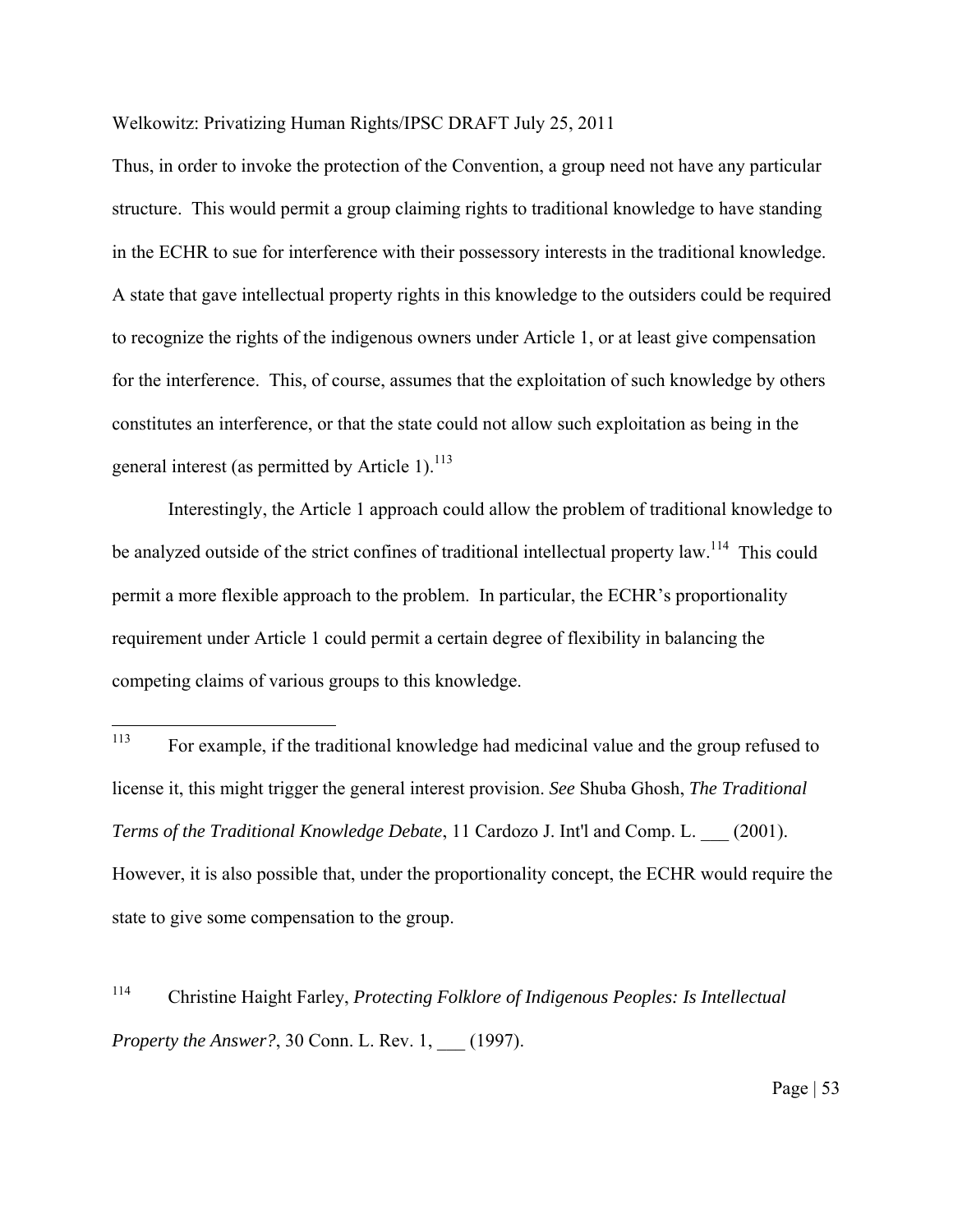# VI. Some Cautionary Observations Regarding the Use of the Convention in Intellectual Property Cases

## A. *Who Are the Primary Beneficiaries of Expanded Rights Under the Convention?*

One possibly troubling aspect of the use of the Convention to expand intellectual property rights is the nature and status of the protected parties. Using human rights provisions to expand intellectual property rights may expand the rights of a relatively narrow segment of the population, and perhaps a segment that is best able to protect itself by other means. Consider the complaining parties in each of the two principal cases discussed above. In *Von Hannover*, it was Princess Caroline of Monaco. Though she is scarcely an example of the downtrodden individual, the issue is not whether the Convention should apply to wealthy and/or prominent citizens.<sup>115</sup> Prominent people are equally entitled to the protections of their human rights. In many situations, they could find themselves on the wrong side of a repressive government, and they even may be important financiers or leaders of a humanitarian movement opposed to the government. Rather, the issue is whether using human rights to expand intellectual property rights grants such citizens *greater* protection than ordinary citizens. The *Von Hannover* case clearly expanded the rights of celebrities like Princess Caroline, in their capacities as celebrities,

<sup>115</sup> Article 14 of the Convention prohibits discrimination on grounds, inter alia, of "status."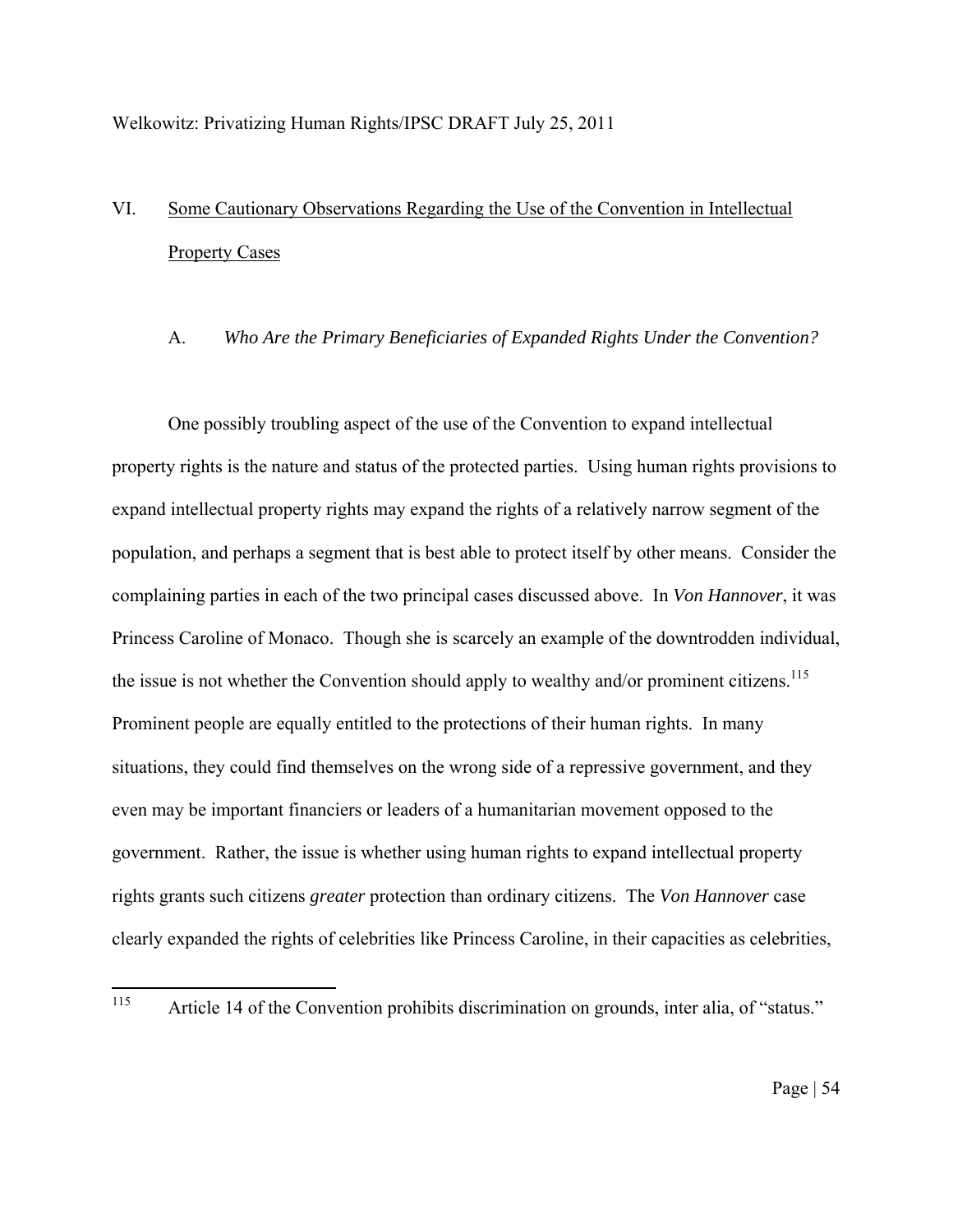without significantly benefitting ordinary citizens – it is far less common for photographers to follow around ordinary citizens. The desire of ordinary citizens to find out about the lives of these celebrities, even those who reign over them, was dismissed by the Court of Human Rights as being of very little value. On the other hand, as discussed above, it is a simple step from *Von Hannover* and *Anheuser-Busch* to a broader right of publicity. A commercial right of publicity – a right to control "commercial" uses of one's name or image – may appear to be a fair public policy choice. However, such rights will tend to favor a single segment of society, at least monetarily.<sup>116</sup> Moreover, it is not clear that such a policy choice, fair and wise or not, is important (or even particularly useful) to the proper functioning of a humane and democratic society.<sup>117</sup>

116 Arguably, giving celebrities a commercial right of publicity gives them an incentive to license merchandise to be purchased by the rest of the populace. But this is by no means an inevitable result. Celebrities may be interested simply in preventing any commercial uses of their names or images. Waits v. Frito-Lay, Inc., 976 F.2d 1093, 1103 (9<sup>th</sup> Cir. 1992) (noting jury award of "\$200,000 for injury to [plaintiff's] peace, happiness and feelings").

<sup>117</sup> Certainly, one could assert that protecting all people, celebrities or not, from harassment by overzealous media representatives is important in a decent society. But *Von Hannover* and *Anheuser-Busch*'s implications stretch beyond protection from harassment to the affirmative protection of commercial interests. Such interests benefit primarily the celebrities.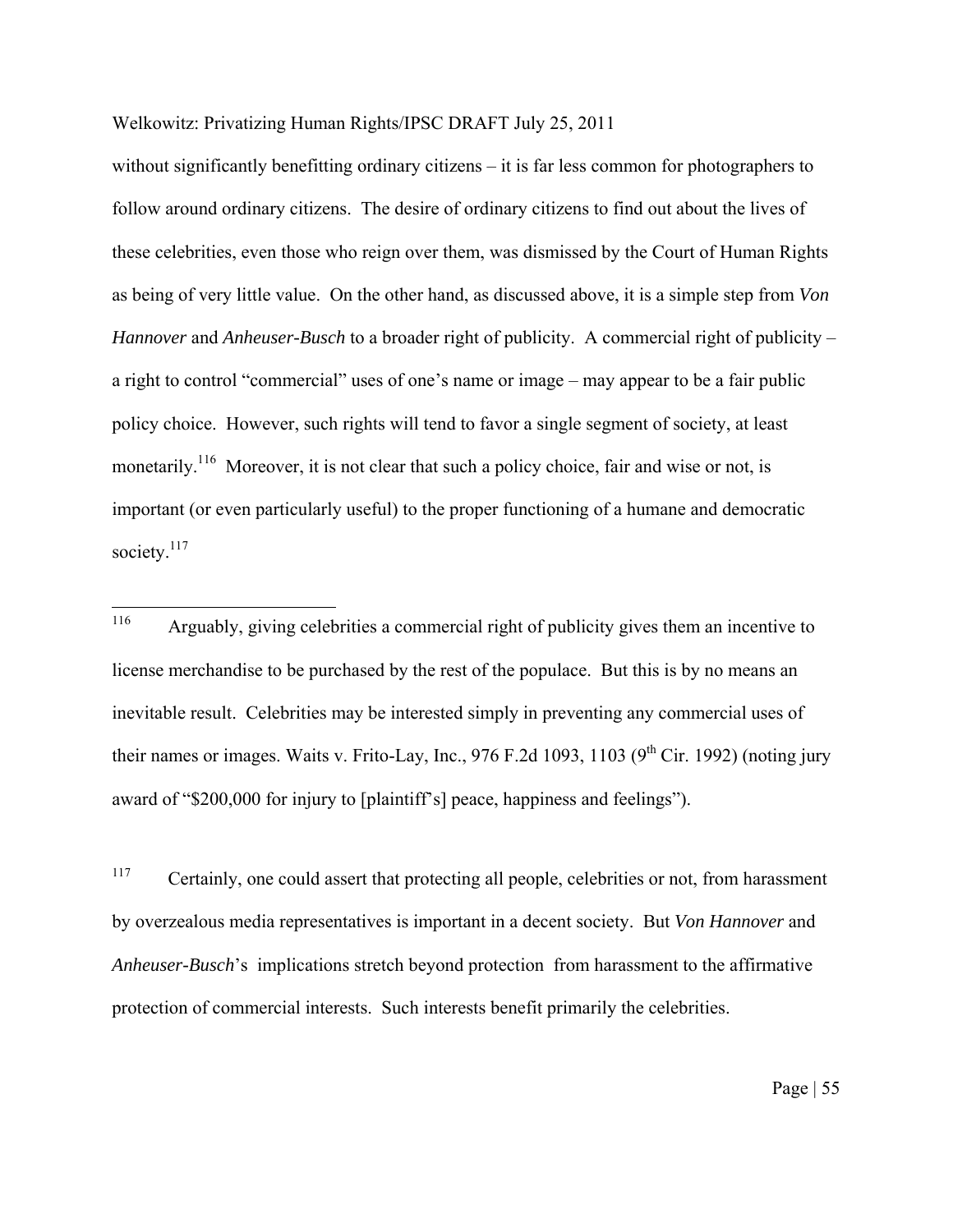*Anheuser-Busch* supports this point is well. The complaining party was a corporation, not an individual. (And Anheuser-Busch can hardly claim to be a small business.) As with celebrities, corporations should not be excluded from human rights protection.<sup>118</sup> Newspapers, for example, are often owned by corporations, and may be subject to violations of Article  $10^{119}$ And many businesses may be harmed as a means of attacking their owners, their countries of origin, or their potential for opposition to those in power. Nevertheless, *Anheuser-Busch* puts the protection of corporations in a different light. There is no evidence that Anheuser-Busch was singled out for any improper reason. Its complaint sought to protect what it deemed its "property" rights for their own sake. Certainly society has an interest in protecting trademarks, but no such generalized interest was at stake in that case (and there was a countervailing state interest in protecting geographic appellations—Portugal, for example, is the source of Port wine).

The expansion of property rights into the realm of intellectual property thus raises several concerns. One concern is that corporations may see the Strasbourg court as a new means of  $118\,$ Article 34 of the Convention allows any "person" whose rights may have been violated to apply to the European Court of Human Rights for relief. The term "person" is not defined, but the cases do not show any reluctance to apply the Convention to corporations.

<sup>119</sup>*See* Karhuvaara v. Finland, Application No. 53678/00, at ¶\_\_ (Eur. Ct. Hum. Rts. Nov. 16, 2004).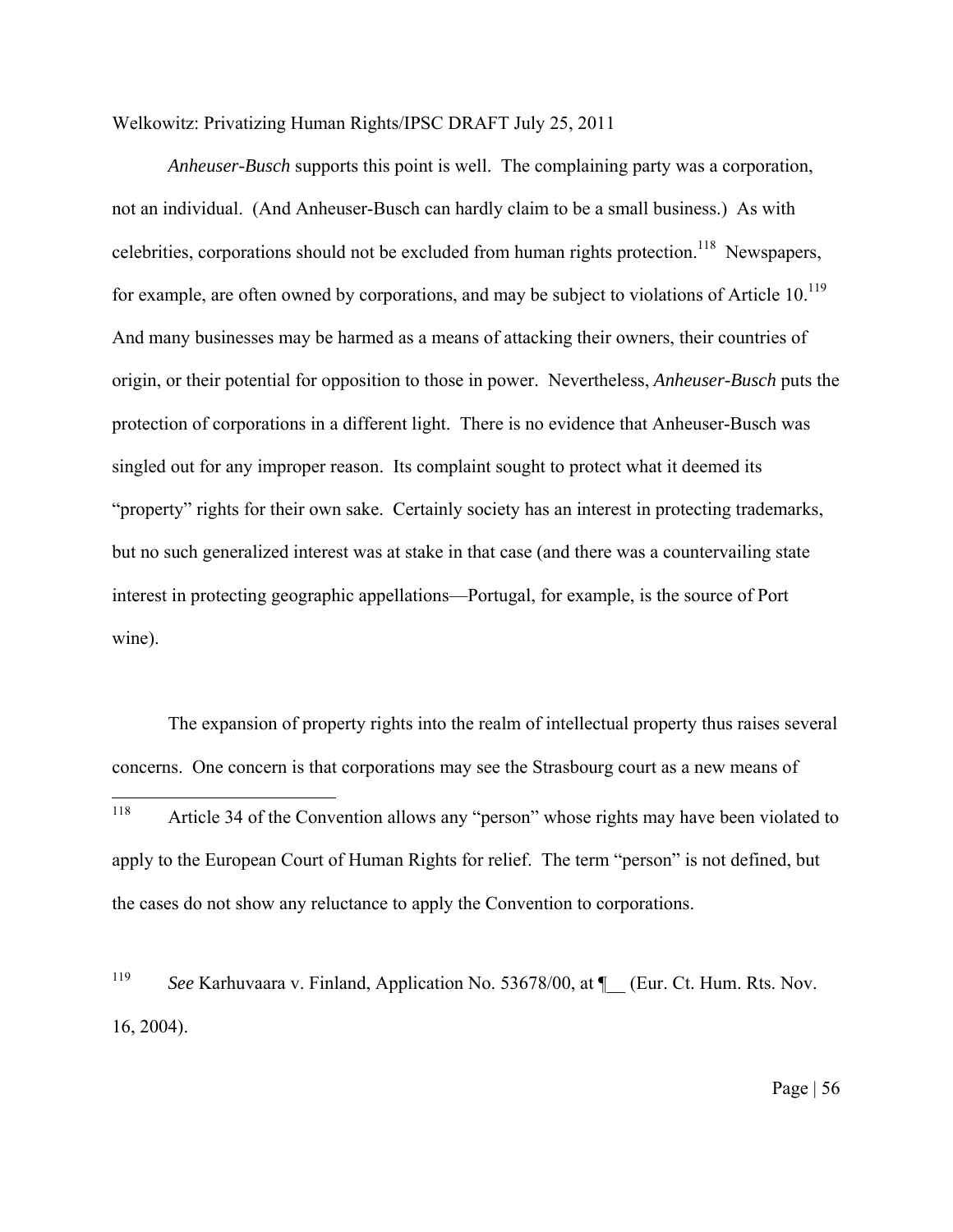expanding intellectual property rights, with the result that the members of the Council of Europe will be unable to make adjustments to their laws to control those property rights. Corporations have ample means and incentives to bring claims to the Strasbourg court in an attempt to create expansive European intellectual property rights. Such rights may trump the limits placed on those rights even by regional organizations such as the European Union.<sup>120</sup> All property rights involve certain political decisions and intellectual property rights are no exception. In the case of intellectual property, countries may be making decisions reflecting a balance among many factors, including the country's desire to incentivize production of intellectual property, the felt need for a public domain for use as a platform on which others can build or express themselves, a sense of moral rights of those who create, and the general public's interest in not being overcharged for the production of intellectual property or for the moral rights of creators. However, it is not clear that the proportionality test under Article 1, or the balancing test used in *von Hannover* reasonably reproduces the legislative balancing of a country. Courts can act only on the information presented in a particular case involving specific litigants. Although those litigants may submit information that transcends their individual circumstances, ultimately the court's decision is based on an evaluation of the rights of the litigants before it. Even though one of the litigants before the ECHR invariably will be a country, the harm to an individual litigant is likely to loom large, the damages owed by the country to that litigant will appear small, and the

<sup>120</sup> This issue is discussed more fully in sections C. and D. below.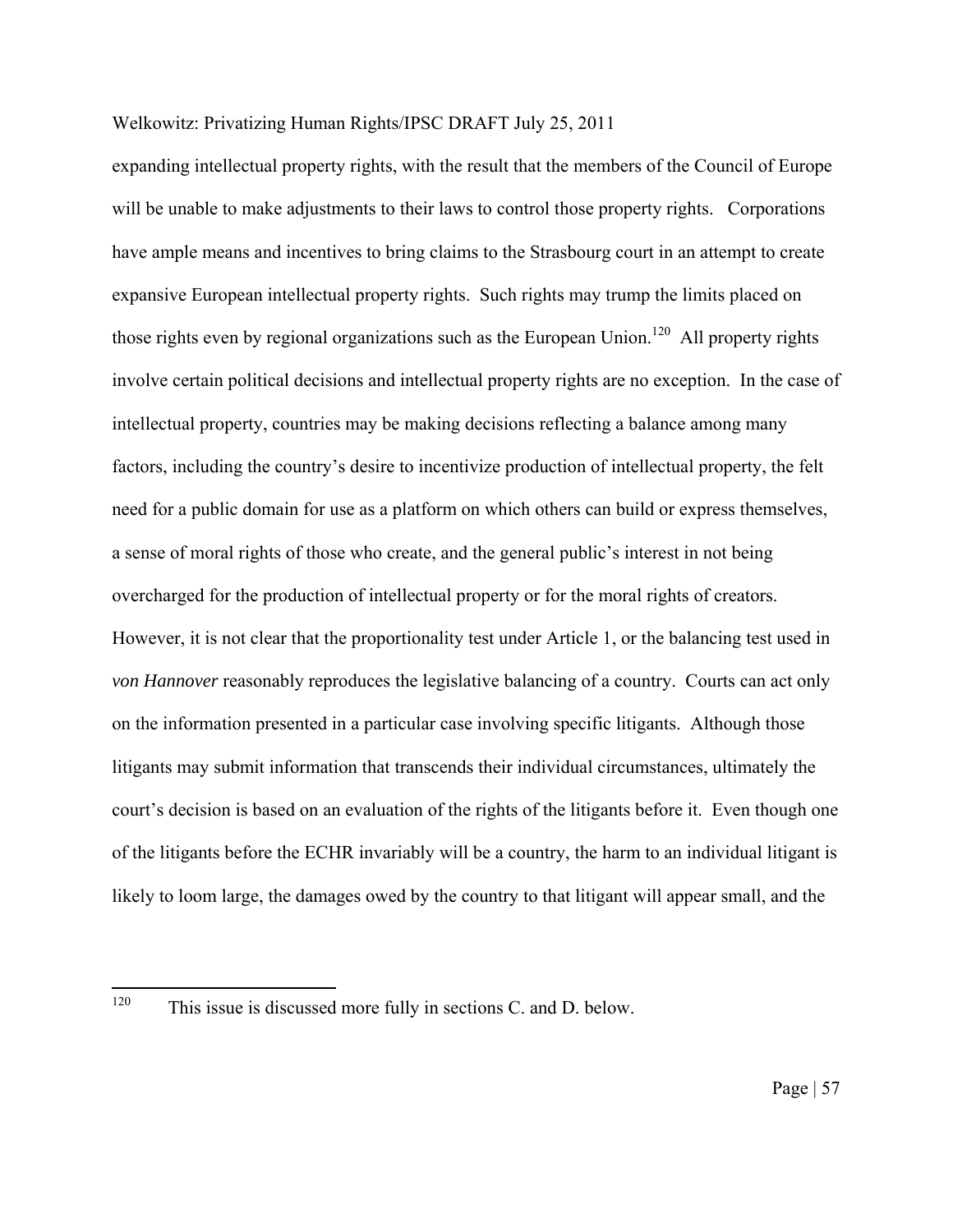countervailing interests of absent individuals may get lost in the process.<sup>121</sup> Moreover, assuming (and this admittedly is a loaded assumption) that the legislative balancing is a result of a reasonable democratic enterprise in which the interests of many groups are somewhat fairly weighed, a court should not lightly overturn that process.<sup>122</sup>

121 121 For a U.S. perspective on this issue, *see* Commodity Futures Trading Comm'n v. Schor, 478 U.S. 833, 863-64 (1986) (Brennan, J., dissenting). Although he wrote in dissent, and in a different context, Justice Brennan's words resonate in this context as well:

The Court requires that the legislative interest in convenience and efficiency be weighed against the competing interest in judicial independence. In doing so, the Court pits an interest the benefits of which are immediate, concrete, and easily understood against one, the benefits of which are almost entirely prophylactic, and thus often seem remote and not worth the cost in any single case. Thus, while this balancing creates the illusion of objectivity and ineluctability, in fact the result was foreordained, because the balance is weighted against judicial independence. ... The danger of the Court's balancing approach is, of course, that as individual cases accumulate in which the Court finds that the shortterm benefits of efficiency outweigh the long-term benefits of judicial independence, the protections of Article III will be eviscerated.

If one substitutes "the member state's perception of the general interest" for "judicial

independence," the basis for the comparison is clear.

 $122$ The result reached may not be "necessary" for a democratic society, but it may

appropriately reflect a democratic process.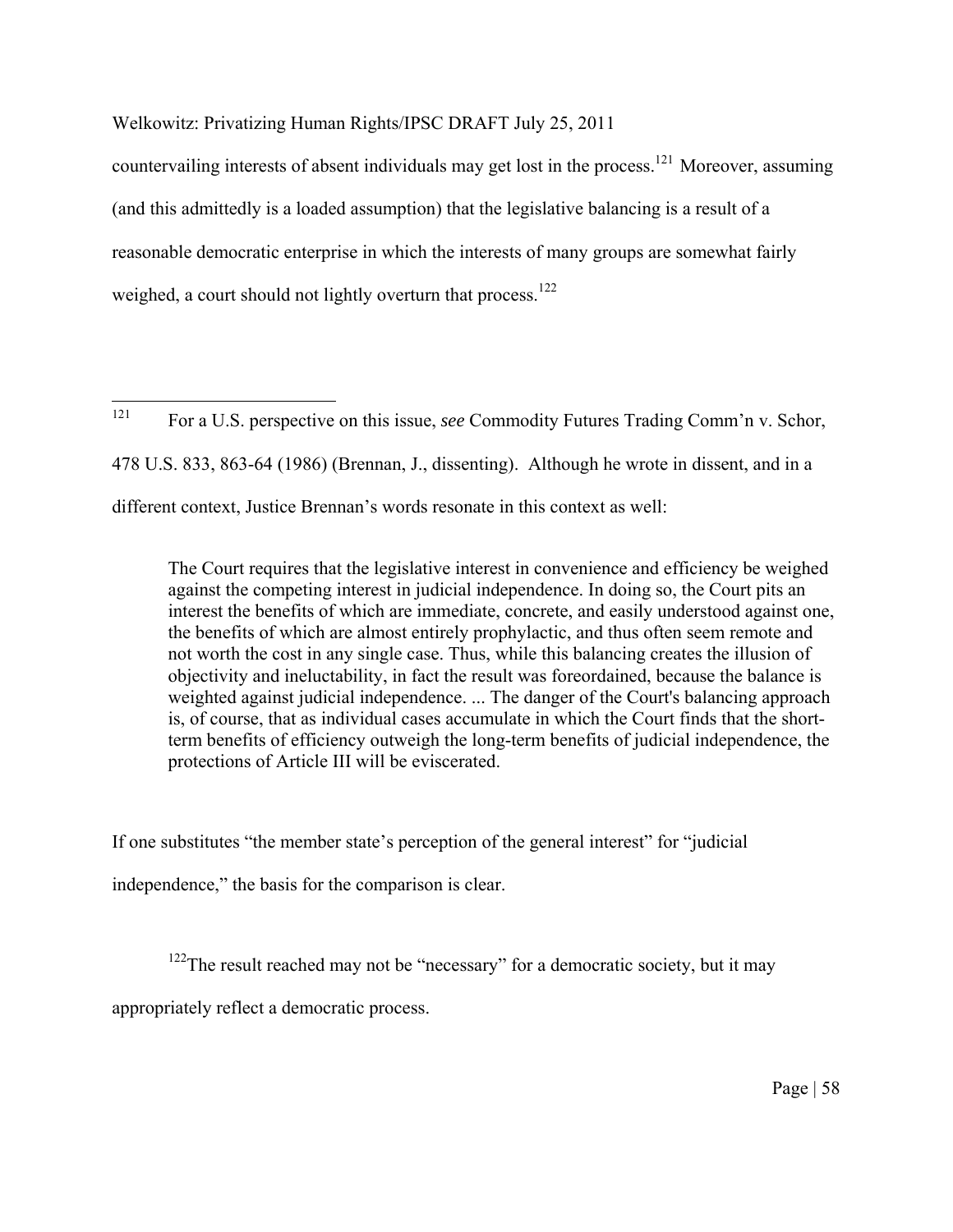Second, the value of intellectual property rights makes it likely that intellectual property owners will go to great lengths to assert their rights. Though not the exclusive province of corporations, corporate ownership of intellectual property rights appears to predominate over individual ownership. Thus, intellectual property rights may favor corporate rightsholders over other individuals.123 The ECHR increasingly may find itself asked to decide commercial issues in the form of human rights cases, potentially crowding its calendar at the expense of other cases.

#### B. *Expanding Rights by Affirmative Obligation*

The *von Hannover* case signals a potential expansion of rights in another way, by imposing obligations beyond the negative requirement that a government may not interfere with fundamental freedoms. No one connected with the German government intruded upon Princess Caroline's privacy. Her complaint was about private parties' intrusions; it was a private tort action. Yet the ECHR ruled that the German government had an affirmative obligation to protect her privacy by preventing private parties from intruding and affording her a civil remedy for

<sup>123</sup> Of course, corporations own other forms of property as well. But in cases involving that type of property—real property being a prime example—protecting corporate rights can be a useful proxy for protecting individual owners since a large number of individuals own the same type of property.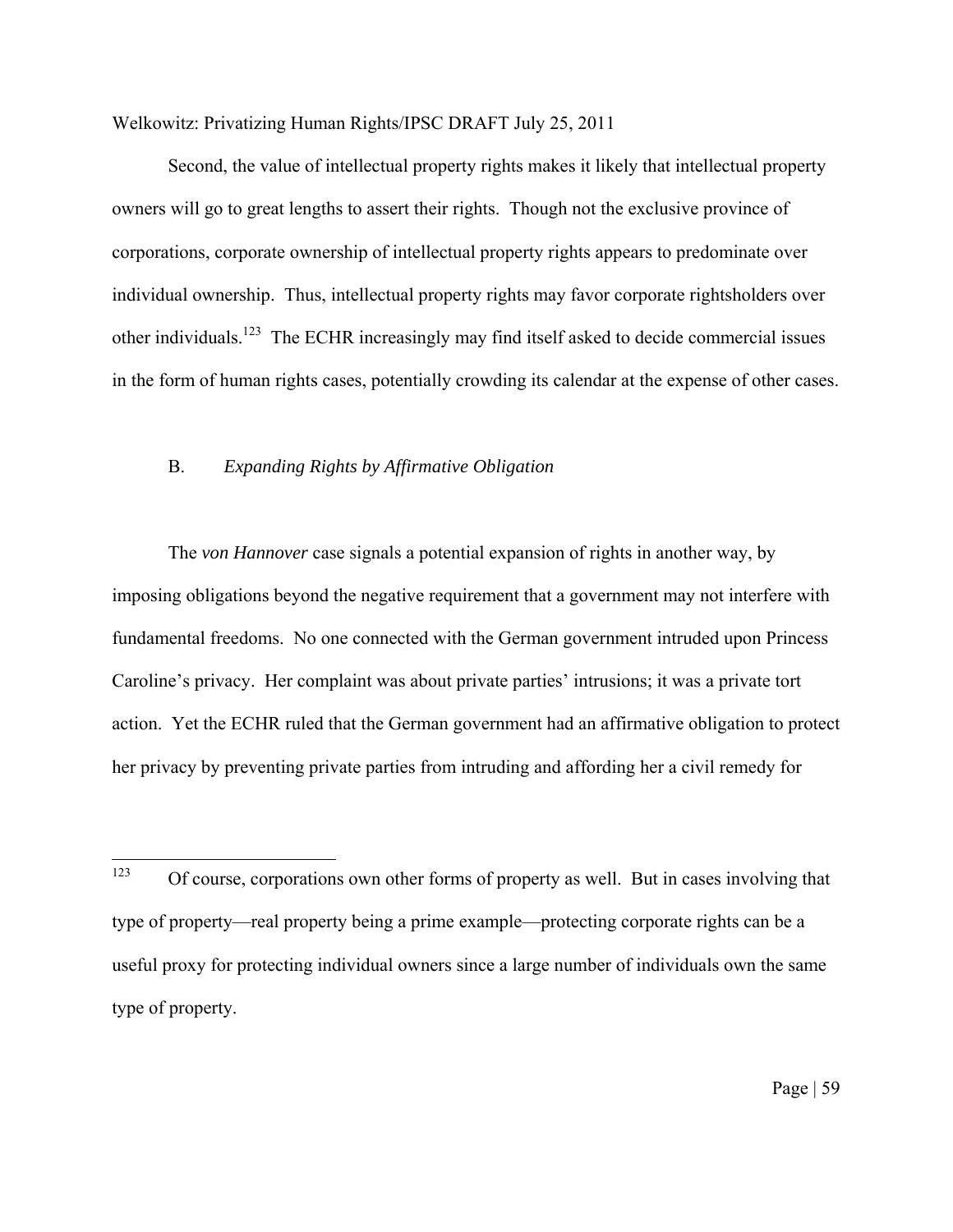those intrusions.124 In the wake of *Von Hannover*, it has been argued that the British trademark office's refusal to register celebrity names as trademarks for celebrity merchandise – on the grounds that the public does not view them as trademarks – violates the Convention's equal protection guarantee found in Article 14.<sup>125</sup> Rather than limiting the scope of intellectual property rights, such arguments expand them.<sup>126</sup> This means that the ECHR could mandate a tort scheme if it deems it necessary to fulfill the requirements of the Convention. This raises

<sup>125</sup> The argument is that Britain is discriminating against celebrities based on status.

<sup>126</sup> Von Hannover is not necessarily the harbinger of expanded rights. As noted earlier, in a prior case, *Vorsina v. Russia*, No. 66801/01 (Eur. Ct. Hum. Rts. Feb. 5, 2004), the ECHR found no violation where a brewer used a portrait of the complainant's grandfather on its beer label. The court noted that the family had given the portrait to a museum and that the grandfather had once been connected with the brewery.  $\P$  –. It also found that the use did not dishonor the family. *Id.*  $\blacksquare$  . And *Mosley v. United Kingdom*, Application No. 48009/08 (Eur. Ct. Hum. Rts. May 10, 2011), refused to require the press to give subjects of published stories advance notice of the publication.

<sup>124</sup> The affirmative nature of this obligation was reaffirmed by the ECHR in subsequent cases. *Eg.*, Mosley v. United Kingdom, Application No. 48009/08, at ¶106 (Eur. Ct. Hum. Rts. May 10, 2011); Karhuvaara v. Finland, Application No. 53678/00, at ¶42 (Eur. Ct. Hum. Rts. Nov. 16, 2004).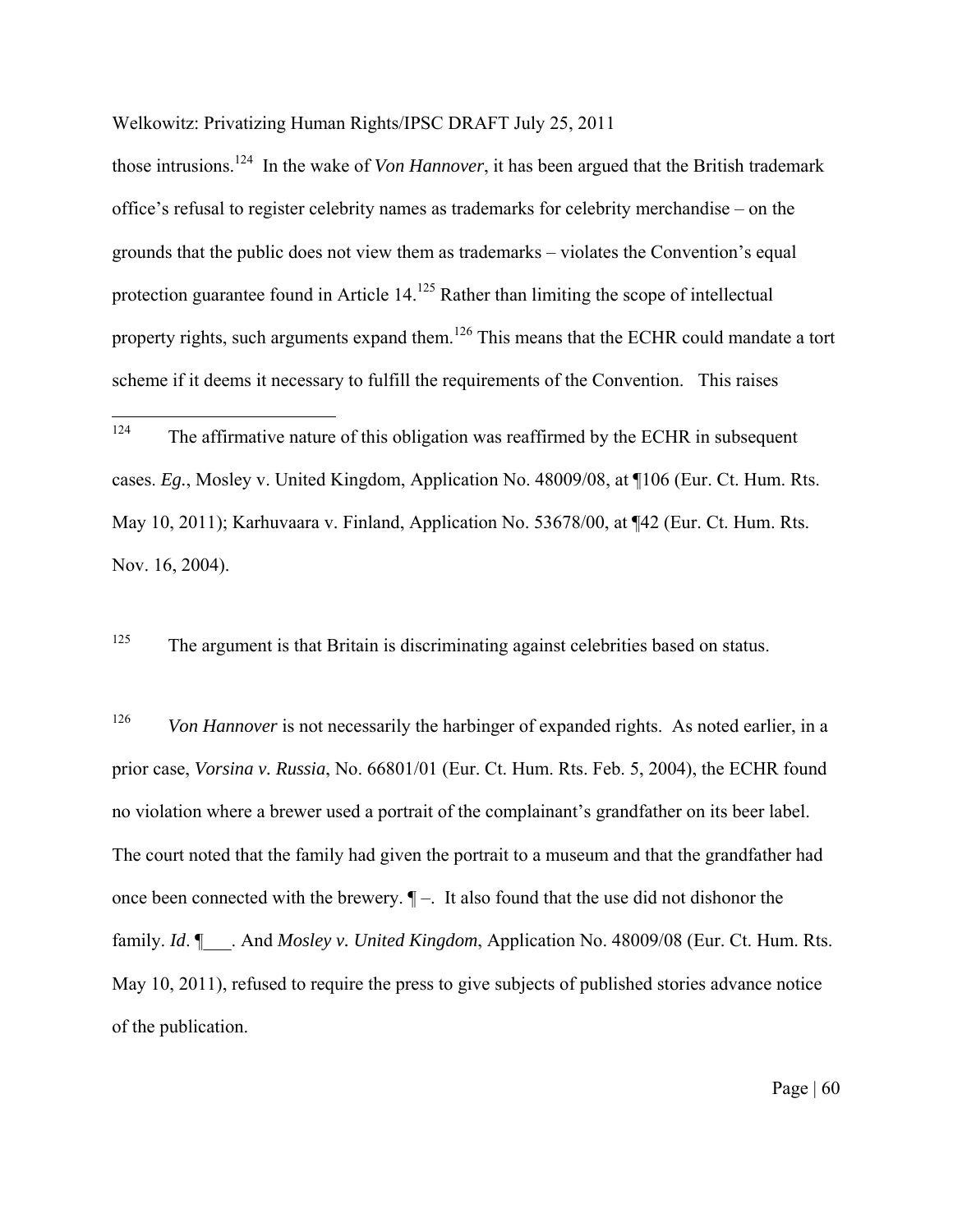difficult problems of the extent to which such mandates could, perhaps unintentionally, upset legal regimes that go beyond the immediate right at issue. Moreover, it is one thing to mandate a remedy for a baseline violation; it is quite another to provide the details of that remedy and, indeed, a detailed regulatory regime.<sup>127</sup> Such mandates can have consequences far beyond the immediate confines of the case before the ECHR. One may question whether such an effort is more appropriately subject to resolution by legislation, or, in multinational circumstances, by treaty,

## C. *The Appropriate Measure of Deference Owed to Member Country Decisions*

As the primary court empowered to interpret the Convention, the ECHR may act as a kind of pan-European Supreme Court of human rights, implementing the human rights "Constitution"--i.e., the Convention. Because it can review judgments of member state courts, the Strasbourg court in some ways acts analogously to an appellate court. As Portugal's government pointed out in *Anheuser-Busch*, there is some risk of the court becoming a wideranging European Court of Appeal. This concern is not limited to intellectual property issues; it applies to all of the Convention's provisions. And, to date, it does not appear to be a realized

 $127$ This is not unheard of, at least in international trade law. The TRIPS agreement, for example, mandates a certain level of procedural protection, as well as substantive protection. <TRIPS citations>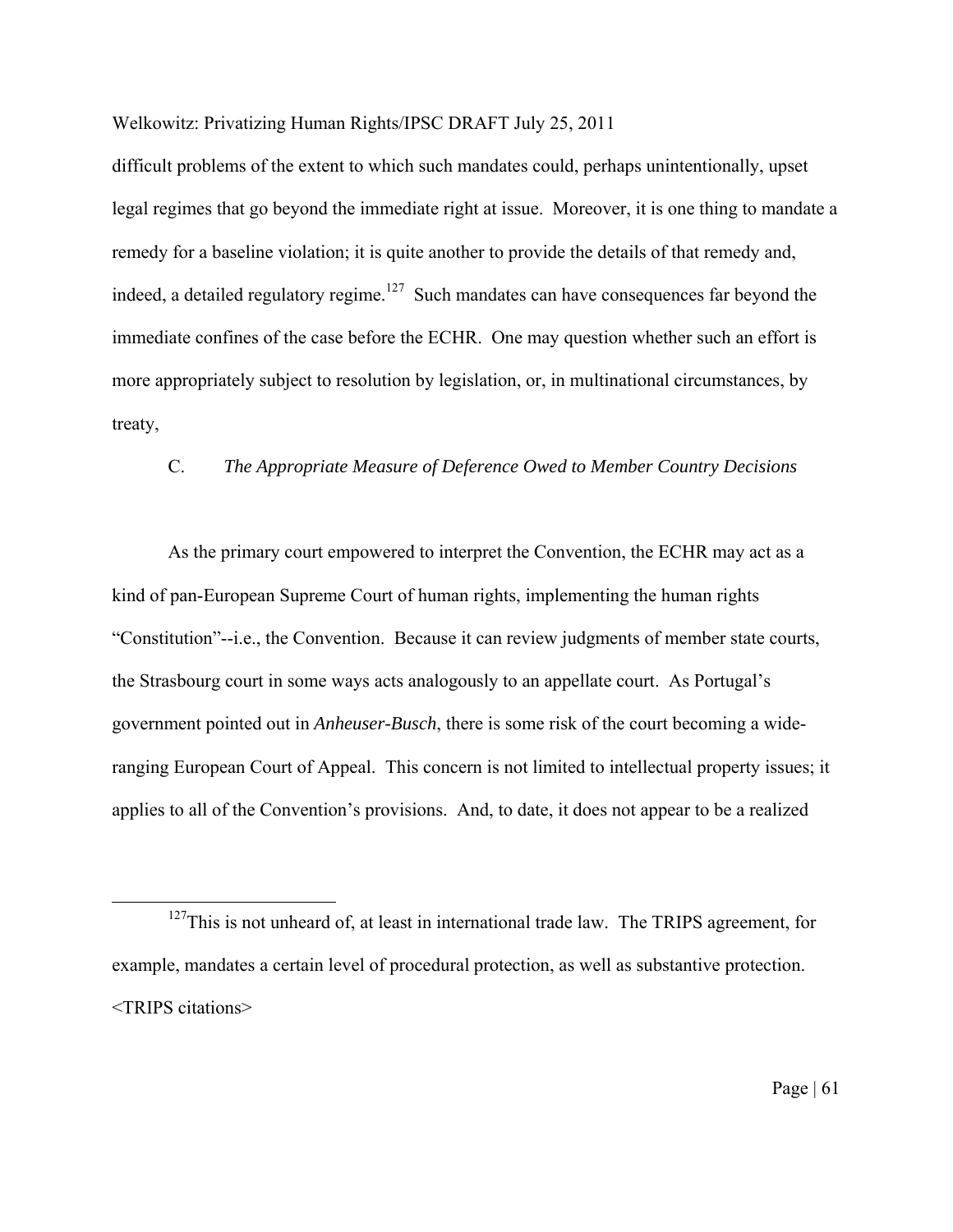fear.128 But, if intellectual property rights disproportionately favor a segment of society with the means and incentive to bring cases to the ECHR, it may not be an idle possibility. The Strasbourg court's decisions attempt to downplay this possibility by referring to the "margin of appreciation" allowed a member country when interpreting the command of the Convention. Many of the Convention's provisions, including Articles 8 and 10, and Article 1 of the First Protocol, contain provisions permitting signatories to limit the freedoms of the Convention. Article 1 of the First Protocol allows a country "to enforce such laws as it deems necessary to control the use of property in accordance with the general interest." Article 8 allows regulations that are "in accordance with the law and... necessary in a democratic society." Article 10 states that freedom of expression "carries with it duties and responsibilities," and also permits regulations that are "necessary in a democratic society" (including ones to protect the reputations of people). This suggests that countries will be given a certain degree of flexibility when they legislate as long as it is within the bounds of legitimate "general" or "democratic" interests. However, the actual degree of deference given by the ECHR to the decisions of the country is not as broad.

The issue of appropriate deference owed to member country decisions is a complex one. Too much deference would invite abuses. But too little deference, especially in areas less likely

<sup>128</sup> The fact that the ECHR backed away from finding Portugal in violation of Article 1, and the manner in which it did so, may reflect that concern.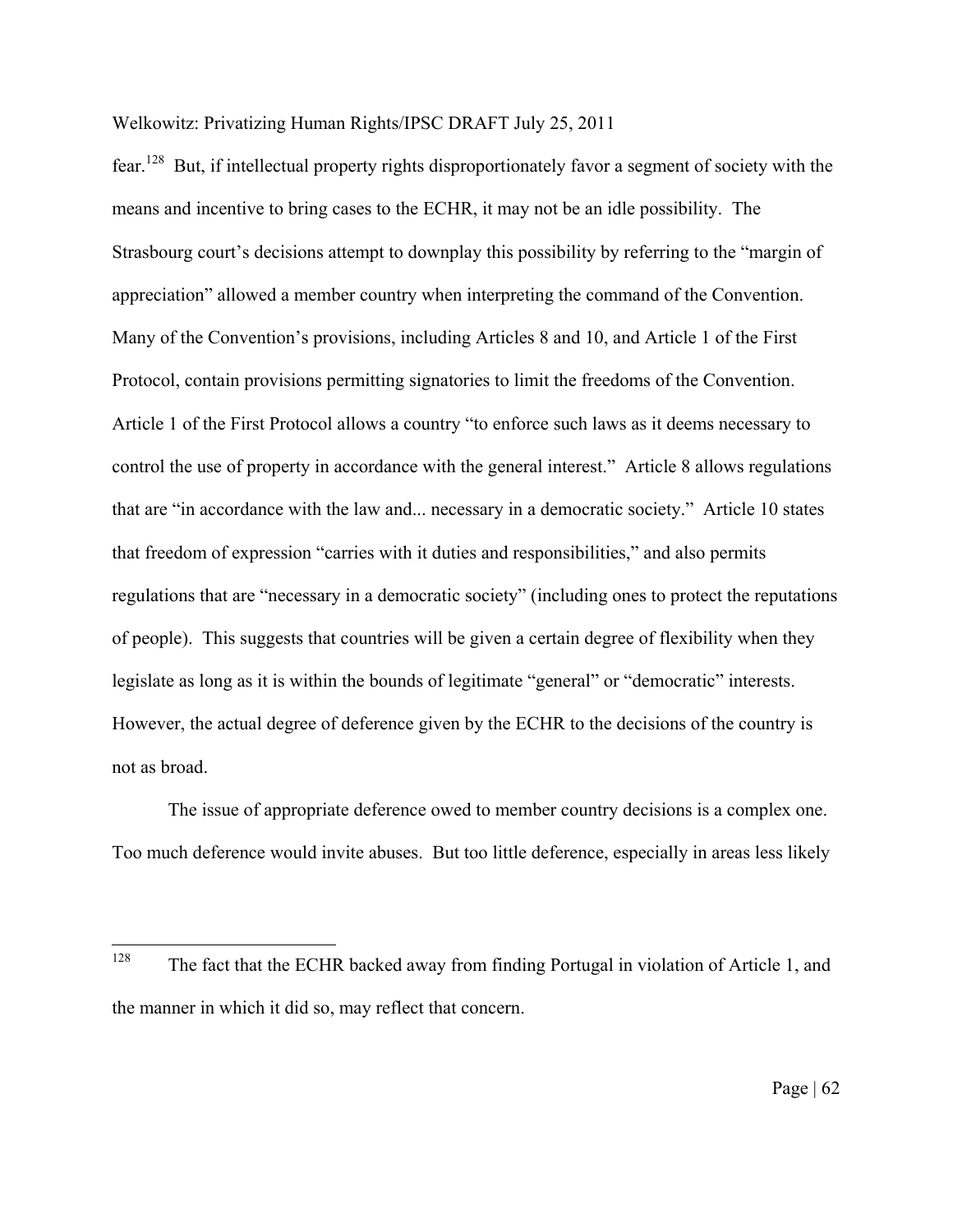to be abused, could unnecessarily restrict government policy making that is consistent both with the country's history *and* with humane and democratic values.

One striking aspect of the court's opinion in *Von Hannover* is the lack of deference to the German Constitutional court's decision. Although the Strasbourg Court mentioned the "measure of acquiescence" due a member state's courts,<sup>129</sup> that was the last reference in the opinion to the principle. Indeed, the court took issue with the German court's interpretation of its own law.<sup>130</sup> No matter what one thinks of the level of privacy protection afforded by German law (probably no lower than and possibly greater than that afforded by U.S. law), it scarcely could be described as fundamentally out of step with other democratic countries. Indeed, the fact that two fundamental rights were at issue—privacy and free expression—might have been an argument for greater leeway in the necessary balancing between the rights. Nevertheless, the Strasbourg court drew its own balance, overruling that drawn by Germany's courts.

In *Anheuser-Busch*, although the ECHR decided that no violation of the Convention existed, its emphasis on the fact that the Czech company opposed the initial application leads one

129 <sup>129</sup>*Von Hannover,* ¶ \_\_.

<sup>130</sup>*Id*. ¶72. ("The court has difficulty in agreeing with the domestic courts' interpretation of section 23(1) of the Copyright (Arts Domain) Act ..."). *But cf.* Anheuser-Busch, Inc. v. Portugal, Application No. 73049/01, ¶¶ 84-86 (Eur. Ct. Hum. Rts. January 11, 2007) (Grand Chamber) (deferring to Portugal's interpretation of its geographic indications law).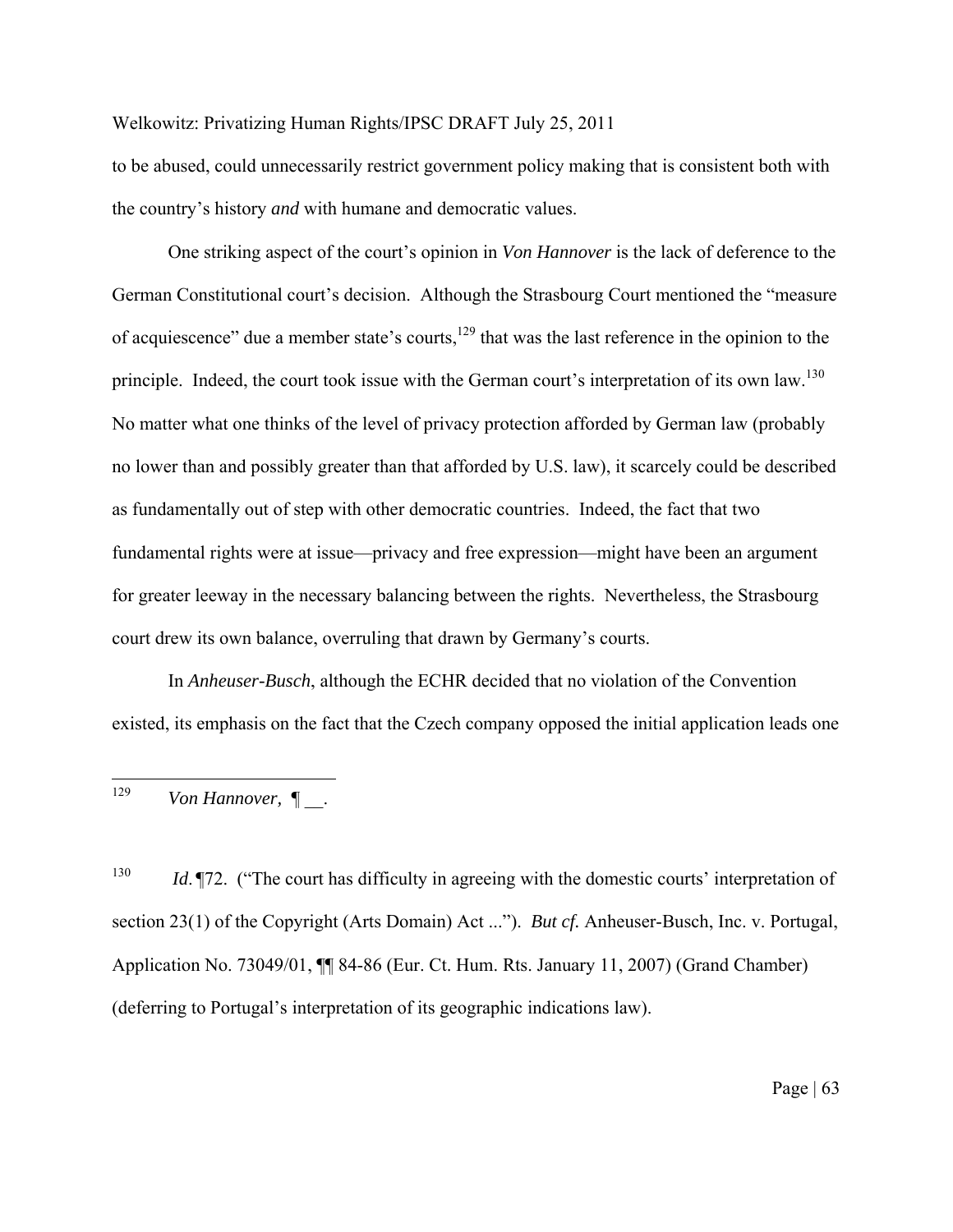to question whether a retroactive application of the later agreement between the Portuguese and Czech governments would have been upheld without it.<sup>131</sup> Moreover, even though the Article makes no mention of "just compensation," unlike the Fifth Amendment in the United States Constitution, the possibility of compensation certainly was an issue, especially to the dissenters. This suggests the possible development of a takings jurisprudence along the lines of that in the United States. More critically, the opinion made very little of Article 1's own principle that a country may "control the use of property in accordance with the general interest." From an American perspective, one might have expected a discussion of "regulatory" versus "physical" takings, and to which category a trademark cancellation might belong. From any perspective, one might have expected a discussion of the "general interest."

Given the nature of the expected complainants (discussed in the previous section) and the possible complications of other multilateral obligations (discussed in the next section), it would be appropriate for the ECHR to consider seriously the issue of deference in these proceedings. Although a complete discussion of this issue is beyond the scope of this paper, one possible framework—admittedly a decidedly American one—might be suggested.

In the area of fundamental rights and equal protection, the United States Supreme Court has developed a policy of tailoring its level of deference—or level of scrutiny—to its perception of the likelihood that the government's activity stems from a venal interference with individual

<sup>131</sup> 131 For example, suppose the registration had issued, but the agreement required Portugal to cancel such registrations.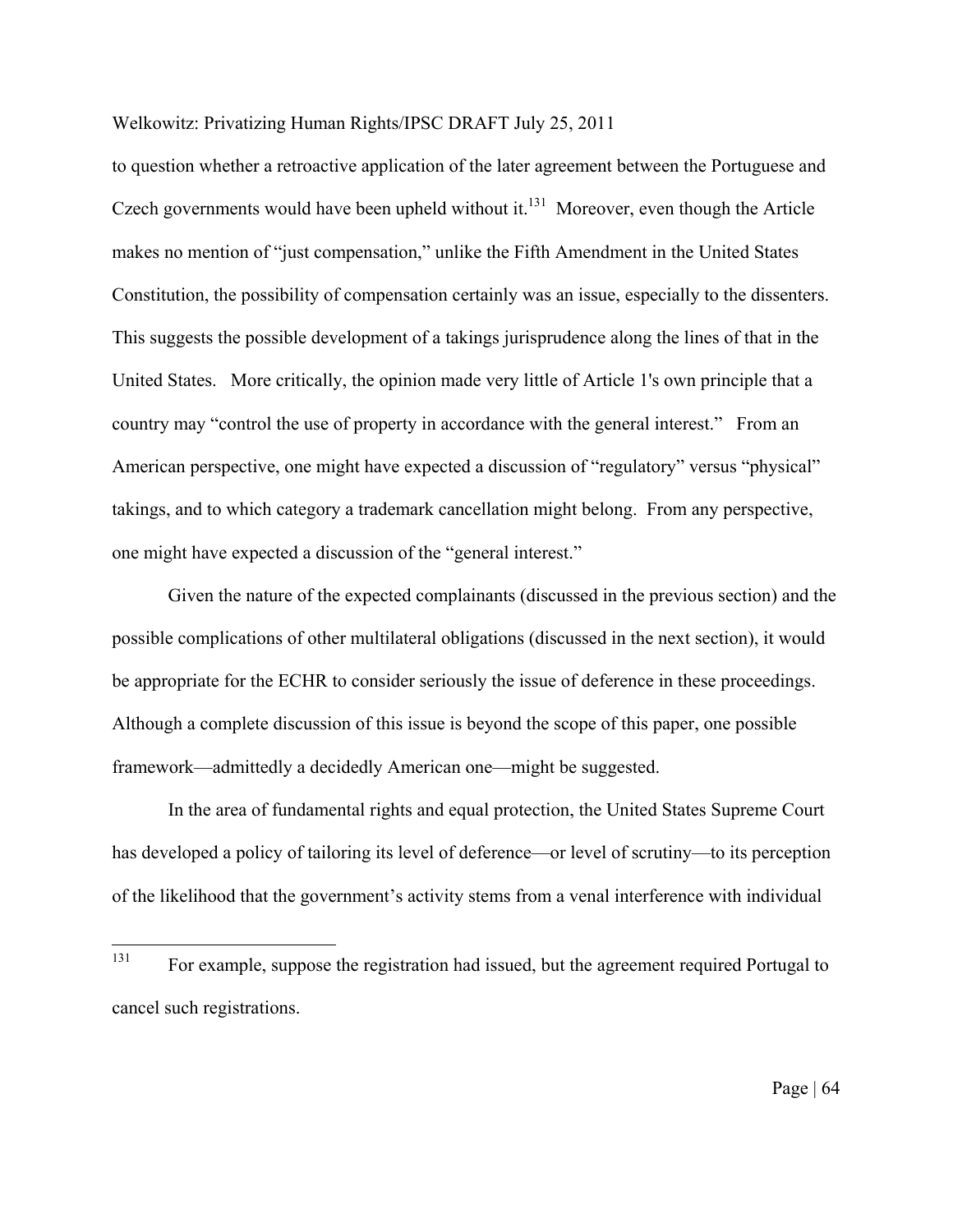rights. In the area of equal protection, economic regulations are reviewed under the most deferential standard: the "rational basis" test. This test rarely results in the overturning of the governmental action. Suspect classifications, such as race, are given strict scrutiny, a very nondeferential test that usually results in the government's action being overturned. Other classifications receive a level of scrutiny somewhere between these two. This scheme can be criticized for a variety of reasons, including a lack of nuance, and preordained results. And when the Convention is at issue, a "rational basis" review may appear too lenient. But, without adopting the specifics of the U.S. scheme, the idea that some situations are less likely to be abusive than others and should receive greater deference may be worth investigating. Perhaps intellectual property issues, as the product of economic regulations, should be reviewed more deferentially than other decisions. In addition, where affirmative private rights are being created–that is, where the government is not the primary actor–some greater deference may be appropriate to allow the government to fit the Convention's obligations into its general civil law scheme. Whether that level should be akin to a "searching rational basis" review is best left for another day.132

#### D. *Complications for Other Multilateral Agreements*

<sup>132</sup> 132 The "searching" review may be exemplified by *Romer v. Evans*, 517 U.S. 620 (1996), where the Supreme Court struck down a Colorado ballot initiative aimed at limiting gay rights.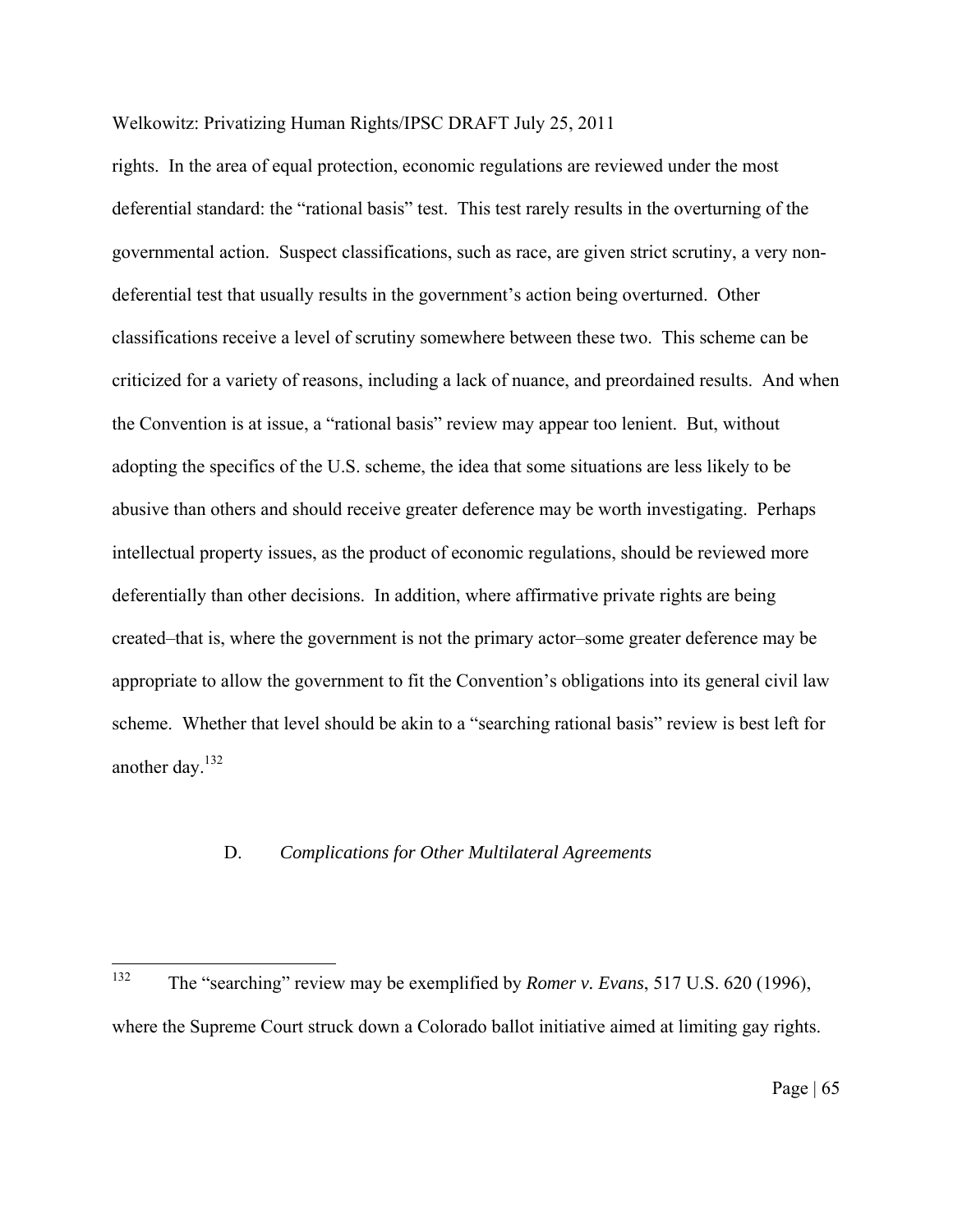Having a multinational tribunal governed by the Convention creating intellectual property rights could create a variety of complications for other multinational agreements and organizations. Consider first the European Union, all of whose members are adherents to the Convention. As discussed above, some of the rights that could be inferred from the Convention already exist in the European Union. However, it was also noted that basing rights in the Convention could prevent the EU from altering the scope of those rights (at least where the alteration narrows those rights) in response to changing conditions. Even if little change in EU law is required, should the ECHR begin recognizing affirmative intellectual property rights this would complicate the legal and political landscape of the EU in other ways. Although it has evolved into more of a political entity, the EU's roots are economic—as a trading bloc. If the Strasbourg court becomes a pan-European constitutional arbiter of intellectual property law, it will complicate the position of the EU's member states. Presently, their courts can seek guidance from the European Court of Justice, ("ECJ") as the ultimate source of guidance on EU law. Although the ECJ will use the Convention in its decisions, its interpretations may not correspond to those of the Strasbourg Court.<sup>133</sup> That creates a quandary for European courts. They are bound by treaty to accept the ECJ's interpretation of EU law.<sup>134</sup> But they also are

133 <sup>133</sup>**Cite to Elizabeth Defeis article.**

134 Murray v. Express Newspapers plc, [2007] EWHC 1908, at ¶¶ 60-62 (Ch.D. 2007) (British courts are bound to follow House of Lords decisions in cases of conflict with European

Court of Human Rights decisions).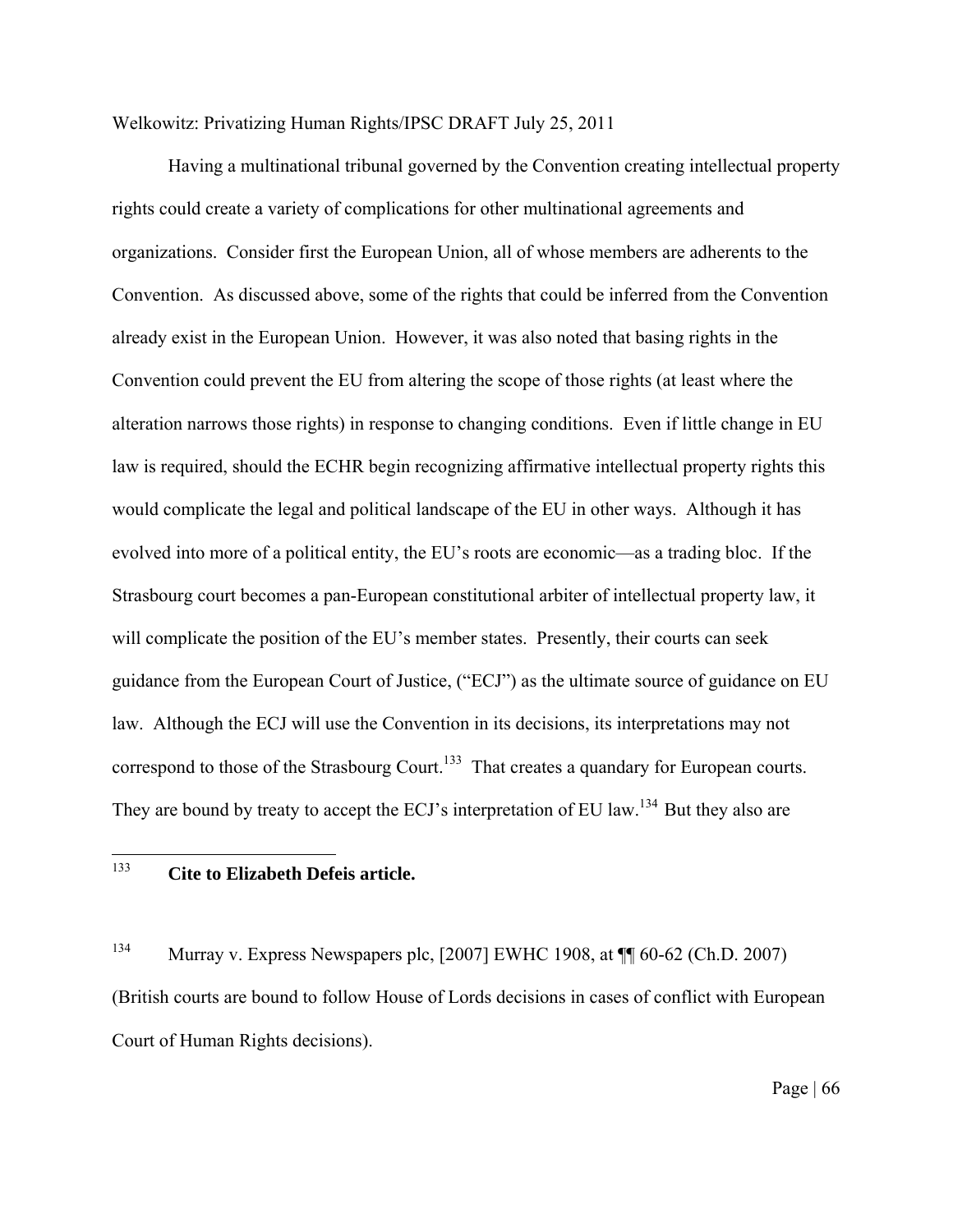bound by the terms of the Convention to accept the Strasbourg Court's judgments. That would make it difficult for EU members to have certainty about their laws, even after ECJ review. There is no obvious answer to this problem.

 A separate, but related problem involves the EU's Community Trade Mark (CTM) system. That system is a centralized system for the granting of rights good throughout the EU. It is not controlled by individual member states—the registration system is operated by the Office for the Harmonization of the Internal Market, or OHIM, and OHIM's decisions are reviewed by the EU's Court of First Instance and the ECJ—although infringement suits are brought in courts of the member states designated for that purpose. Conceivably, the Strasbourg court might review member state decisions implementing the CTM system, even though the EU itself is not part of the Council of Europe.<sup>135</sup> A further problem is negotiating multilateral treaties relating to intellectual property. One example of such arrangements is the TRIPS Agreement. Not only does it create various substantive and procedural requirements, but, because TRIPS is one part of the larger world trade agreement, it is linked to the World Trade Organization's dispute resolution system. It is possible that the WTO's mandates could conflict with those of the Strasbourg Court. Admittedly, this is unlikely under the present version of TRIPS, which sets minimum criteria for intellectual property protection. Decisions by the Strasbourg Court that *expand* intellectual property rights probably would not conflict with TRIPS. However, a

<sup>135</sup> 135 Similar questions also could be raised concerning EU law relating to patents, industrial designs, and copyrights.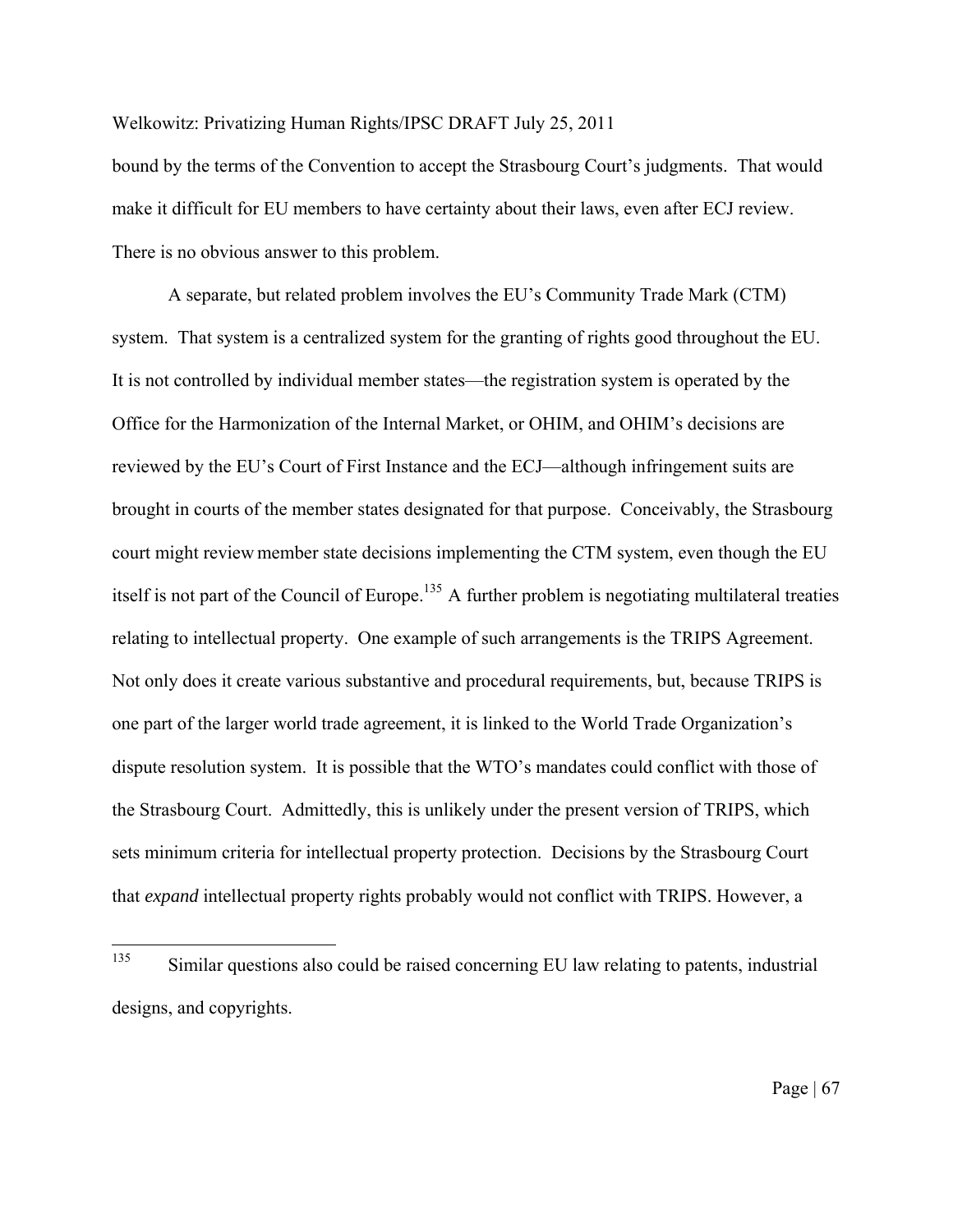decision *limiting* intellectual property rights, or a decision whereby existing intellectual property rights were held to be interfered with by a change in the existing intellectual property regime mandated by TRIPS, could cause such a conflict.<sup>136</sup> In the future, trade negotiators may wish to expand TRIPS in ways that may interfere with existing rights. Whether those existing rights rise to the level of "possessions" is unclear. However, it could complicate such negotiations, as countries attempt to account for their possible obligations under the Convention.

## E. *The "Cheapening" of Human Rights?*

The intellectual property applications of the Convention, particularly the balancing approach of the Strasbourg Court in *von Hannover*, may temper expansive notions of intellectual property rights with the need to consider other societal concerns as boundaries. However, there is a countervailing possibility. Intellectual property rights have long been strongly influenced by "natural law" elements. That is, intellectual property rights are often seen as the natural entitlement resulting from one's intellectual labors.<sup>137</sup> Although in the United States a utilitarian

137

<sup>136</sup> In addition to Article 10 and Article 1 of the First Protocol, such a conflict might occur as a result of Article 14, the equal protection component of the Convention, based on some classification not found suspect under U.S. law.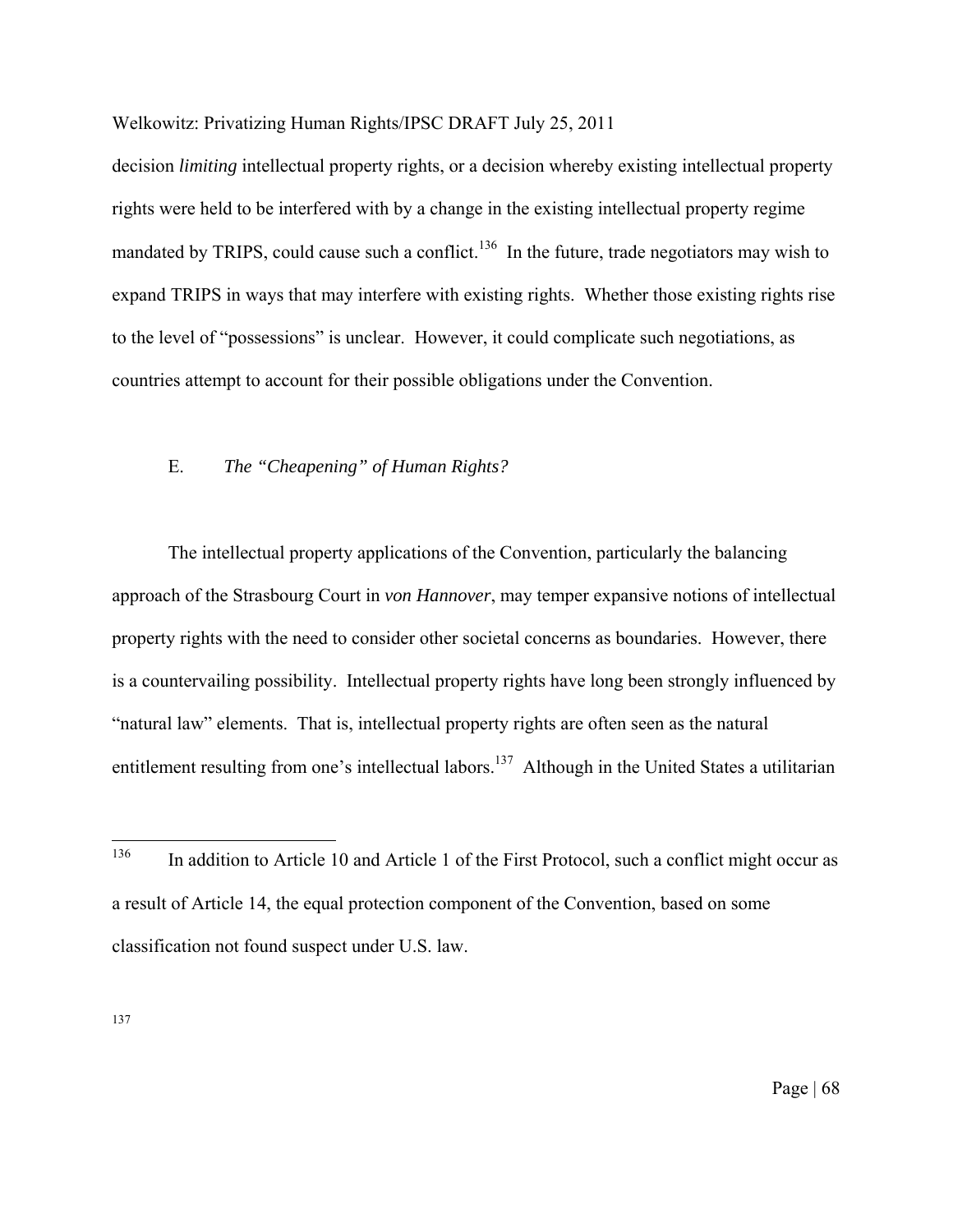approach to intellectual property may be more prevalent, <sup>138</sup> there is evidence of a strong "natural" entitlement" strain in our law as well. The landmark case of *International News Service v. Associated Press*139 states this most forcefully as restricting a defendant who <"reaps where he has not sown.">  $^{140}$  It is also found in the federal trademark dilution statute, granting rights to owners of famous trademarks against uses that do not cause confusion.<sup>141</sup> The scope of moral rights of authors in copyright law—where Europe has embraced strong protection far more avidly than the United States—is also evidence of a natural rights approach.<sup>142</sup> The point is that intellectual property rights holders often seek to restrain what they might describe as "unfair"

138 By "utilitarian" I am referring to the Patent and Copyright Clause's first sentence: that these rights are granted "To promote Science and the useful arts."

139 248 U.S. 215 (1918).

 $140$  *Id.* at .

141 Courts have stated that this protects only mark owners, not consumers. TCPIP Holding Co., Inc. v. Haar Communications, Inc., 244 F.3d 88 (2d Cir. 2001). Other courts have posited that dilution can aid consumers by lowering search costs.

<sup>142</sup> "Moral rights" give *authors* of copyrighted works rights of attribution <and rights against destruction or disparagement of their works or reputations?> even against the *owners* of the copyright.